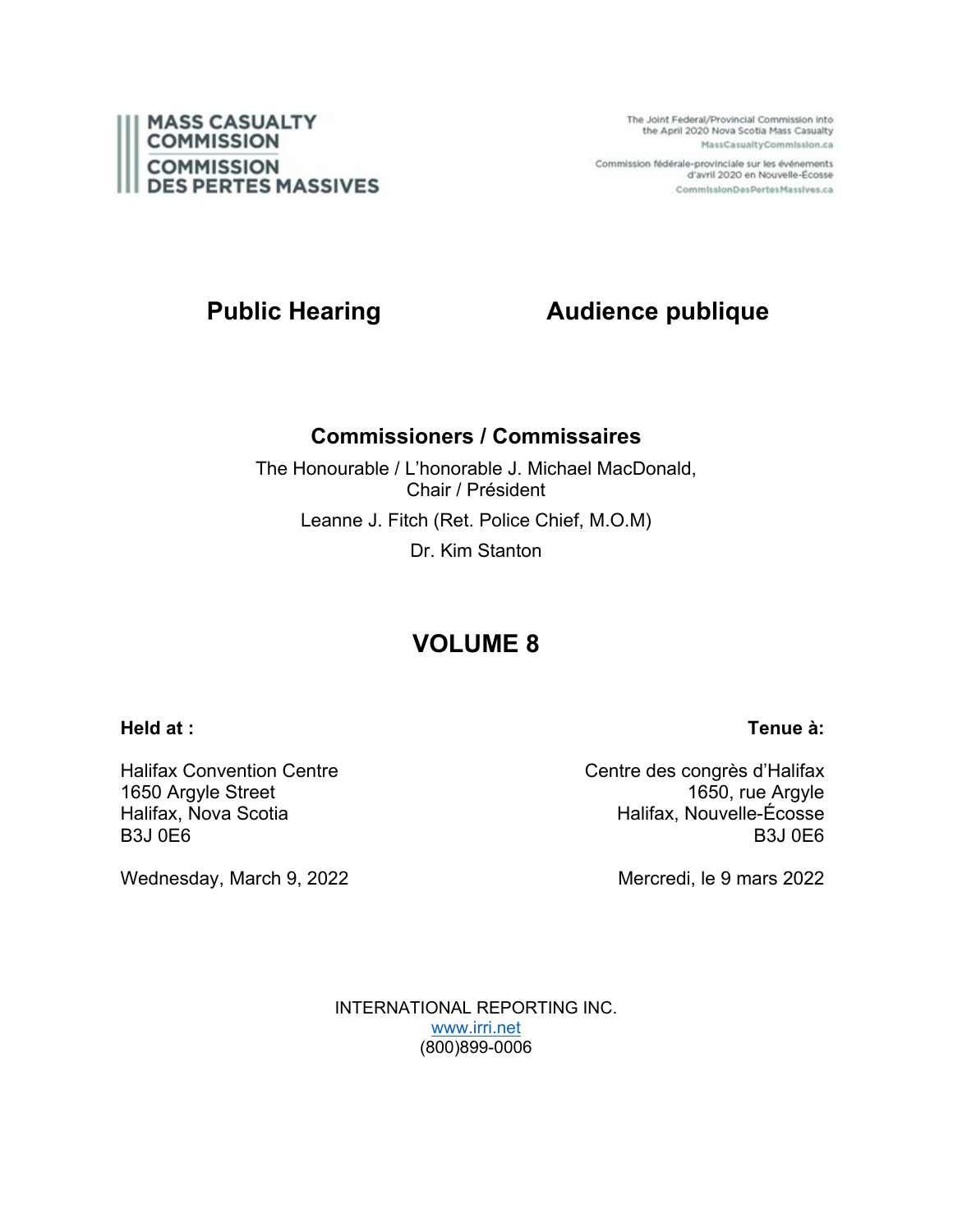## **II Appearances / Comparutions**

Mr. Roger Burrill **Commission Counsel /** Conseiller de la commission Mr. Jamie VanWart Counsel / Conseiller Ms. Tara Miller Counsel / Conseillère Ms. Linda Hupman Counsel / Conseillère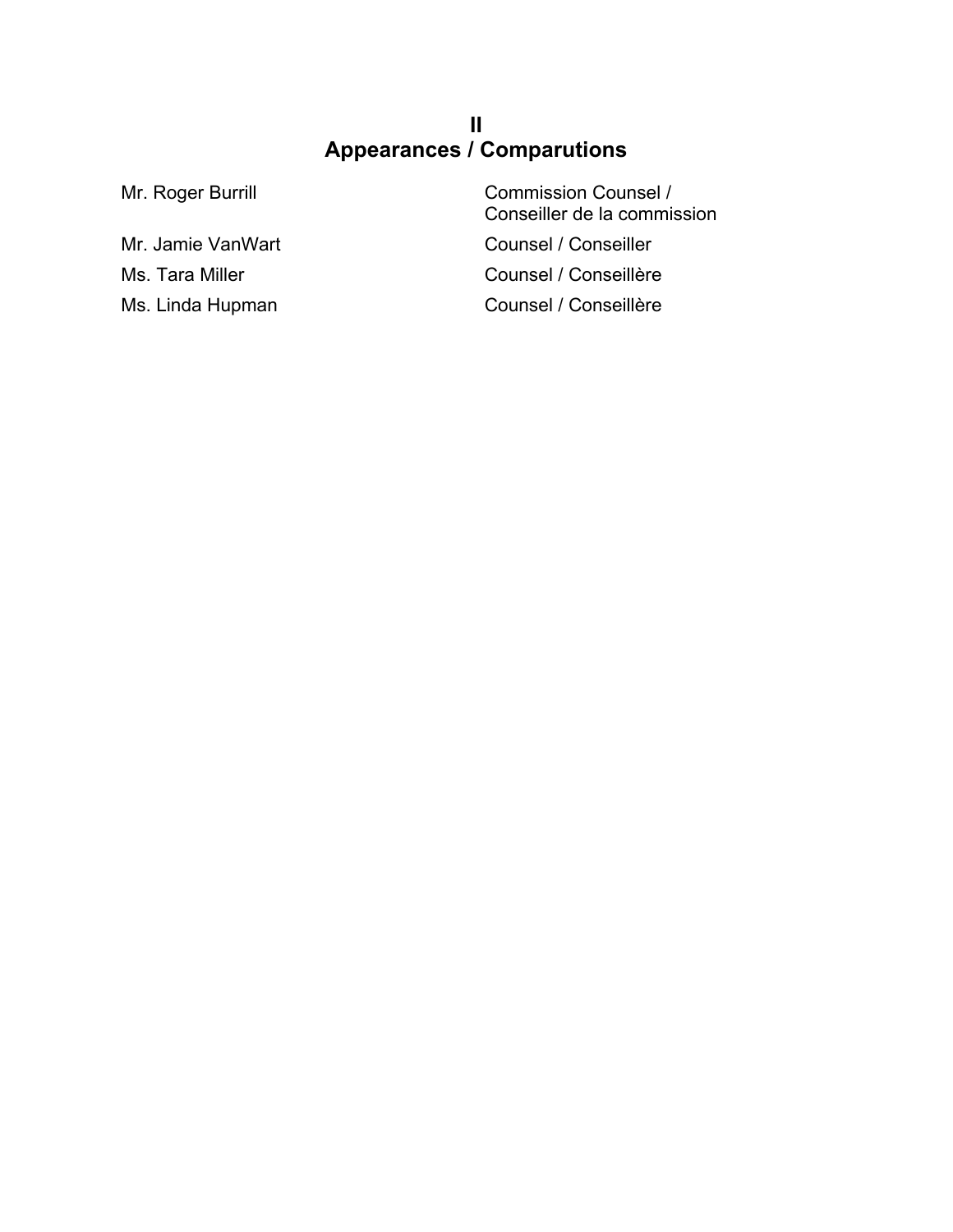| Ш                                     |
|---------------------------------------|
| Table of Content / Table des matières |
|                                       |

|                                    | <b>PAGE</b> |
|------------------------------------|-------------|
| Submissions by Mr. Roger Burrill   | 1.          |
| Submissions by Mr. Jamie VanWart   | 15          |
| Submissions by Ms. Tara Miller     | 16          |
| Submissions by Ms. Linda Hupman    | 22          |
| Decision by Commissioner MacDonald | 24          |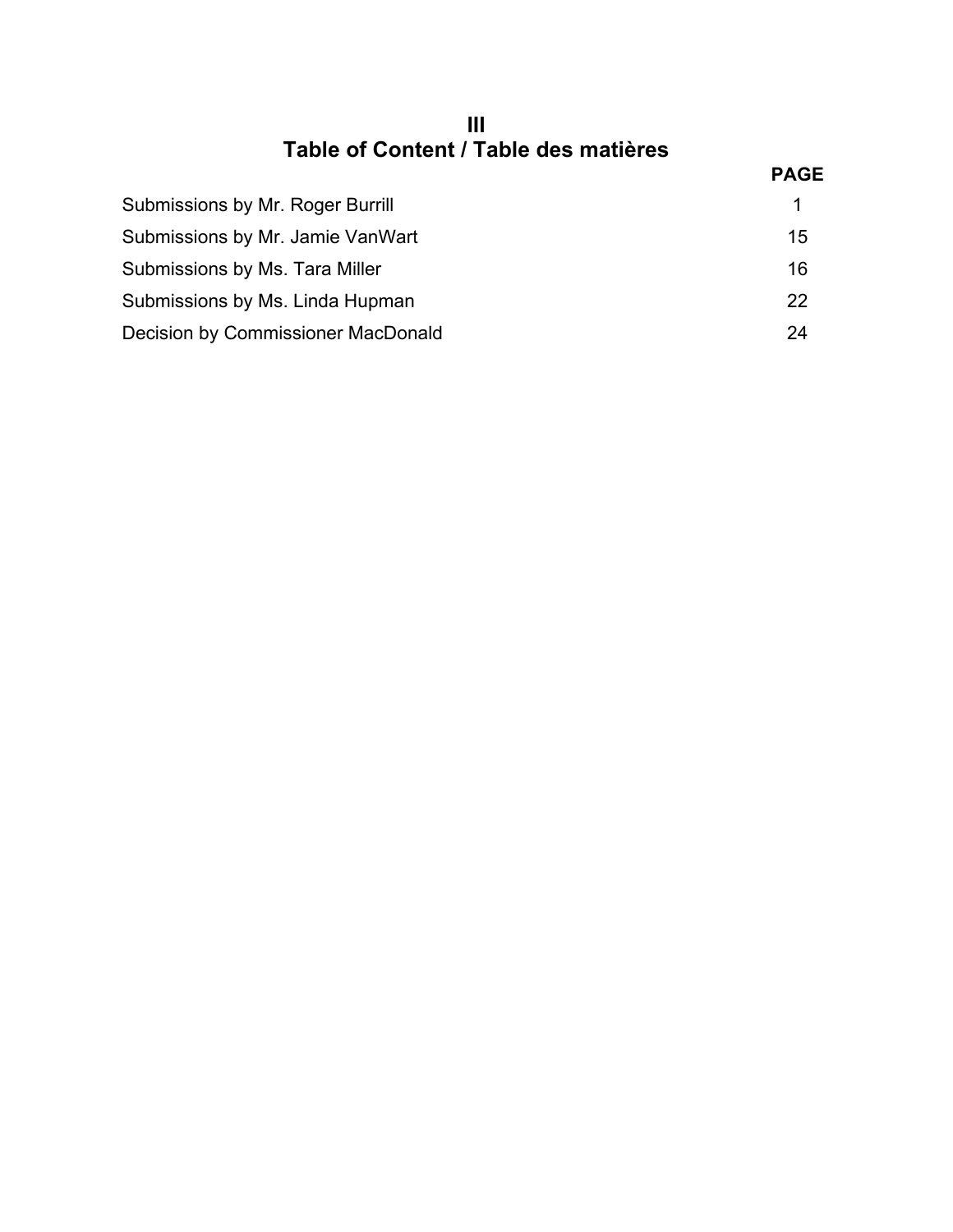# **IV Exhibit List / Liste des pièces**

| <b>No</b> | <b>DESCRIPTION</b>                          | <b>PAGE</b> |
|-----------|---------------------------------------------|-------------|
| 214       | Foundational Documents, Overnight in Debert |             |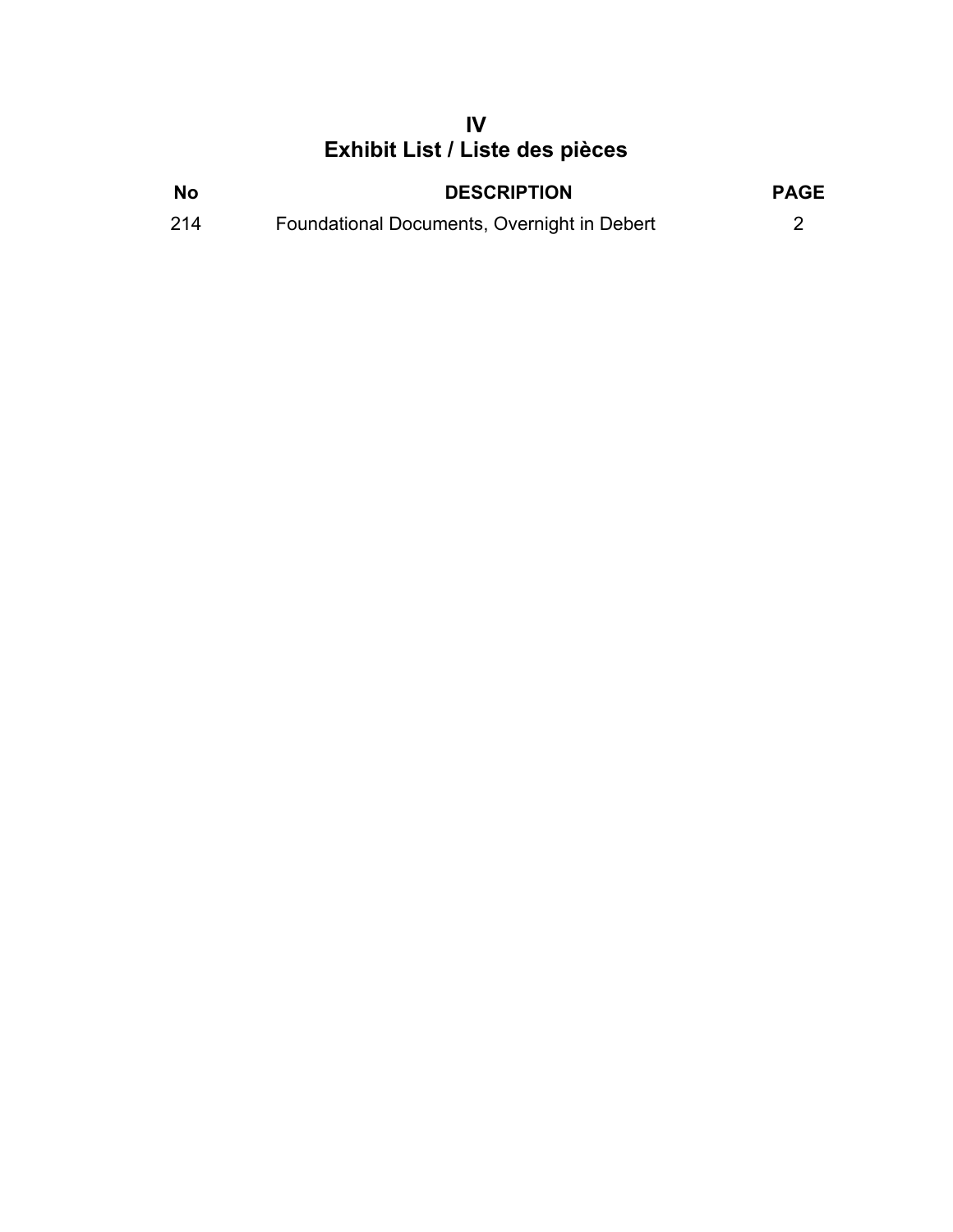| $\mathbf{1}$   | Halifax, Nova Scotia                                                                     |
|----------------|------------------------------------------------------------------------------------------|
| 2              | --- Upon commencing on Wednesday, March 9, 2022 at 9:45 a.m.                             |
| 3              | REGISTRAR DARLENE SUTHERLAND: Good morning. The                                          |
| 4              | proceedings of the Mass Casualty Commission are now in session with Chief                |
| 5              | Commissioner Michael MacDonald, Commissioner Leanne Fitch, and                           |
| 6              | Commissioner Kim Stanton presiding.                                                      |
| $\overline{7}$ | <b>COMMISSIONER MacDONALD:</b> Good morning everyone.                                    |
| 8              | Bonjour et bienvenue. We join you from Mi'kma'ki, the ancestral and unceded territory    |
| 9              | of the Mi'kmaq. We begin, like we do every day, remembering those whose lives were       |
| 10             | taken or were harmed, their families, and all those affected by the April 2020 mass      |
| 11             | casualty in Nova Scotia.                                                                 |
| 12             | Today, we will start with Commission Counsel presenting the next                         |
| 13             | Foundational Document about the perpetrator's actions overnight in Debert. After that,   |
| 14             | Participants will provide their submissions about potential witnesses arising from this  |
| 15             | Foundational Document, and any Participants with opposing views may submit their         |
| 16             | arguments in writing.                                                                    |
| 17             | Once this is complete, we will break, and following the break, we                        |
| 18             | will share our decision on the first round of submissions concerning witnesses following |
| 19             | up on the recommendations put forward by Participants over the last three days of        |
| 20             | proceedings.                                                                             |
| 21             | So it's -- I will call on Mr. Roger Burrill now to present the Overnight                 |
| 22             | in Debert Foundational Document. Mr. Burrill?                                            |
| 23             | <u>--- SUBMISSIONS BY MR. ROGER BURRILL:</u>                                             |
| 24             | <b>MR. ROGER BURRILL: Commissioners, Participants, Noval</b>                             |
| 25             | Scotians, Canadians, and those beyond our borders, those family members and loved        |
| 26             | ones impacted by the mass casualty. My task today is now to present to you the fourth    |
| 27             | Foundational Document, entitled Overnight in Debert. Given the information available,    |
| 28             | my guess is this will be about half an hour presentation for you today.                  |
|                |                                                                                          |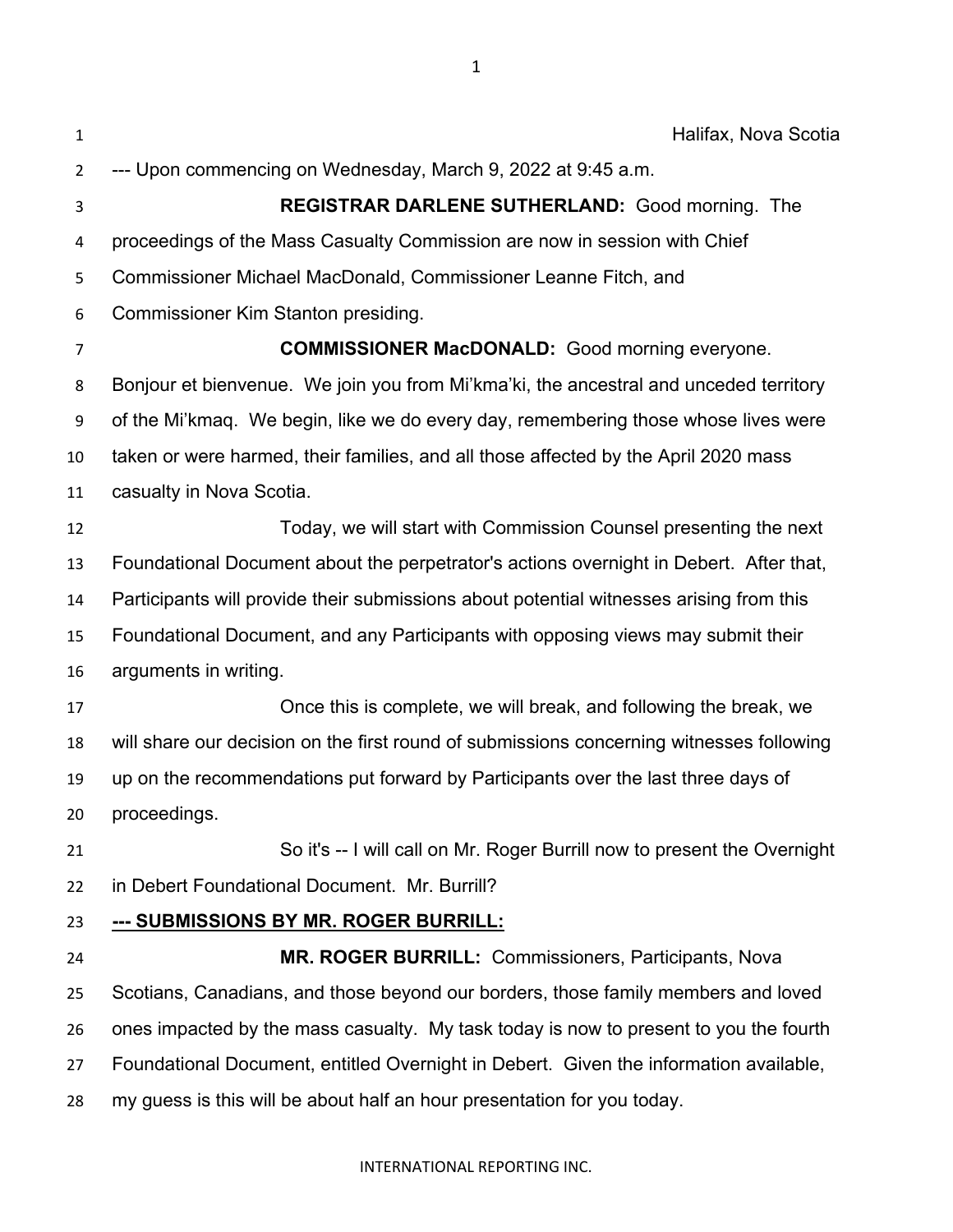**I remind you that this information is information that's known to the**  Commission as of March 9th, 2022. It is presented as foundational and not as determinative. I, perhaps, was remiss last week not to remind you that the substance of the material rests within the Foundational Document and not within these introductory remarks. This presentation covers a time period of about 10:51 on April 18th, 2020, to 5:45 a.m. on April 19th, 2020. So we're talking almost about seven hours, and that's going to be in great contrast to what you heard last week where there was a dense amount of material within about 45 minutes to an hour. This time period that I'm going to be speaking about in the next half hour does not involve fatalities or casualties, it represents an effort to track the movements of the perpetrator throughout the overnight period and into Debert, Nova Scotia. So with that brief introduction, Madam Registrar, I move to mark and tender the Foundational Document, Overnight in Debert, as an exhibit in these proceedings. **REGISTRAR DARLENE SUTHERLAND:** That's Exhibit 214. **MR. ROGER BURRILL:** Thank you. **--- EXHIBIT No. 214 :** Foundational Documents, Overnight in Debert **MR. ROGER BURRILL:** I also move to mark and tender the source material associated with Exhibit 214, the Foundational Document, Overnight in Debert, as exhibits in these proceedings. **REGISTRAR DARLENE SUTHERLAND:** Thank you, Mr. Burrill. The source document is so marked. **MR. ROGER BURRILL:** So the subject matter of today's discussion is a summary of evidence currently available to the Mass Casualty Commission in relation to overnight period April 18th-19th, 2020 in Debert, Nova Scotia, and the subsequent discovery of physical evidence on April 26th, 2020, in Debert, Nova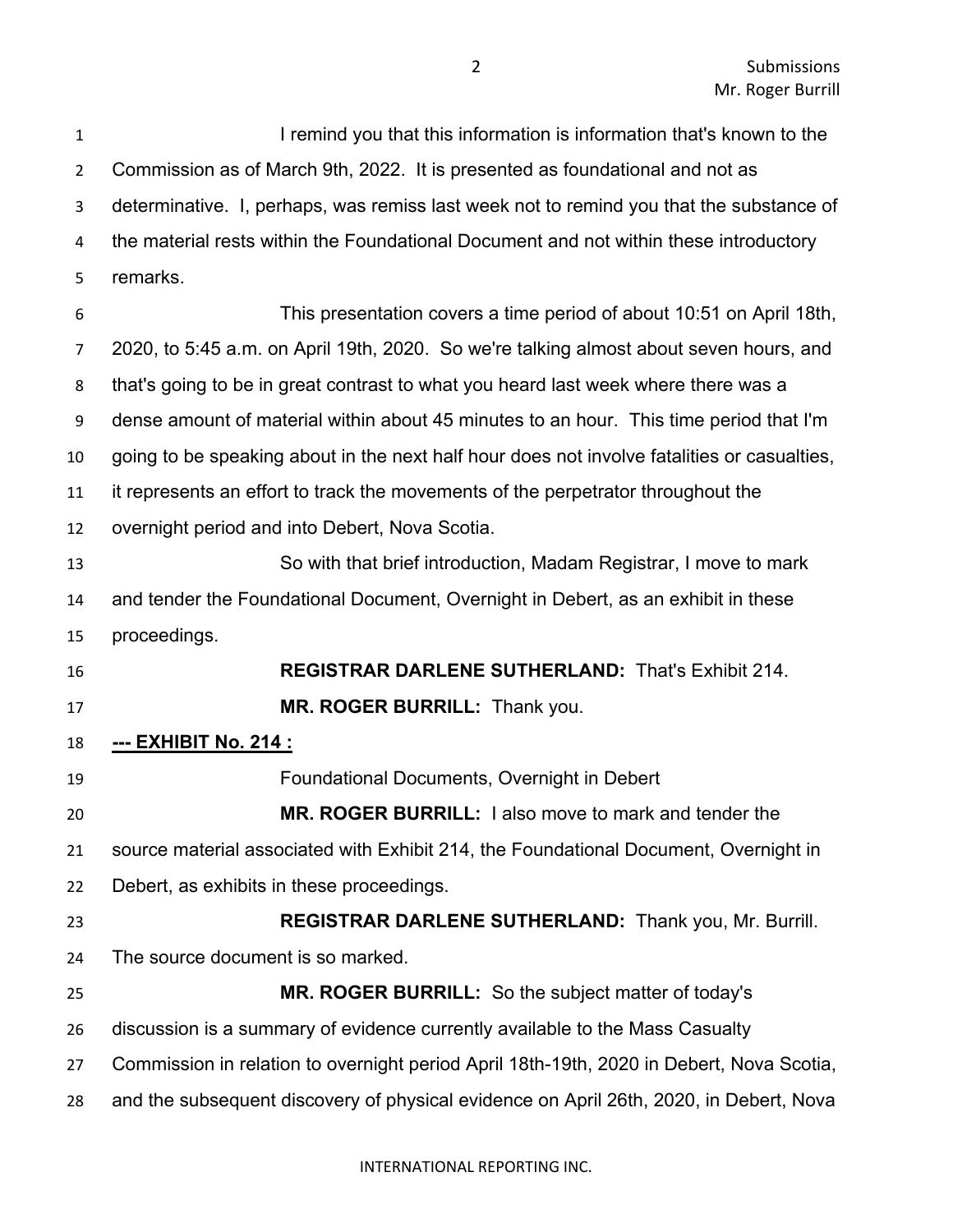Scotia.

 Commissioners, I present the Foundational Document, Overnight in Debert.

 So as with last week, I'm going to do a little geographic lesson simply on the basis of orienting ourselves. You will recall last week that we discussed Portapique on the west of the slide before you, we also discussed Truro on the east. We also had reference to Great Village. This slide introduces Debert. Debert is a community about 20 kilometres northwest of Truro, so you will see how it aligns geographically with the other locations that we've discussed.

 The next effort here is to give you a sense of the travel ways, the roadways between Debert, Truro, Great Village and Portapique, because it's going to be important for determining where and how things moved along on April 18th and 19th. I have described this slide as the "Medusa" slide, it's a bit difficult to understand, a lot of information condensed, but it will give you a sense here. Bottom left corner or bottom left to along to the bottom right, Highway 2. Last week, I discussed Highway 2 being important as the spine or the connector of locations along that Parrsboro Shore, so you'll see it located there.

 Also, splitting the slide from the top left down to the bottom right is Highway 104. That's the TransCanada Highway, or what I would have referred to as the TransCanada Highway on Mainland Nova Scotia. It is a twinned highway section throughout this geographical area. Highway 4 runs from the border of New Brunswick all the way through Mainland Nova Scotia, into Cape Breton, and it ends at around St. Peter's in Cape Breton; that is, Highway 104.

 Highway 4 runs north to south, and this is the highway that's sometimes referred to as the Wentworth Road, or what I would have referred to as the "Old Highway". It's the highway that one traversed to go from Nova Scotia to New Brunswick before the new Cobequid Pass highways. So it is, however, still an important and very busy road in northern Nova Scotia, and it will be important for discussions in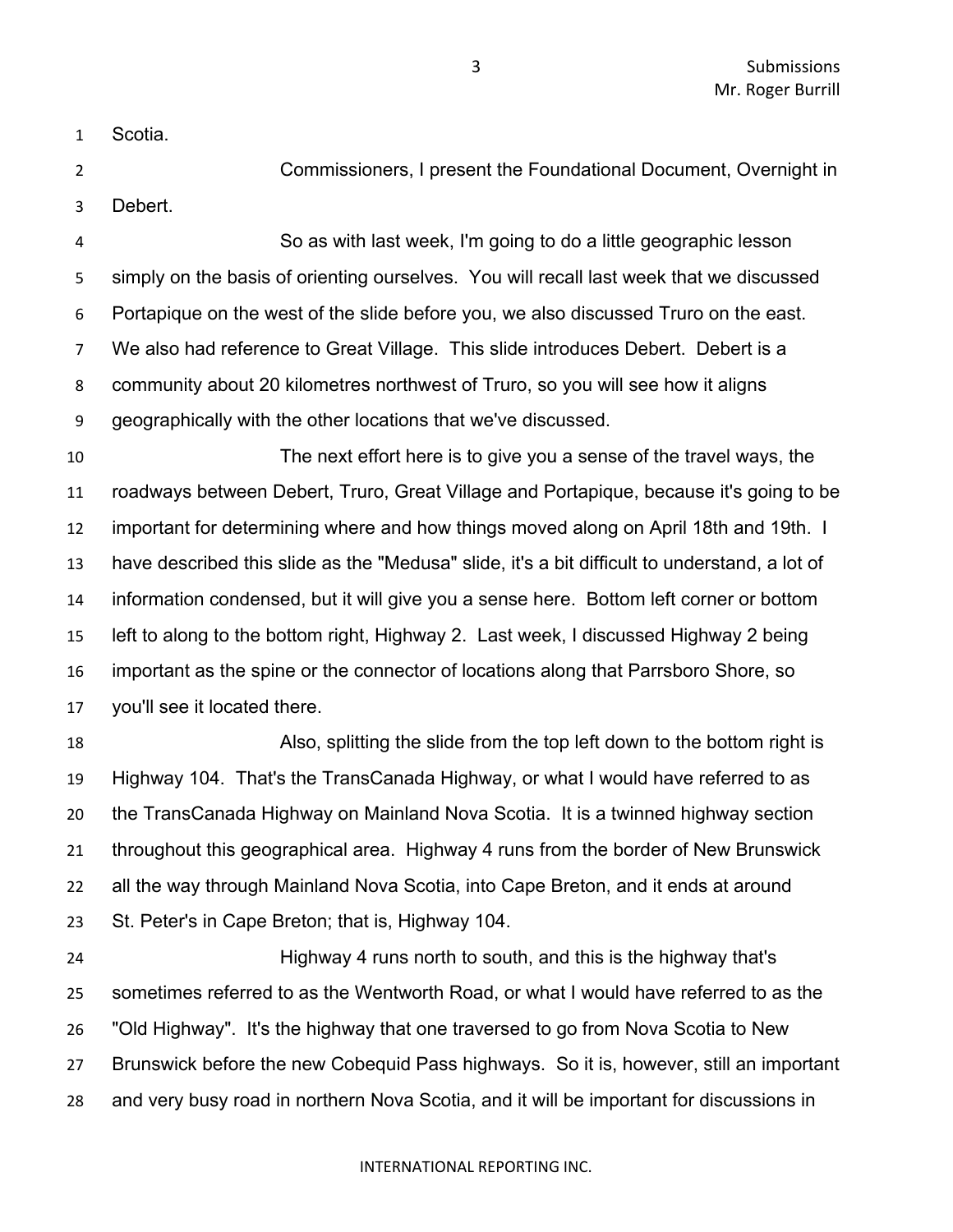the future with respect to upcoming Foundational Documents.

 But I also want to introduce for you the road or the travel way called Station Road. Station Road is right in the middle of your slide there. And Station Road runs between Great Village and up to the 104. Actually, it runs north of the 104 up to Londonderry in northern Nova Scotia in Cumberland County, but that's not important for our purposes here today. It also connects with some other roads that go east and take you to Plains Road, which is just off of Highway 4.

 So that's a lot of geographical information, but what you need perhaps for today's presentation is Highway 2, Highway 104, Highway 4 and Station Road. We'll get into Plains Road in a -- in a few moments.

**I have indicated for you here the Wilson Gas Stop, and time 10:51.**  You will recall last week we discussed the video of Wilson Gas Stop, we'll perhaps discuss that again today. I just want to point out for you a few other things that perhaps are of significance that we'll discuss, and that is the location of Valerie Smith on Station Road, and the location of Matthew MacGillvray. These are estimates of where these witnesses were located on Station Road, Valerie Smith to the south, Matthew MacGillvray to the north. They made some observations. Those observations we'll talk about in a few minutes.

 I'm going to move the slide east here to orient you to the Debert area a little more closely. There are three roads of significance here. Plains Road. And you will have heard about Plains Road, and Plains Road is fundamental not only to this portion of the mass casualty event, but also much later in terms of what also takes place.

 Plains Road runs from the west at Highway 4 down to the southeast, down to the MacElmon Road intersection, and it interconnects with Highway 2 and 4 in the south. It's the main road that runs through Debert and much takes place on Plains Road.

You'll also have -- see the Masstown Road that's depicted here.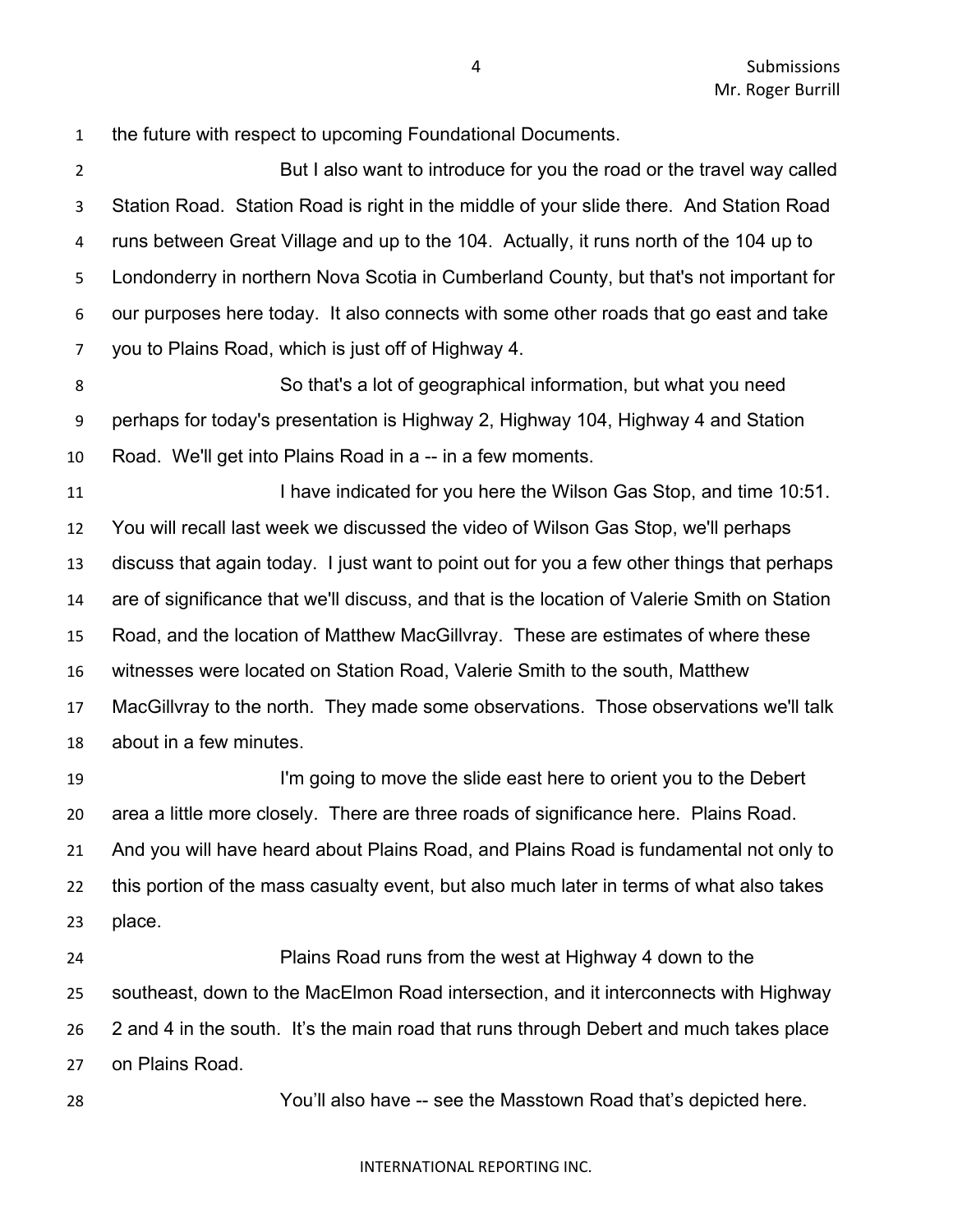Masstown Road runs from Masstown in the south up pretty much south to north up to Debert and intersects at the Plains Road.

 And then I've identified for you here Ventura Drive. Ventura Drive is a location that runs through the Debert Business Park. And we will too discuss that a little later in this presentation. Some important locations to be discussed for purposes of information with respect to the overnight in Debert situation are Angelina Pizzeria. At 11:08, there are some observations made by a surveillance camera there. Dave's Service Centre, which is on the south side of Plains Road, about 270 kilometres east of Angelina's Pizzeria. There are some observations on a security camera there. And then Farmhouse Bakery, which is on Ventura Drive just around the corner from Plains Road. There are some observations made on a camera there. So that's the geography. A week ago, I was perhaps an hour and a half, two hours, on the geographic setting. I've been about five minutes on it for purposes of getting you from Portapique through to Debert here today. **And I want to take you back to Great Village.** This is where we discussed last week in the prior presentation that the Perpetrator left Portapique and was seen passing by the Wilsons Gas Stops at 10:51. You will recall this video. **[VIDEO PLAYBACK]** This shows a marked police vehicle travelling towards the Truro direction from the Portapique direction at around 10:51. The question then becomes where did that vehicle go or where did the perpetrator go? And there is some information in the materials that give us a sense of perhaps where he went, keeping in mind these are observations from witnesses. That is, there was an observation by Valerie Smith. Valerie Smith 27 is a resident or was residing on the southern portion of Station Road on April 18<sup>th</sup>. And she made some observations that were and are pertinent to these introductory remarks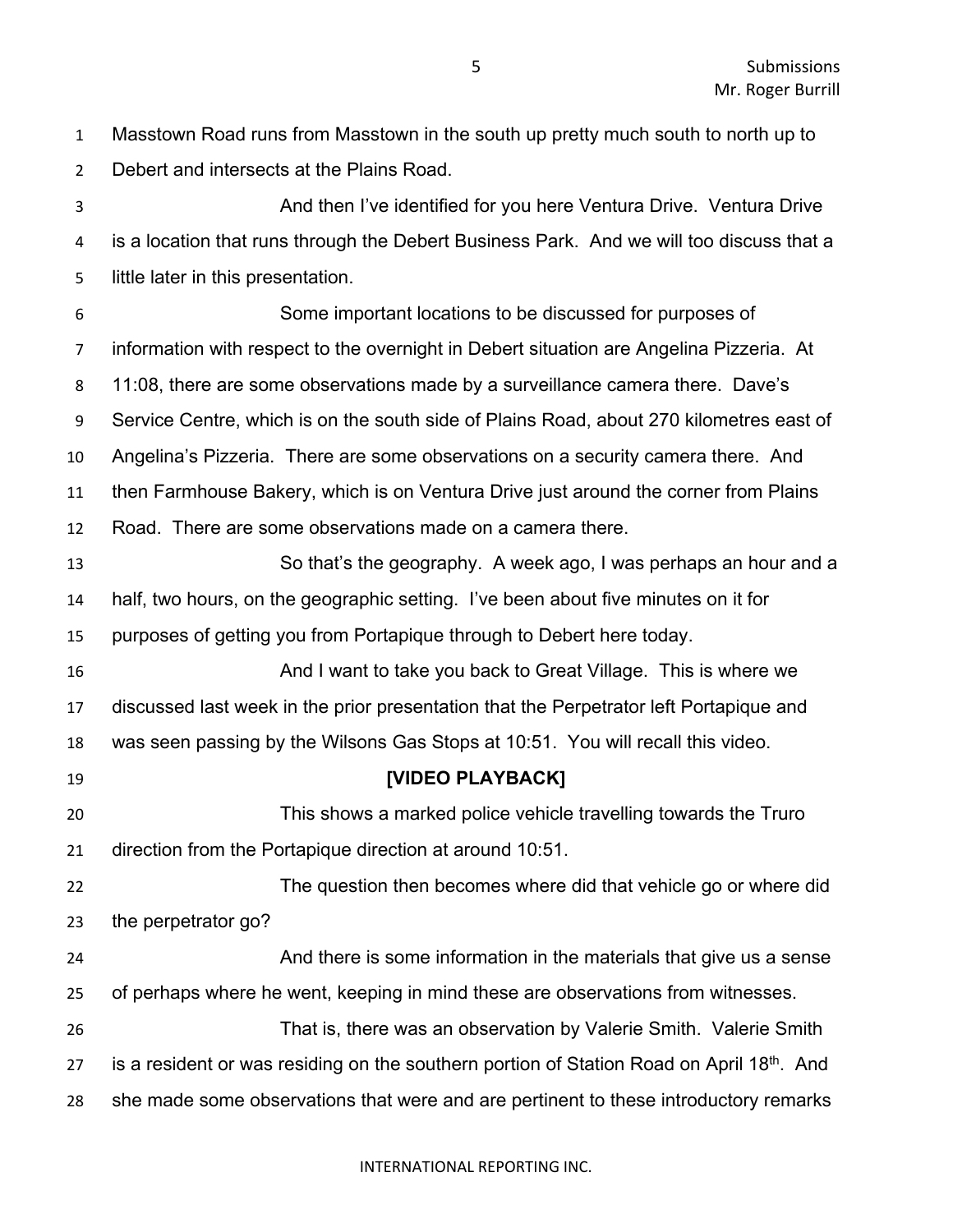to the Foundational Document.

 You'll note that she was across the river, the Great Village River, 3 compared to where Wilsons Gas Stops is. But she contacted the police on April 22<sup>nd</sup> a and she provided a statement to the police on April  $30<sup>th</sup>$  with respect to her observations that she made.

 She said that she saw marked police cars heading west on  $\mu$  Highway 2 at around 10:30 on April 18<sup>th</sup>. She said she saw a marked police car coming from the Portapique direction, that is the west, at approximately 11:15 p.m. She said that she saw that marked police vehicle turn left and head north up Station Road. She reports that that vehicle was operating with no headlights, which is an interesting observation, given what we saw from the 10:51 video.

 Matthew MacGillvray was at the northern portion of Station Road 13 on April 18<sup>th</sup>. He was in his residence at that time and he gave a statement to the 14 RCMP on May  $2^{nd}$ , 2020 about what he saw. He said that he was outside with his dog around bed time and that he saw flashing lights on a police car travelling south on Station Road. He estimated that to be at around 11:05 p.m. There was no siren, but there were flashing lights and the vehicle was moving south.

 He said that about two or three minutes later, he saw another police vehicle heading north on Station Road. He described it as having its regular headlights on, it had a lightbar, but the lightbar was not activated.

 So you're putting this piece of information in with Wilsons Gas Bar, you're putting it in with Valerie Smith's observations. He also said that he headed inside after he made those two observations and about two or three minutes later, he saw the reflection of red and blue lights and an audible siren he believed to be heading south on Station Road.

 So that's the context of the information with respect to what we 27 know about potential movements on Station Road late in the evening on April  $18<sup>th</sup>$ . We also know from the GPS records and materials provided to the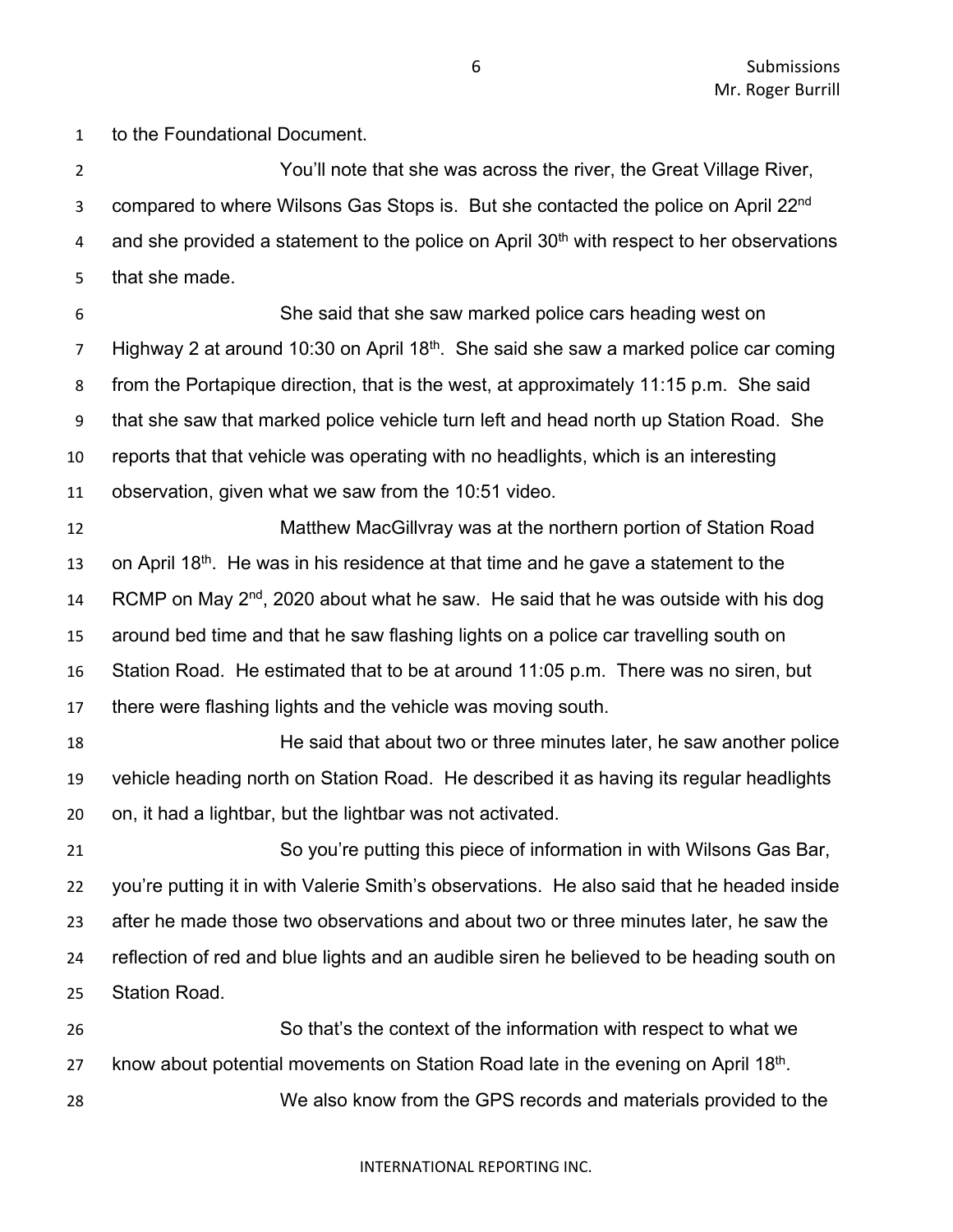| $\overline{2}$ | intersection of Highway 104 and Station Road around this time. Ten fifty-two (10:52)     |
|----------------|------------------------------------------------------------------------------------------|
| 3              | p.m., Cst. Paul Cheeseman from Cumberland District proceeded south along the 104,        |
| 4              | took the exit at Station Road, and travelled south.                                      |
| 5              | At 11:00 p.m., Cst. Mark Blinn from Cumberland Detachment took                           |
| 6              | the exit from the 104 and also travelled south. The blue dot on the screen will give you |
| 7              | a sense of generally where we are. They were obviously not stationary, like the blue     |
| 8              | dot would indicate, but moving south.                                                    |
| 9              | So all of that information comes together for purposes of trying to                      |
| 10             | get a picture of the movements of the perpetrator late in the evening on April 18th.     |
| 11             | And that takes us to perhaps some more valuable or reliable                              |
| 12             | information, keeping in mind vagaries of observations with human beings. This will lead  |
| 13             | us to some video tape surveillance.                                                      |
| 14             | And Angelina Pizzeria is a name you're going to hear a lot in terms                      |
| 15             | of what's going on in the Debert area because they had a pretty good security or         |
| 16             | surveillance system that provided some information for us.                               |
| 17             | Angelina's Pizzeria is located on Plains Road almost at the top of                       |
| 18             | Masstown. We've done our best in the slide to orient this to you, but I want to give you |
| 19             | a sense of what was seen by the cameras outside of Angelina's Pizzeria at 11:08:10       |
| 20             | p.m.                                                                                     |
| 21             | [VIDEO PLAYBACK]                                                                         |
| 22             | It's a short clip, but you'll notice vehicle headlights turning on to                    |
| 23             | Plains Road from the Masstown Road. That would leave the impression that that            |
| 24             | vehicle was coming north from Masstown. And that's of some value in terms of getting     |
| 25             | a sense of where he was coming from, but it also gives you a sense of where he was       |
| 26             | going to.                                                                                |
| 27             | I'm going to have -- just have another quick look at this.                               |
| 28             | [VIDEO PLAYBACK]                                                                         |

Mass Casualty Commission that there were two police vehicles travelling through the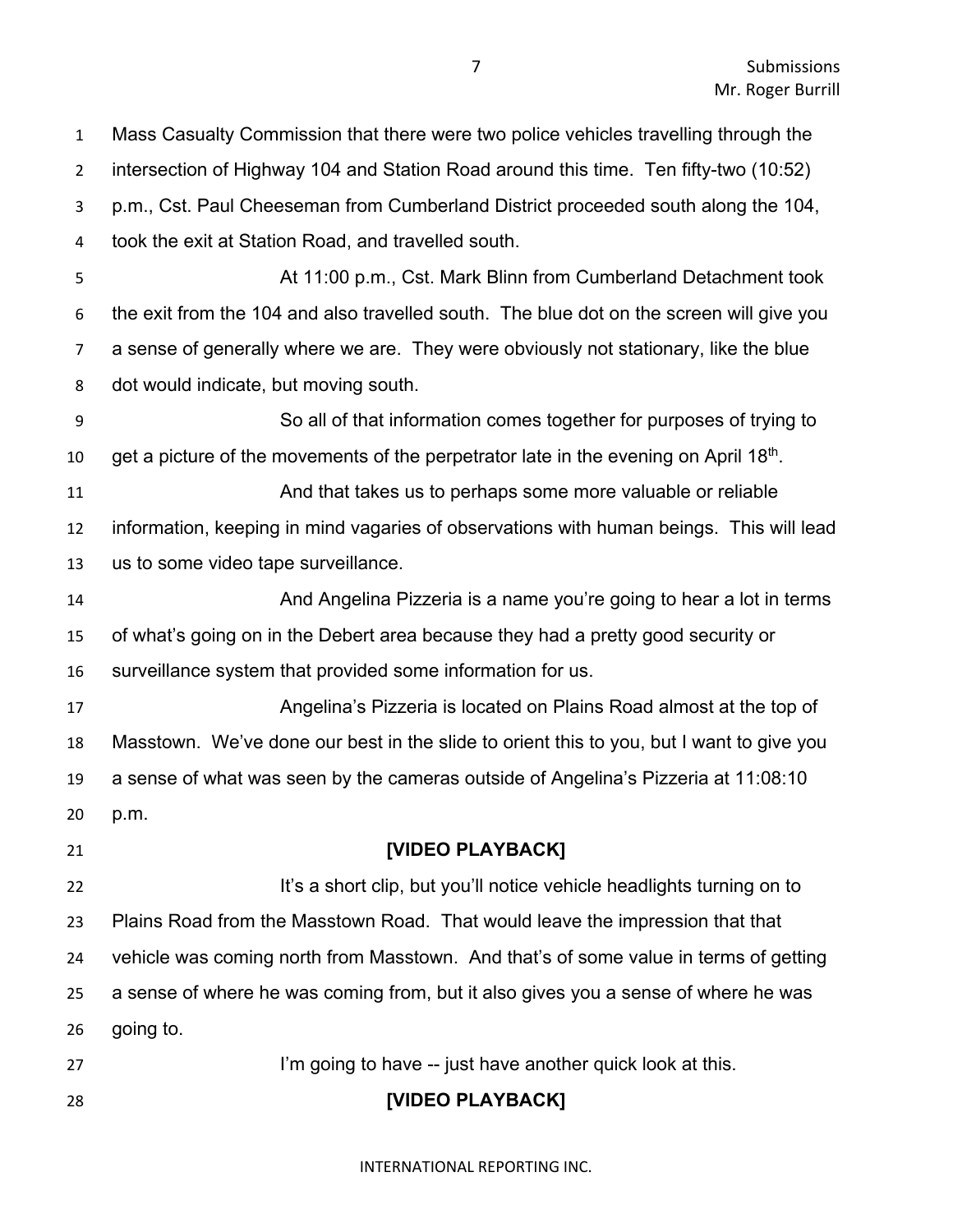| $\mathbf{1}$   | When you look at the video, there appears to be something on the                                     |
|----------------|------------------------------------------------------------------------------------------------------|
| $\overline{2}$ | front of that vehicle. I can't say definitively, but it looks or appears to be perhaps a push        |
| 3              | bar or a black push bar on the front of that vehicle.                                                |
| 4              | The material that has been provided to the Mass Casualty                                             |
| 5              | Commission, we are informed that the RCMP in Nova Scotia had four vehicles with                      |
| 6              | black push bars operational on April 18 <sup>th</sup> , 2020. We're advised that three of those were |
| $\overline{7}$ | SUVs and those were located in Halifax District. We're advised that one of those was a               |
| 8              | Taurus, a Ford Taurus, similar to that which you see in the video, and that that was                 |
| 9              | located in the Southwest Nova District out of the Kingston Detachment.                               |
| 10             | So that gives you the sense of Angelina's Pizzeria. It's actually                                    |
| 11             | quite useful in terms of what you see.                                                               |
| 12             | We're going to move on from Angelina's Pizzeria southeast down                                       |
| 13             | Plains Road for about 270 metres to video from Dave's Service Centre, an enterprise                  |
| 14             | that's run at that location. We tried to orient it for you on this slide.                            |
| 15             | So at around 11:09:14, these observations are made.                                                  |
| 16             | [VIDEO PLAYBACK]                                                                                     |
| 17             | So the video is not the greatest, certainly compared to what you                                     |
| 18             | saw from Angelina's Pizzeria. Hard to discern entirely what you're seeing there and it's             |
| 19             | very quick, but it gives you a sense of a vehicle travelling east on Plains Road,                    |
| 20             | consistent with what we've seen from Angelina's Pizzeria.                                            |
| 21             | [VIDEO PLAYBACK]                                                                                     |
| 22             | MR. ROGER BURRILL: I'm going to move you along                                                       |
| 23             | geographically to the east, southeast. Farmhouse Bakery, indicated to you earlier, is a              |
| 24             | enterprise on Ventura Drive. At 11:10 p.m., their security cameras captured some                     |
| 25             | images of a vehicle moving in a direction which would appear to be southwest on                      |
| 26             | Ventura Drive. I'm going to play that for you, but I just want to give you a small                   |
| 27             | indication that what you're going to see is a vehicle travelling artificially quick. That's not      |
| 28             | because the vehicle is driving that quickly, but because of the recording mechanism,                 |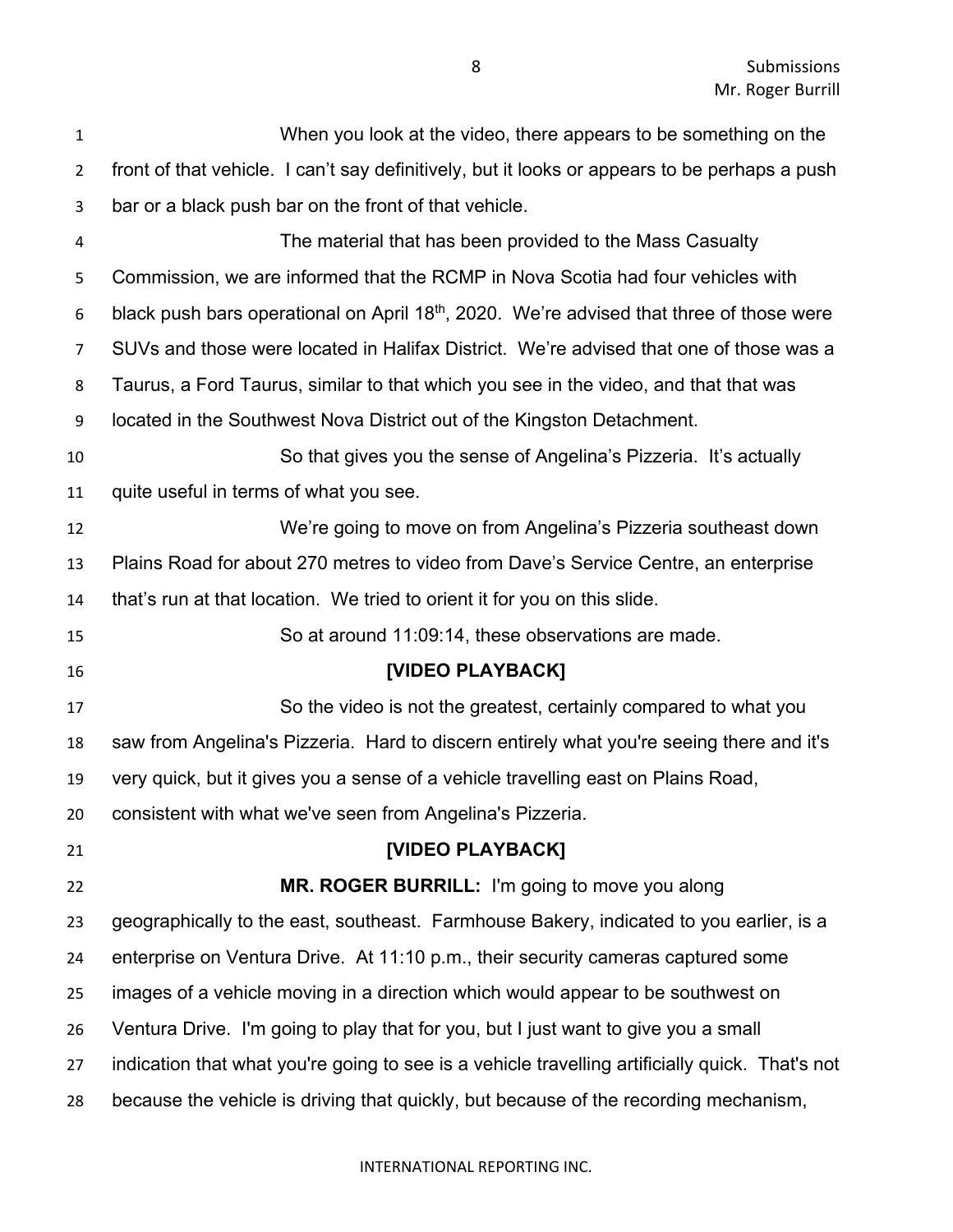we're led to understand, and I'll try to explain that a little bit later to you in more detail. But this is what you see at Farmhouse Bakery. Once again, here's the location at Farmhouse Bakery looking north onto Ventura Drive. You'll see the travel way in front of you up to the upper portion of the screen. **[VIDEO PLAYBACK] MR. ROGER BURRILL:** So I've asked you to note that it was travelling very quickly on the recording mechanism, but I'm going to ask you to note as well where the vehicle seems to travel to. that as you see it come from the right-hand side of the screen, it goes along to the upper left, and it would appear to turn at the top left corner of the slide. Let's just look at that again, just so that -- make sure that I'm correct in my assessment in that regard. **[VIDEO PLAYBACK] MR. ROGER BURRILL:** So it would appear that there is some movement to the south and a turn at the top left of the video. Global Construction Maritimes had a video camera surveillance system as well. We have watched that. Between 11:11:12 and 11:11:43, exterior cameras mounted behind the building pick up headlights, headlights flashing or headlights moving. It's very difficult from that video to set the geographic location of the headlights, other than the timing of the headlight shine at 11:11:12 to 11:11:43. That video is available in the materials, but it gives you a sense here, I'm giving you a sense that there is movement from the northwest down to the southeast along Plains Road and then north down to the southwest on Ventura Drive. We have Angelina's Pizzeria at 11:08. We have Dave's Service Centre at 11:09. We have at 11:10 Farmhouse Bakery. And then headlights at Global Construction. The information available to the Mass Casualty Commission suggests that the perpetrator 25 headed into the Debert Business Park at around 11:10 p.m. on April  $18<sup>th</sup>$ . So, the Debert Business Park, you've heard me talk of that. What is the Debert Business Park? Well, I'll just go through that a little bit here, back to the geography lesson. Plains Road, discussed that earlier, Plains Road is along the top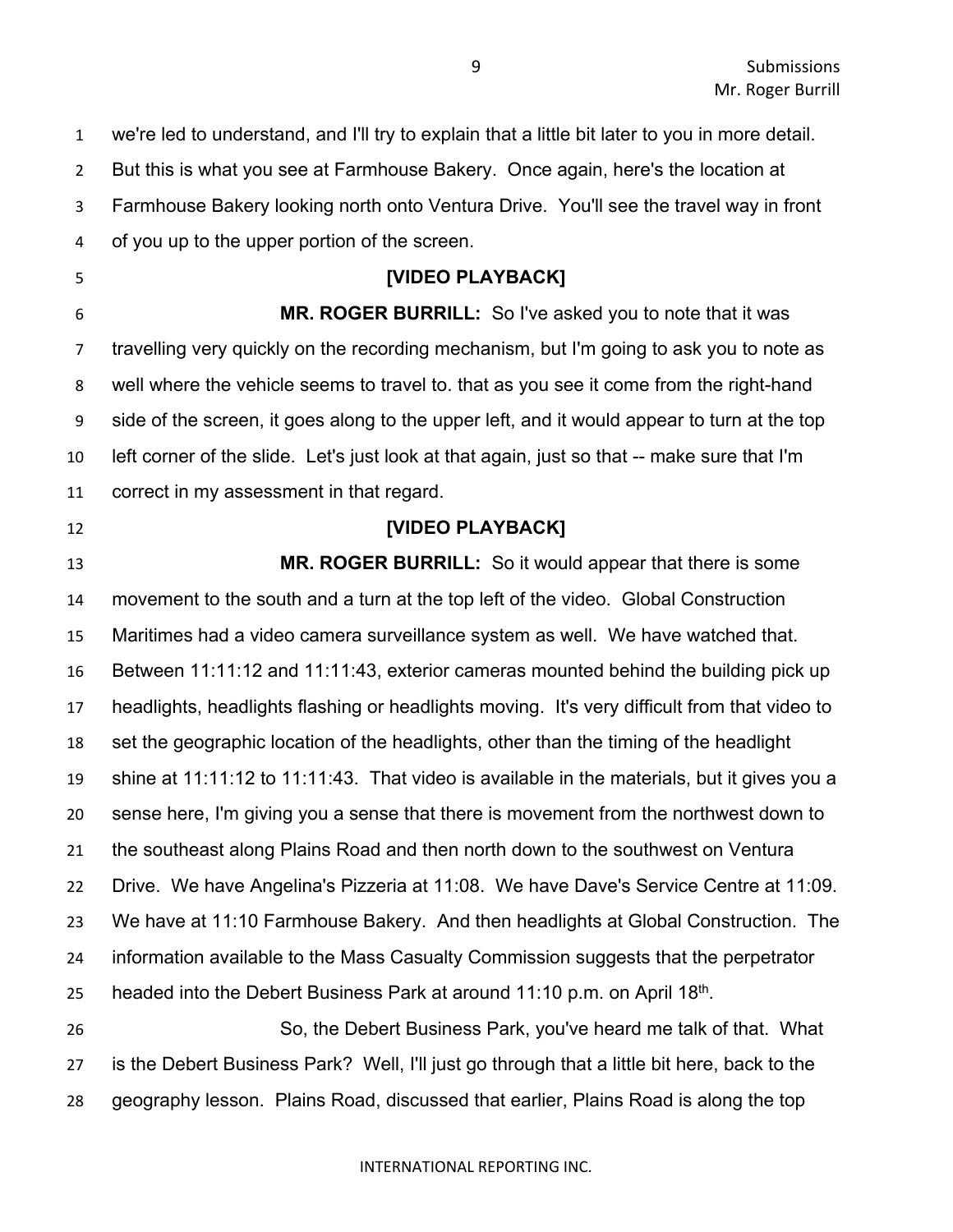right of the slide. It's the main road that runs through Debert. I draw your attention perhaps for the future in this slide to the far right corner. You'll see a small geographic anomaly -- or not the far right corner, the far right slide, side of the slide. It's the pullout, a geographical landmark on the south side of the Plains Road, and it will be important for purposes of the events that took place on Plains Road much, much later in the morning. It's the location of the murder of Kristen Beaton.

 Ventura Drive I described earlier is the spine going through the Debert Business Park. And I just wanted to give you a few landmarks. This is the Debert Hospitality Centre. It's a big infrastructure building that's located to the north of Ventura Drive. Located the Debert Diefenbunker, and I was of the impression when going through this that everybody would know what the Diefenbunker was, but some of my younger colleagues didn't. The Diefenbunker is a cold-war nuclear fallout shelter built in the '60s. It still remains at the Debert Business Park to this day. You can have access to it.

 But for purposes of our inquiry here, Messina Drive becomes important. So we've gone from Plains Road to Ventura Drive, and now we need to pay some attention to Messina Drive. Messina Drive is the quasi-loop -- I called it a quasi- loop because it doesn't quite connect as you can see by the graphic, that's run south on Ventura -- or from Ventura Drive. I just want to close in a little bit more on Messina Drive.

 Messina Drive, you can see here in relation to the large infrastructure, the Hospitality Centre, Messina Drive is as located in the graphic. Global Construction Maritimes I identified earlier is kind of caught within that quasi-loop right within it, and to the left is the MacDonald's Portable Welding enterprise. We'll talk about that in a minute.

 Off Messina Drive in the southwest corner, we've identified something called an unmarked road, and at the end of the unmarked road is a gravel parking lot, and that gravel parking lot will be important for purposes of physical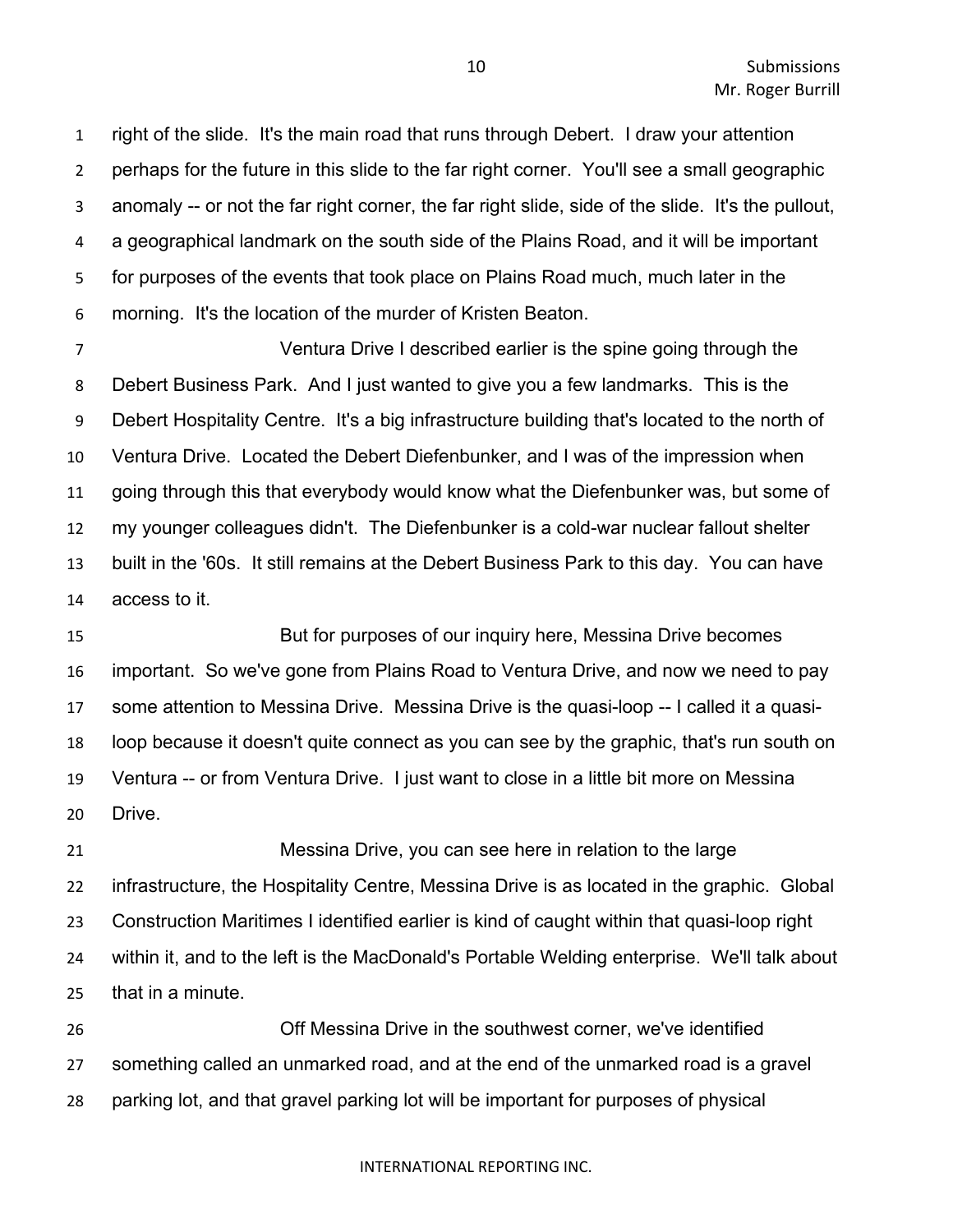evidence that was located by investigators thereafter.

 Another view of the Debert Business Park, to give you a sense, this is aerial from the north down Ventura Drive, Messina Drive, Global Construction location, the gravel parking lot described earlier, the unmarked road from Messina Drive locating and connecting the gravel parking lot. In the bottom right corner is the Debert Hospitality Centre that we showed you earlier. And then the building identified now is MacDonald's Portable Welding. And you'll note that it's geographically located closer to Ventura Drive and is between the gravel parking lot and Ventura Drive. So this gives you a pretty good orientation as to the Debert Business Park.

 Getting closer again, Messina Drive. You'll see the unmarked road and you will see the gravel parking lot. The information available to the Mass Casualty 12 Commission is that the perpetrator spent the night or portions of the night April  $18<sup>th</sup>$ , 13 April 19<sup>th</sup>, in this parking lot depicted in this slide. This slide will give you ground level view of the unmarked road and the parking lot as described earlier.

15 Now I wish to jump to 5:30 in the morning on April 19<sup>th</sup>. And that's because it's the next sort of discernible piece of important information for you in terms of trying to determine what took place. At 5:30 in the morning, we have video reversed from what we saw earlier, from Farmhouse Bakery at 5:42, video from Dave's Service Centre at 5:45 approximately, and Angelina Pizzeria at 5:45 as well.

 This is a graphic of the reverse trail from 5:42. I'm going to show you now the video from Farmhouse Bakery at 5:42, which will give you a sense of what's taking place here. The perpetrator, the Commission will submit, is travelling northeast on Ventura Drive.

#### **[VIDEO PLAYBACK]**

 **MR. ROGER BURRILL:** So as mentioned earlier, the -- it's, like, the reverse of the earlier video that is only some six hours, seven hours later. You'll see from the timestamp how I had mentioned earlier that the recording mechanism runs quickly to give it an artificial speed to the vehicle, but you'll also see that that vehicle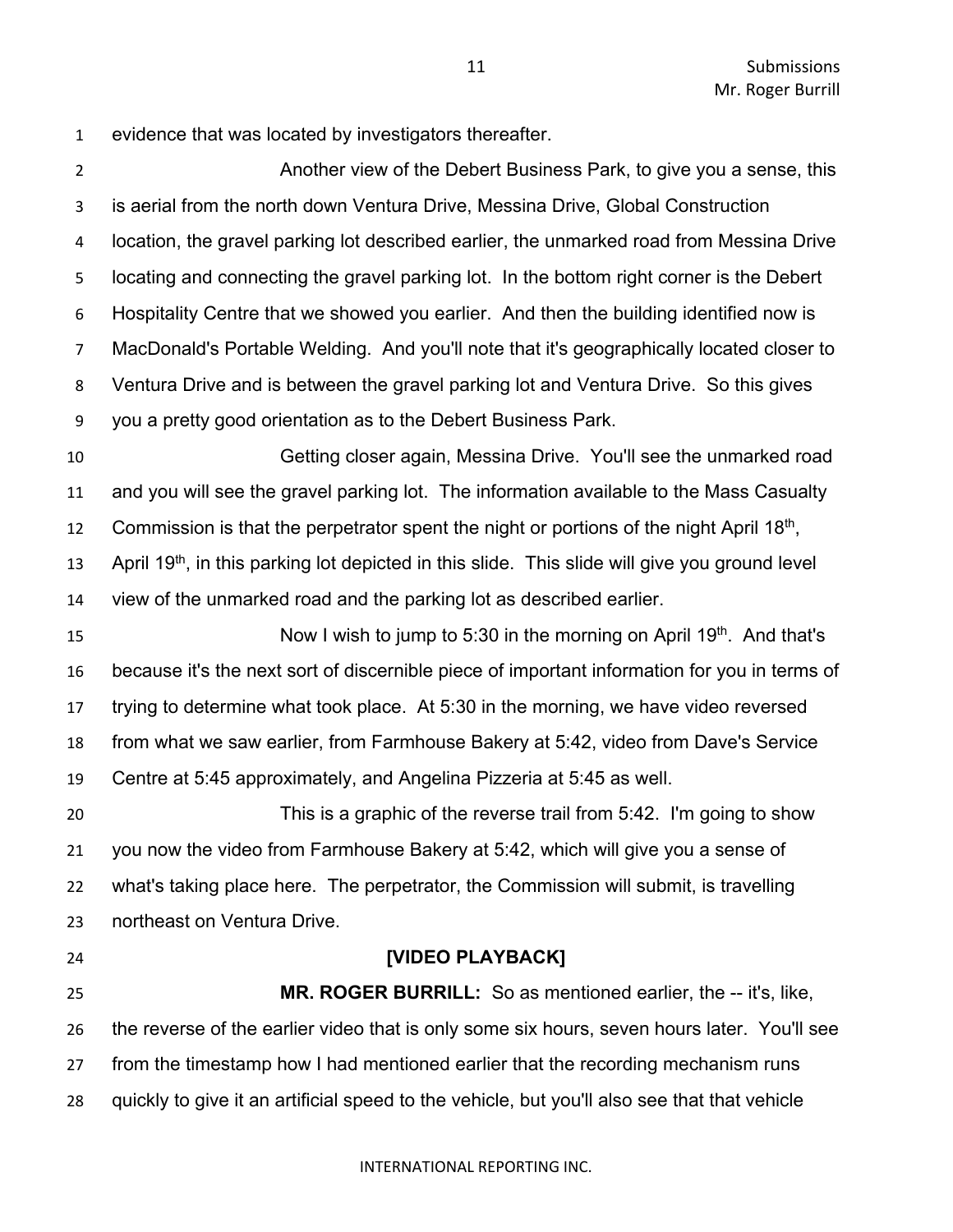| $\mathbf{1}$   | emerges from the top left of the screen or the slide, leaving the impression that it's  |
|----------------|-----------------------------------------------------------------------------------------|
| $\overline{2}$ | coming from that area around Messina Drive and the gravel parking lot.                  |
| 3              | [VIDEO PLAYBACK]                                                                        |
| $\overline{4}$ | <b>MR. ROGER BURRILL:</b> Move up to Dave's Service Centre,                             |
| 5              | 5:45:50, the following video.                                                           |
| 6              | [VIDEO PLAYBACK]                                                                        |
| 7              | MR. ROGER BURRILL: So as indicated earlier, the video quality                           |
| 8              | is perhaps less good or, how shall I say, helpful than the other videos that we have    |
| 9              | seen, but they do give you the sense that the vehicle is travelling in the opposite     |
| 10             | direction heading west.                                                                 |
| 11             | And then to the third video in the series, the Angelina Pizzeria                        |
| 12             | video. At 5:45 a.m., we see the following:                                              |
| 13             | [VIDEO PLAYBACK]                                                                        |
| 14             | MR. ROGER BURRILL: It's a pretty clear depiction of a marked                            |
| 15             | police vehicle travelling west on Plains Road. For purposes of comparing it to the      |
| 16             | earlier video, you'll notice it does not turn left and go south on Masstown Road. It    |
| 17             | proceeds west on Plains Road and towards the Highway 4, towards Wentworth. Once         |
| 18             | again, just for completion.                                                             |
| 19             | [VIDEO PLAYBACK]                                                                        |
| 20             | MR. ROGER BURRILL: So as a brief summary: At 5:45 a.m., the                             |
| 21             | perpetrator appears to be travelling west on Plains Road, passes the Masstown Road      |
| 22             | and is heading towards Highway 4, the old Wentworth Highway. There -- it's a pretty     |
| 23             | good indication of the perpetrator's movements from those videos. That being said, it's |
| 24             | important for you to know that the Mass Casualty Commission was not able to locate      |
| 25             | video between that 11:15 period and the 5:30 of movements within the Debert Business    |
| 26             | Park. That is, there is no video at that time with respect to whether there was         |
| 27             | movement or not. It doesn't mean that there was no movement, it just means that         |
| 28             | there's no record of there being movement within the Debert Business Park.              |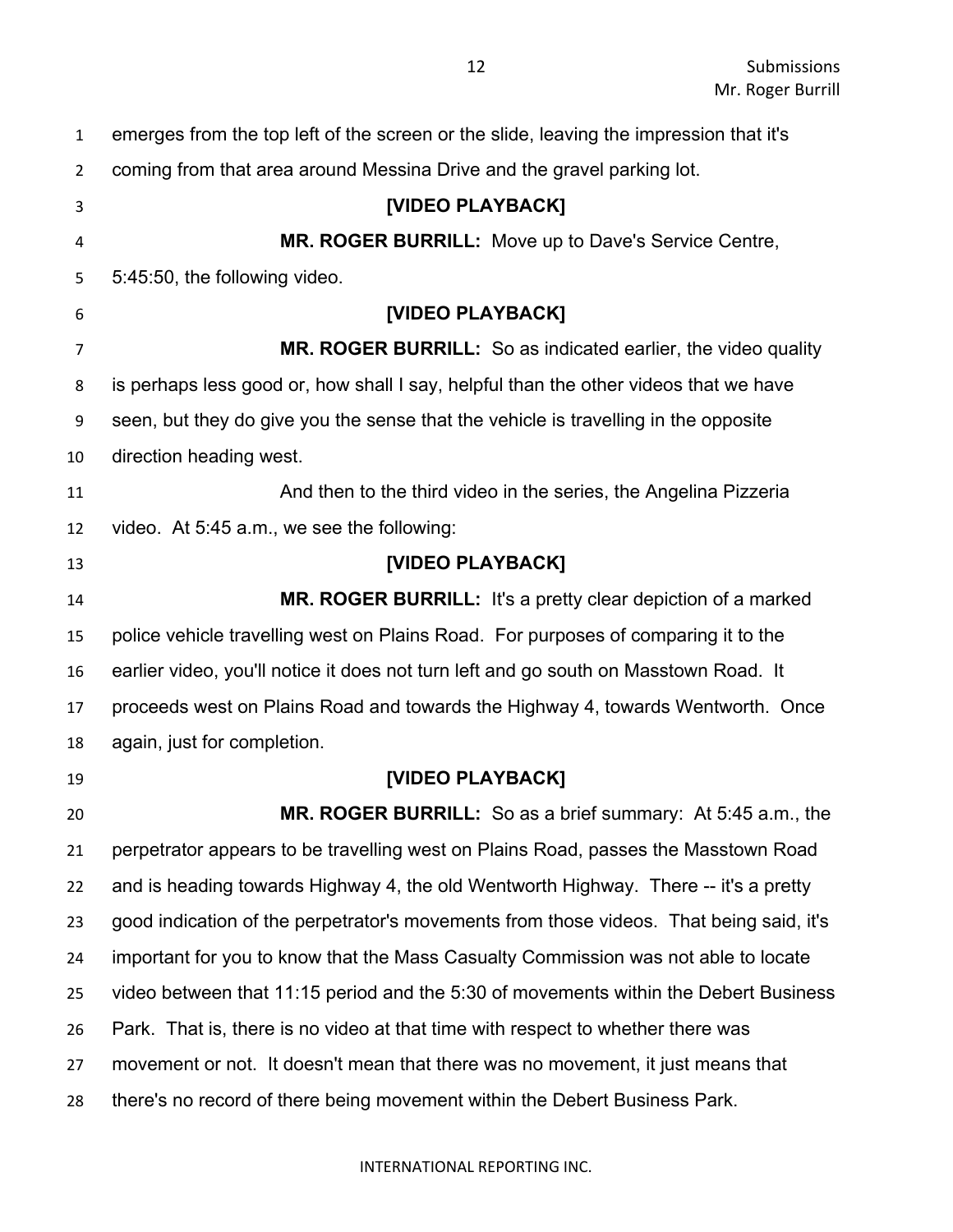Now, the Foundational Document references observations of some people who were in the Debert Business Park at the time, and some of the observations that they make are a little bit difficult to reconcile, but they are there, and they do speak to some observations with respect to movement of the perpetrator. At least at this stage we're not in a position to conclude there was any movement or there wasn't any movement. We do know that there were no casualties that occurred between that 11:10 time period and the 5:30 time period.

 So that being the case, with the witnesses observed and the videos that you've seen, that information is supplemented by some observations and investigations that took place on April 26th.

 So on April 26th, the proprietor of MacDonald's Welding, you will recall the building that I showed you on an earlier slide, was out behind his building, behind his shop, and he made some observations or noticed some observations of some physical material that he had not seen before. He contacted the RCMP. The RCMP sent some investigators out, and the investigators made some discoveries and felt that it was of relevance for purposes of this -- of this matter.

 The items that were found were indicated to be around the gravel parking lot that I identified earlier. They were in low brush near the edge of the parking lot, and the farthest item that was located was about 15 meters from the parking lot. So the following slides are to assist you in showing you what was recovered on April 26th by investigators from that gravel parking lot. There was indeed a significant search on the 26th and later, but for purposes of affirming or confirming that the perpetrator was at that gravel parking lot, the following information is of relevance.

 There was ammunition packaging found there. Now, you'll see Marker 1 and 2 on the -- on the screen shows you that there was ammunition package found at that location. The next slide gives you a sense of what that ammunition packaging looked like.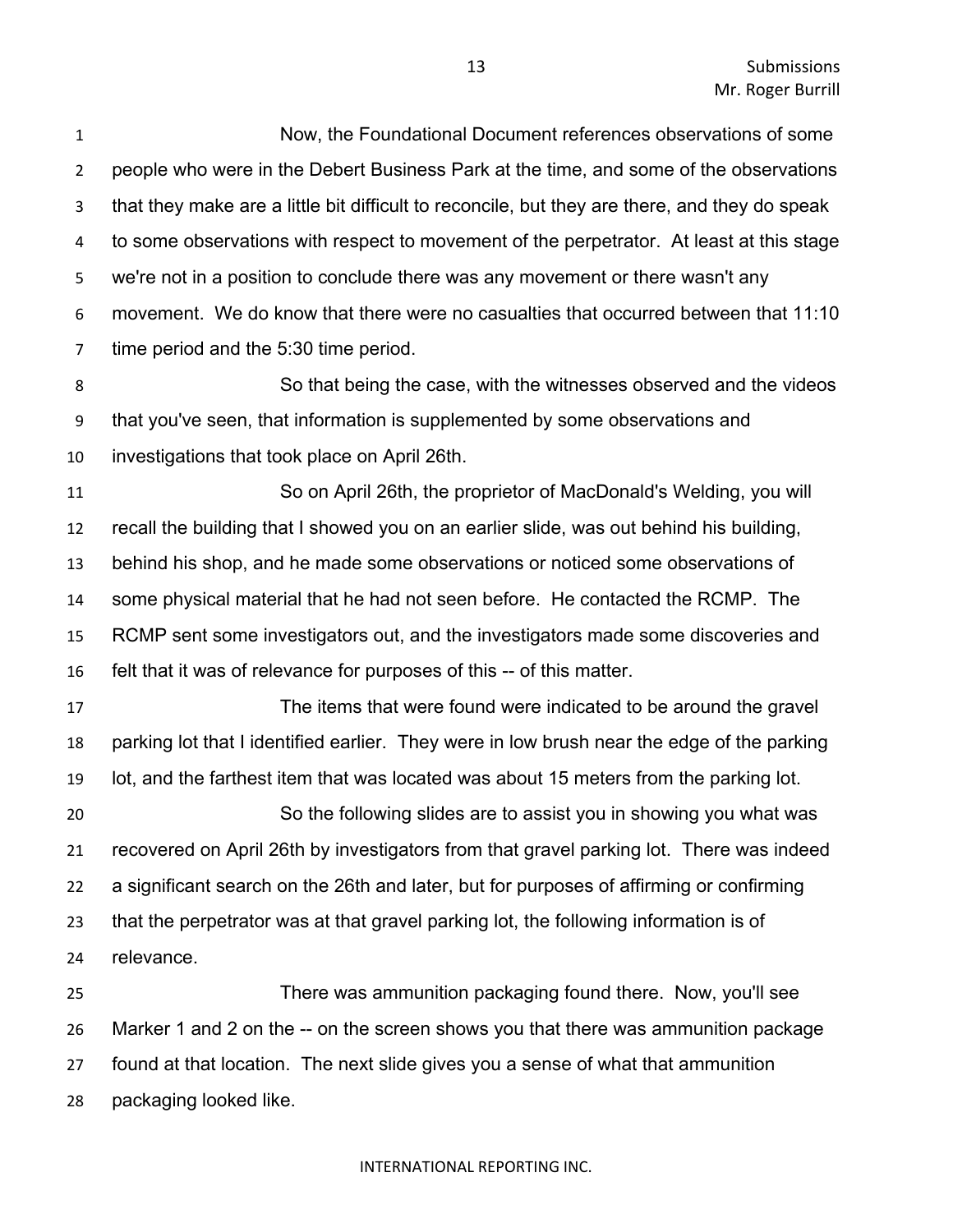| $\mathbf{1}$   | There were also slippers found around the gravel parking lot.                           |
|----------------|-----------------------------------------------------------------------------------------|
| $\overline{2}$ | They're depicted in the slide before you here today. Size 8 slippers. No additional     |
| 3              | information gained from them other than that.                                           |
| 4              | There was a Sam Browne holster belt with empty pouches,                                 |
| 5              | magazine and handcuff pouches, also found in that area, depicted here in the slide near |
| 6              | marker number 9.                                                                        |
| $\overline{7}$ | There were metal brackets seized by investigators depicted in this                      |
| 8              | slide at marker number 5 and number 6. And also in the next slide, metal brackets       |
| 9              | found at that location that the proprietor of MacDonald's Portable Welding said         |
| 10             | obviously weren't his.                                                                  |
| 11             | Hanger located at that location, and then a restraint control module.                   |
| 12             | We understand a restraint control module to be a mechanism used to bypass the airbag    |
| 13             | restraint system in a Ford motor vehicle.                                               |
| 14             | Also found in around that gravel parking lot was a municipal                            |
| 15             | electronics brand radar unit, the head and dash unit shown in this -- in this graphic.  |
| 16             | And then finally, two high brown boots were located around the                          |
| 17             | gravel parking lot. The boots had the last name of the perpetrator inscribed in them.   |
| 18             | The Foundational Documents will give photos of that inscription, we don't have it here. |
| 19             | Those are the boots that were found at that time.                                       |
| 20             | So I'm coming to the end of my presentation and introduction of the                     |
| 21             | Foundational Document. What are the summary findings that we know? We know that         |
| 22             | video surveillance from around 11:00 p.m. has the perpetrator entering the Debert       |
| 23             | Business Park. We know that material located around the parking lot indicates that he   |
| 24             | spent time at that location. We know an absence of video shows minimal if any           |
| 25             | movement within the Debert area, business park, but it's not conclusive. And we know    |
| 26             | at 5:42 a.m. video surveillance shows his departure from the Debert Business Park       |
| 27             | heading west towards Highway 4. All information available to the Mass Casualty          |
| 28             | Commission suggest that the perpetrator spent overnight of April 18th and 19th in the   |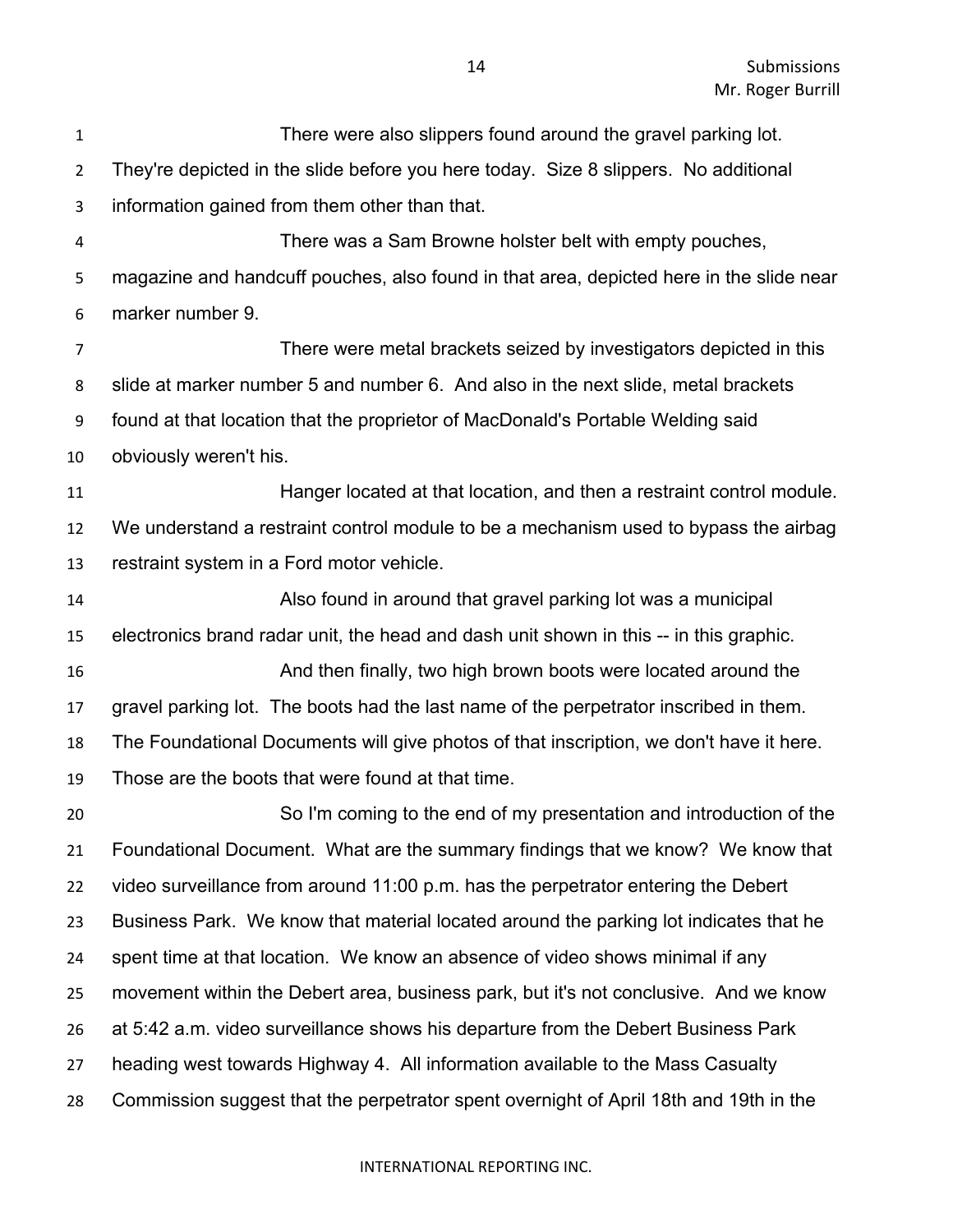Debert Business Park, most likely in the gravel parking lot so described. So Commissioners, this concludes my presentation with respect to Exhibit 214, the Foundational Document, Overnight in Debert. **COMMISSIONER MacDONALD:** Thank you very much, Mr. Burrill. And ladies and gentlemen, Participants, Participants' Counsel and to those watching, we are going to have to take a, just a very brief break to move the podium so we can move on to the next step in our process for this morning. So we'll just take a brief break and be back shortly. **REGISTRAR DARLENE SUTHERLAND:** Thank you. The proceedings are now on break. --- Upon breaking at 10:34 a.m. --- Upon resuming at 10:36 a.m. **REGISTRAR DARLENE SUTHERLAND:** Welcome back. The proceedings are again in session. **COMMISSIONER MacDONALD:** Thank you so much. Mr. VanWart? **--- SUBMISSIONS BY MR. JAMIE Van WART: MR. JAMIE VanWART:** Good morning, Commissioners. We have just finished hearing from Mr. Burrill, Commission Counsel, a presentation with regards to the Foundational Document, Overnight in Debert. As Commission -- as the Commissioners know, this our fourth Foundational Document, the fourth building block that Commission Counsel will hope, our hope will assist the Commissioners to establish a record of building blocks for which the Commission can do its forward-looking work to fulfill its mandate. We will follow a procedure today that we followed with regards to the first three Foundational Documents. That is, now that the Commissioners have heard from Mr. Burrill, that the Foundational Document has been exhibited, as well as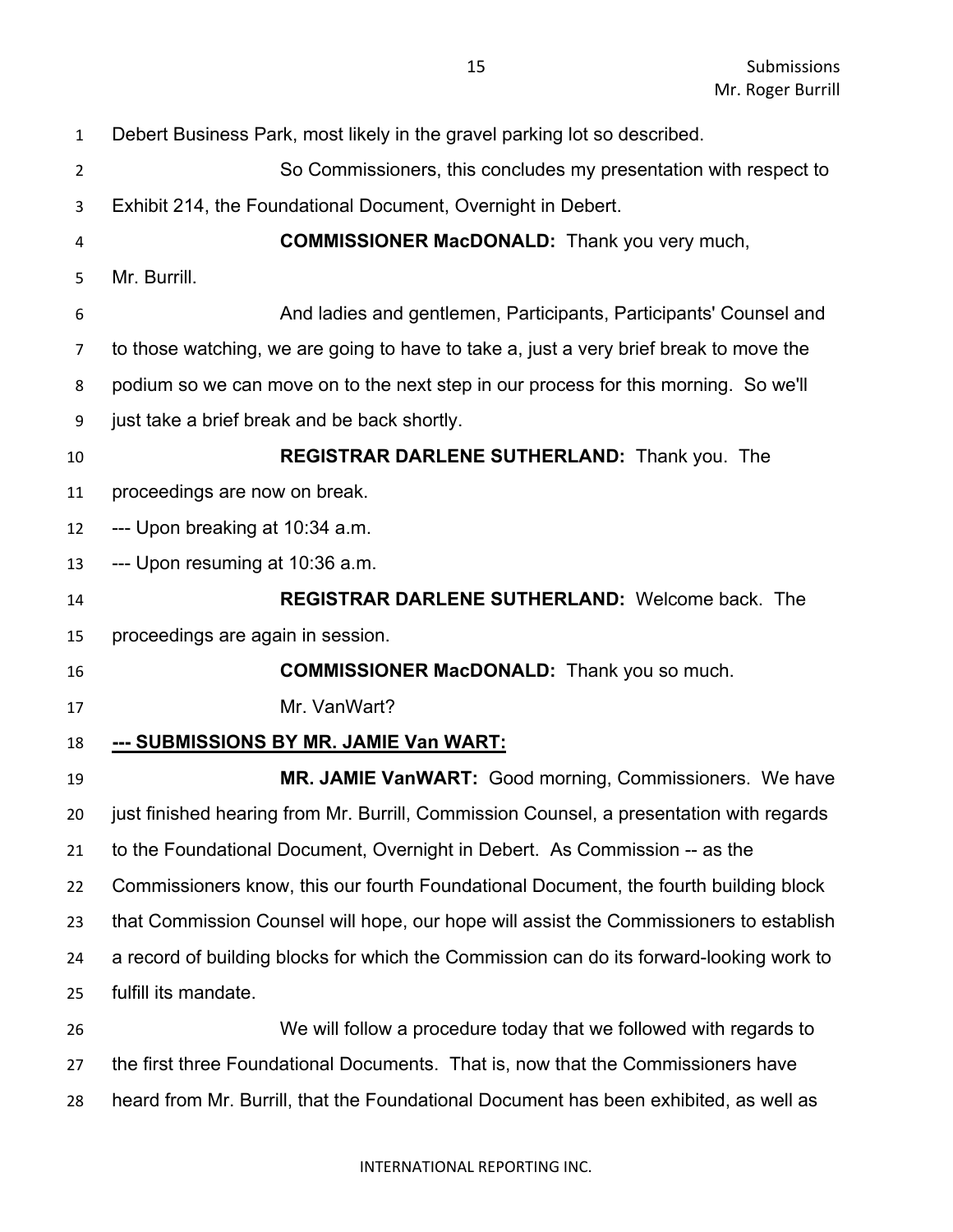all the source material referenced in that Foundational Document having been exhibited as well, Commissioner's you will now hear from Participant counsel with regards to any witnesses Participant counsel suggest are needed to be heard from in order to fill any gaps that are left in the Foundational Document as presented to the Commission. And we will be hearing from two counsel today with regards to that. Before we move on to that part of the proceedings today, I just thought this would also be an opportune moment to make the following comments, in that just because the Foundational Document, "Overnight in Debert", has been presented to you, Commissioners, it does not end the process. Commission Counsel still very much values and is interested in input from Participant counsel. This is an important part of our process. **In fact, yesterday we did hear from Mr. Bryson.** We heard from Ms. McCulloch with regards to questions with regards to this Foundational Document. These inquiries have been passed on to our investigative team, our legal team, and we will follow up on those questions. And again, I emphasize, this is an important and valued part of our process and we appreciate that input from Participant counsel. Today we will hear from Tara Miller and Ms. Hupman with regards to witnesses they propose the Commission should hear from. And I propose that we hear from Ms. Miller first, and she will make comments to the Commissioners, and then we will hear from Ms. Hupman. And as Commissioner MacDonald indicated this morning, counsel that have an interest in a reply will do so in writing and that reply will be before the Commission as well. So if Ms. -- I'll pass the podium over to Ms. Miller. **COMMISSIONER MacDONALD:** Good morning, Ms. Miller. **--- SUBMISSIONS BY MS. TARA MILLER: MS. TARA MILLER:** Good morning, Commissioners.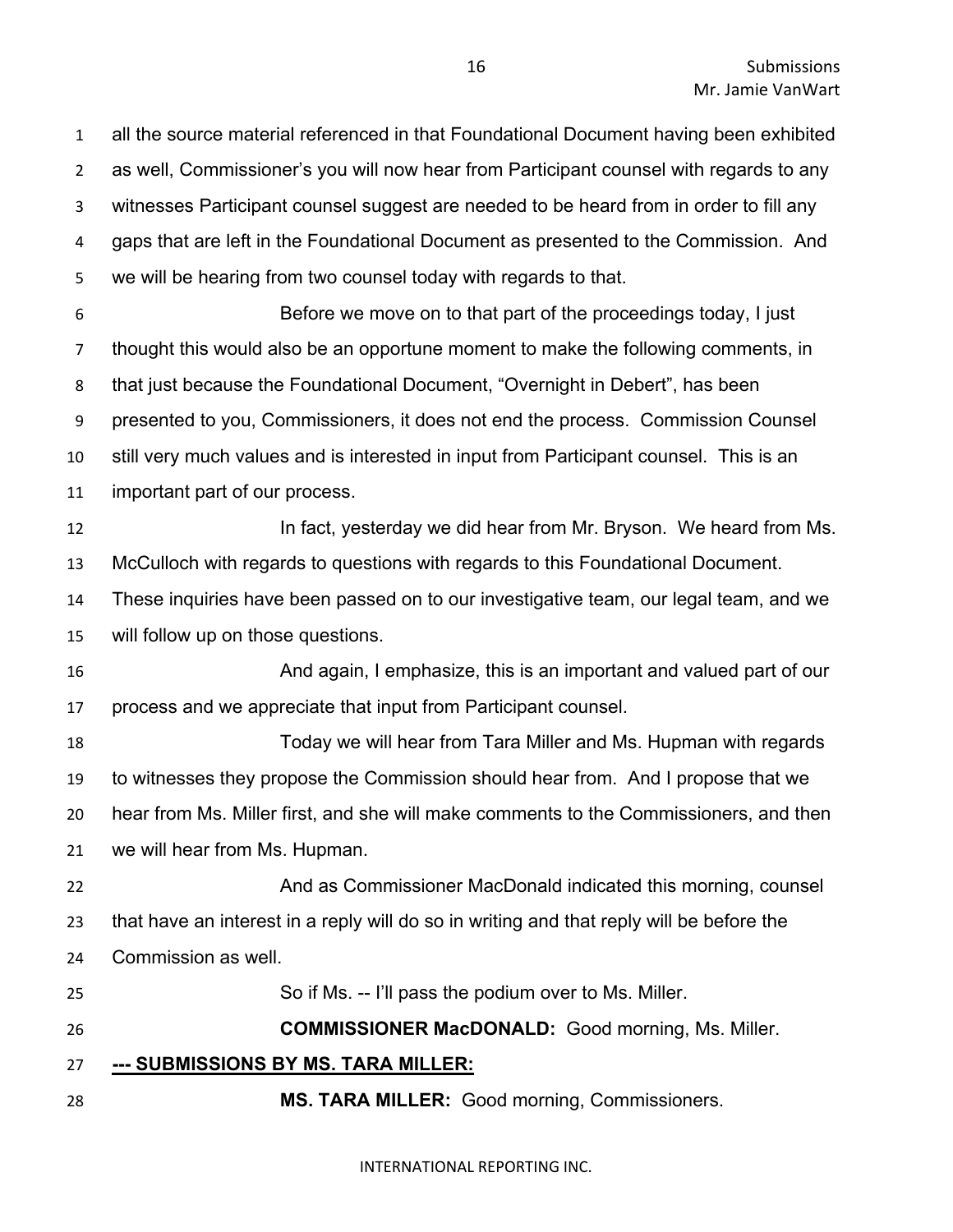| $\mathbf{1}$   | Again, for those watching online, my name is Tara Miller, and with                     |
|----------------|----------------------------------------------------------------------------------------|
| $\overline{2}$ | my colleague Alex Digout, we represent family members of Kristen Beaton and Aaron      |
| 3              | Tuck.                                                                                  |
| 4              | I'm going to start by referencing two rules as background for our                      |
| 5              | submissions this morning. Rule 7, which indicates that the Commissioners can:          |
| 6              | "amend, supplement, vary, or depart from any rule as                                   |
| $\overline{7}$ | they deem necessary to ensure the Commission is                                        |
| 8              | thorough, fair, and timely."                                                           |
| 9              | And Rule 28, which we've of course heard referenced before,                            |
| 10             | which in respect to Foundational Documents, indicates that Participants can propose    |
| 11             | witnesses:                                                                             |
| 12             | "to support, challenge, comment on, or supplement []                                   |
| 13             | Foundational Document[s] in ways that are likely to                                    |
| 14             | significantly contribute to an understanding of the issues                             |
| 15             | relevant to the mandate of the Commission."                                            |
| 16             | So that's the procedural background for where I'm going to go next.                    |
| 17             | There are two key issues in the -- that arise in the "Overnight in                     |
| 18             | Debert" Foundational Document, Commissioners, that we will see continued in            |
| 19             | Foundational Documents to come. And those are surveillance evidence and forensic       |
| 20             | evidence. And as a result, our general submissions on witnesses here today are going   |
| 21             | to be relevant and continue to be relevant as these issues continue to rise as we      |
| 22             | encounter additional Foundational Documents.                                           |
| 23             | We appreciate the Commission has an entire team of police                              |
| 24             | investigators. Their professional and technical experience helps these investigators   |
| 25             | understand and digest technical evidence. For example, understanding how               |
| 26             | surveillance evidence and forensic evidence is and should be collected, processed, and |
| 27             | analysed.                                                                              |
| 28             | Family members, and I would suggest the vast majority of the                           |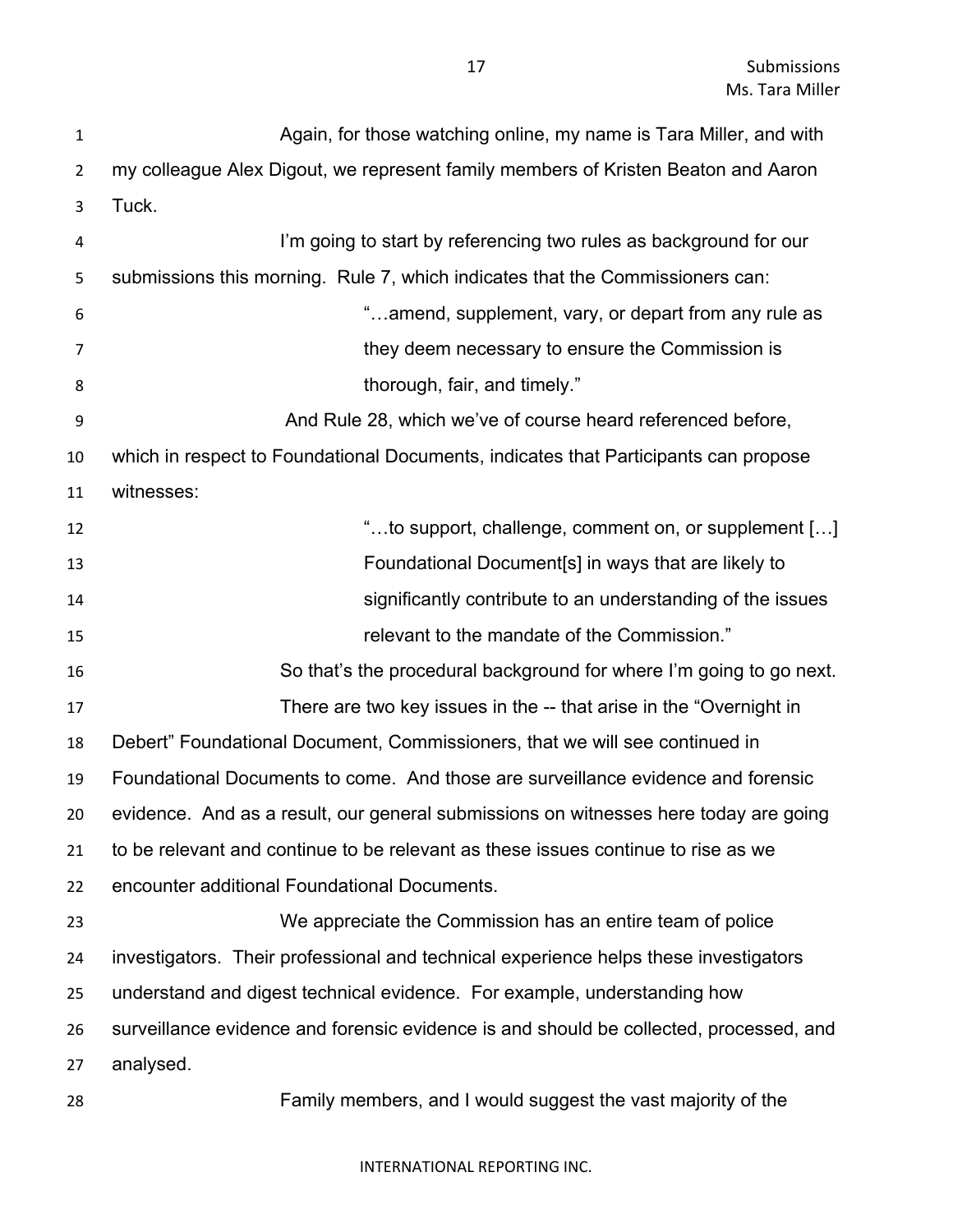public, do not have the professional background or expertise to ground this technical information, which leaves them at a significant disadvantage with limited knowledge to process it.

 So with a starting premise, Commissioners, that knowledge is power, we ask that the Commission call witnesses to speak to surveillance and forensic evidence generally and specifically as this type of evidence will significantly contribute to an understanding of these issues for families and the public.

 This information may well be buried in the thousands and thousands of pages of disclosure. It may not. But even if it is, it's our suggestion that expecting family members and the public to comb through this material in search of something which may not exist is not fair, nor is it consistent with the Commission's mandate to publicly inquire about these relevant issues.

 And because surveillance evidence and forensic evidence will continue to be relevant and permeate through the upcoming Foundational Documents, we submit it's incumbent upon the Commission to lay the foundation for the knowledge on these specific topics and continue to build on it as we progress through the Inquiry. Specifically with respect to surveillance evidence, we suggest a witness who can speak to the process for gathering, analysing, and processing surveillance videos which then leads to the creation of timelines. Surveillance evidence and the timelines established as a result of this evidence are critical pieces and we need to have confidence in them. This person, this witness, can speak to what are perceived as discrepancies and inconsistencies with the surveillance evidence and help the families and the public understand why they may not be as problematic as they are perceived to be. This may well be a technical witness who also speaks to facts, giving technical experience, and context, and facts. I'll give you some concrete examples of some confusion that arises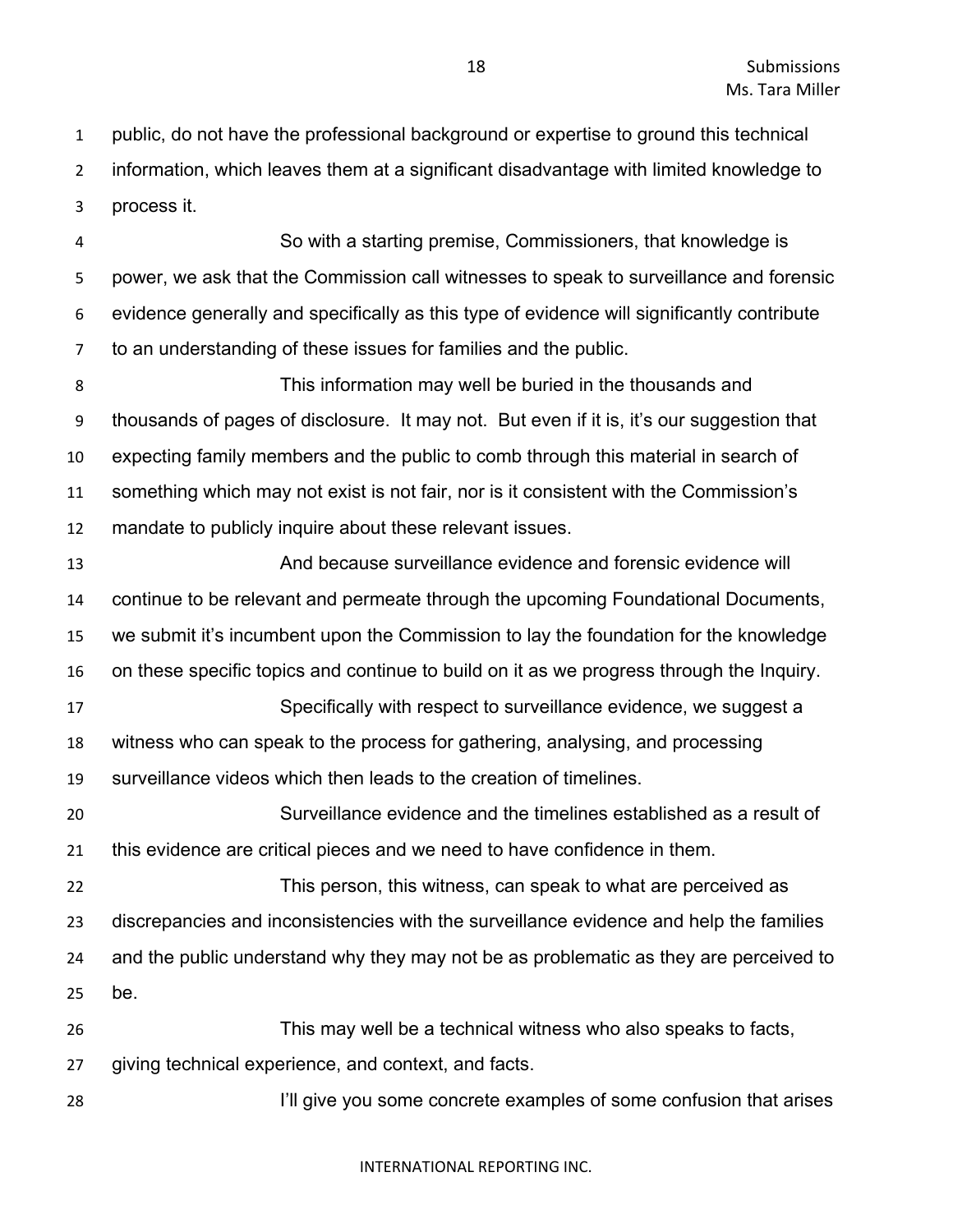in this document.

 We know we have surveillance footage from five different places. Mr. Burrill reviewed them. We saw clips of them.

 This information, there's a process that went on in terms of gathering this information. That's, sure, in those Foundational Documents and in the source documents, but it's largely based on what we understand are video canvas reports. And we know that with respect to those five areas, those five places the surveillance came, there were three members who collected surveillance, and then that information seems to have been passed on to Cst. Mike Woolcock, as he's referenced in three of these five. We assume he's the member responsible for reviewing these results, and he appears -- and as such, he appears to be the witness most appropriate to speak to it.

 The Wilsons Gas Bar's relied on, of course, for the foundational timestamp tracking the perpetrator at 10:51 in Great Village. The actual surveillance shows no timestamp. We've heard this before. The video canvas report notes the timestamp is 47 minutes slow. And then we have a supplementary report providing additional background about why this could be off by 47 minutes.

 Farmhouse Bakery, the video canvas timestamp is noted to be off by 29 minutes. Global Construction, the timestamp is noted to be accurate.

 Angelina's Pizza, the timestamp is noted to be exact. And Dave's Service Centre, the timestamp is noted to be accurate. Yet despite the Angelina Pizza and Dave's Service Centre having

 timestamps that are noted to be accurate and exact in these video canvas reports, we have at page 20 of this Foundational Document, a note that the timestamp for these two locations are slightly inconsistent. We have the documents showing, based on timestamps, the perpetrator travelling by one before it should have in the logical flow of time.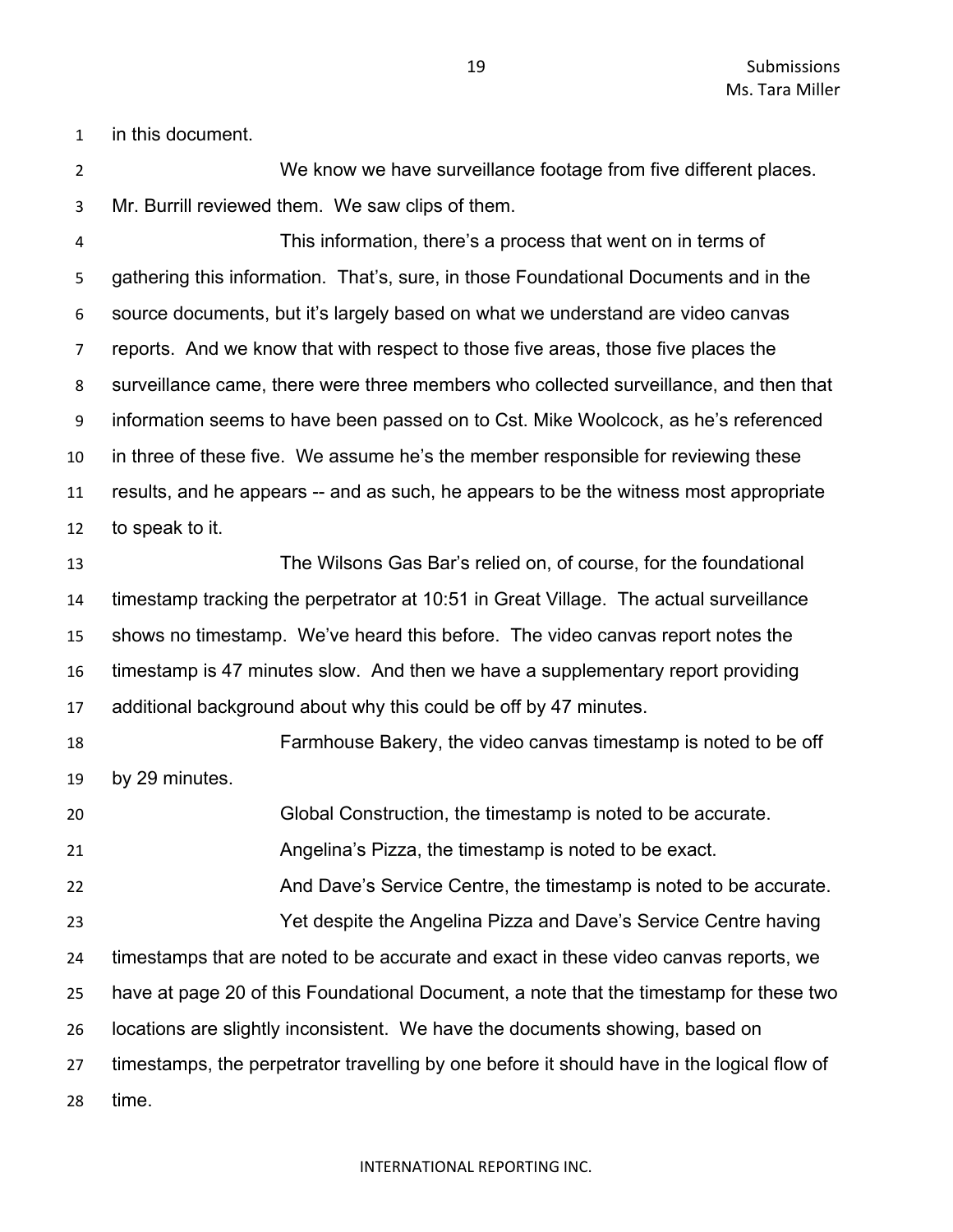| $\mathbf{1}$   | You can appreciate how this one example, Commissioner, raises                            |
|----------------|------------------------------------------------------------------------------------------|
| $\overline{2}$ | questions as to the reliability of the video canvas report, which said that these        |
| 3              | timestamps were exact and accurate. Help us understand that.                             |
| 4              | The perpetrator is also picked up entering the Debert Business                           |
| 5              | Park by surveillance at Farmhouse Bakery at 11:10. Farmhouse Bakery is, as we saw,       |
| 6              | on Ventura Drive, and appears directly across or near the soccer/football field and the  |
| 7              | stage that the two witnesses are at and observe, you know, very detailed observations    |
| 8              | about this car. But particularly, they observe it driving back and forth on Ventura live |
| 9              | doing laps -- that's Ventura Drive, doing laps.                                          |
| 10             | When we saw the surveillance video this morning from Farmhouse                           |
| 11             | Bakery, we are able to see the perpetrator's car travel down Ventura Drive and turn left |
| 12             | into Messina Drive. And it is a valid question for the families as to if these -- why is |
| 13             | there no surveillance that captures the car doing those laps? And maybe there's a good   |
| 14             | explanation for that. Help us understand that.                                           |
| 15             | Paragraph 18 of this Foundational Document states:                                       |
| 16             | "No surveillance video of the perpetrator's actions                                      |
| 17             | overnight in Debert [have] been located."                                                |
| 18             | There's no source documents that reference this. And this may be                         |
| 19             | the case, but what's it based on? Were all the businesses canvassed in that area,        |
| 20             | including the Debert Hospitality Centre, which we saw is there in the park? And          |
| 21             | MacDonald's Portable Welding?                                                            |
| 22             | Again, this is another example of areas where I think if we can help                     |
| 23             | the families and the public understand these things, it will enhance the credibility and |
| 24             | reliability on these timestamps that flow from video surveillance.                       |
| 25             | We understand the RCMP has a Technical Crime Unit, TCU, that                             |
| 26             | extracts and analyzes digital information. Was this done here? Again, given the critical |
| 27             | importance of surveillance evidence to build reliable timelines, what efforts were made  |
| 28             | to review the surveillance videos and enhance and improve their resolution and check     |
|                |                                                                                          |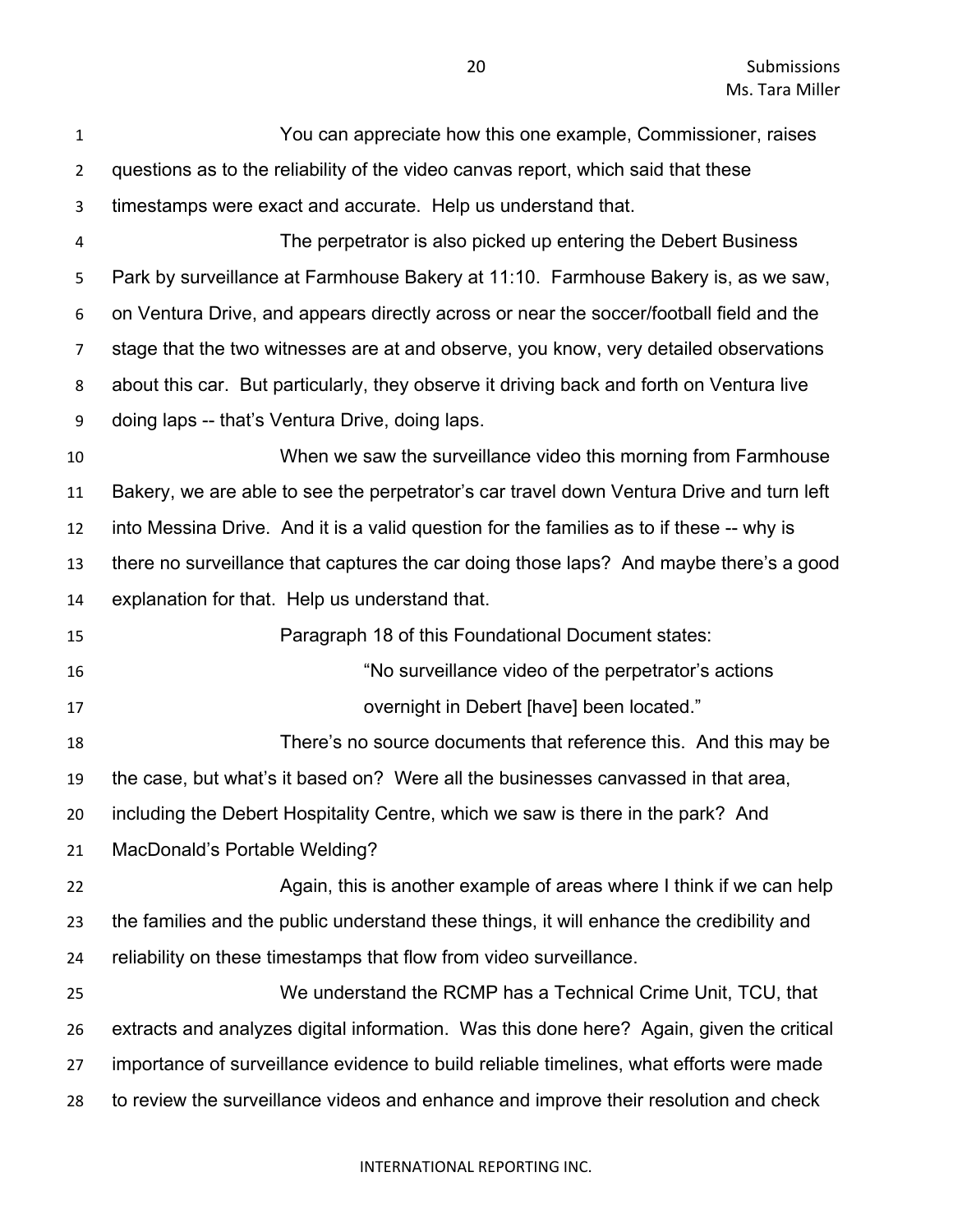files for creation dates, those are all things I think we can address in a meaningful way for families and the public to help us understand that with this type of a surveillance witness that speaks to general information, context and then facts. We need to take the time to ensure that family members and the public have a foundational understanding of the process involved in the collection of the surveillance, so we can have collective confidence in those timelines.

 Secondly and moving to forensic evidence, again, similar comments, Commissioners. We need a witness, we suggest a witness to address context on how this process works and speak to the process for gathering, analyzing and processing forensic evidence. Again, let's take time to help family members understand how evidence is collected at a crime scene, why some is seized, and some may not be, and what happens with that evidence when it's sent for analysis and sometimes it's not. Specifically with respect to the forensic evidence in this document, I've got a couple of examples. What happened with the drone footage that was taken of this area? It was referenced in the initial draft of this document. It's not referenced at all in this document. Perhaps there was nothing of it that was of any value but tell us that. Tell us it was analyzed. What, if any, use was made of that? Why of the items seized 18 on April 26<sup>th</sup>, 27<sup>th</sup> and 30<sup>th</sup> only were some sent forensic testing? How extent -- tell us generally how extensive crime scenes are searched and analyzed, and what searches were not, and were not analyzed, and why here? And, again, general information about the forensic identification services at this scene and other subsequent forensic testing completed at the National Forensic Laboratory Services in Ottawa would be helpful. These are all natural and, I submit, understandable questions which arise from this process, and I expect could be answered by a witness who can provide this context and technical and factual information.

 In this document, it appears to be Det. Cst. Bruce Lake from the northeast Major Crime Unit. He may not be, and Cst. Woolcock may not be the best people to provide this evidence. I'm suggesting these as names, but surely, there is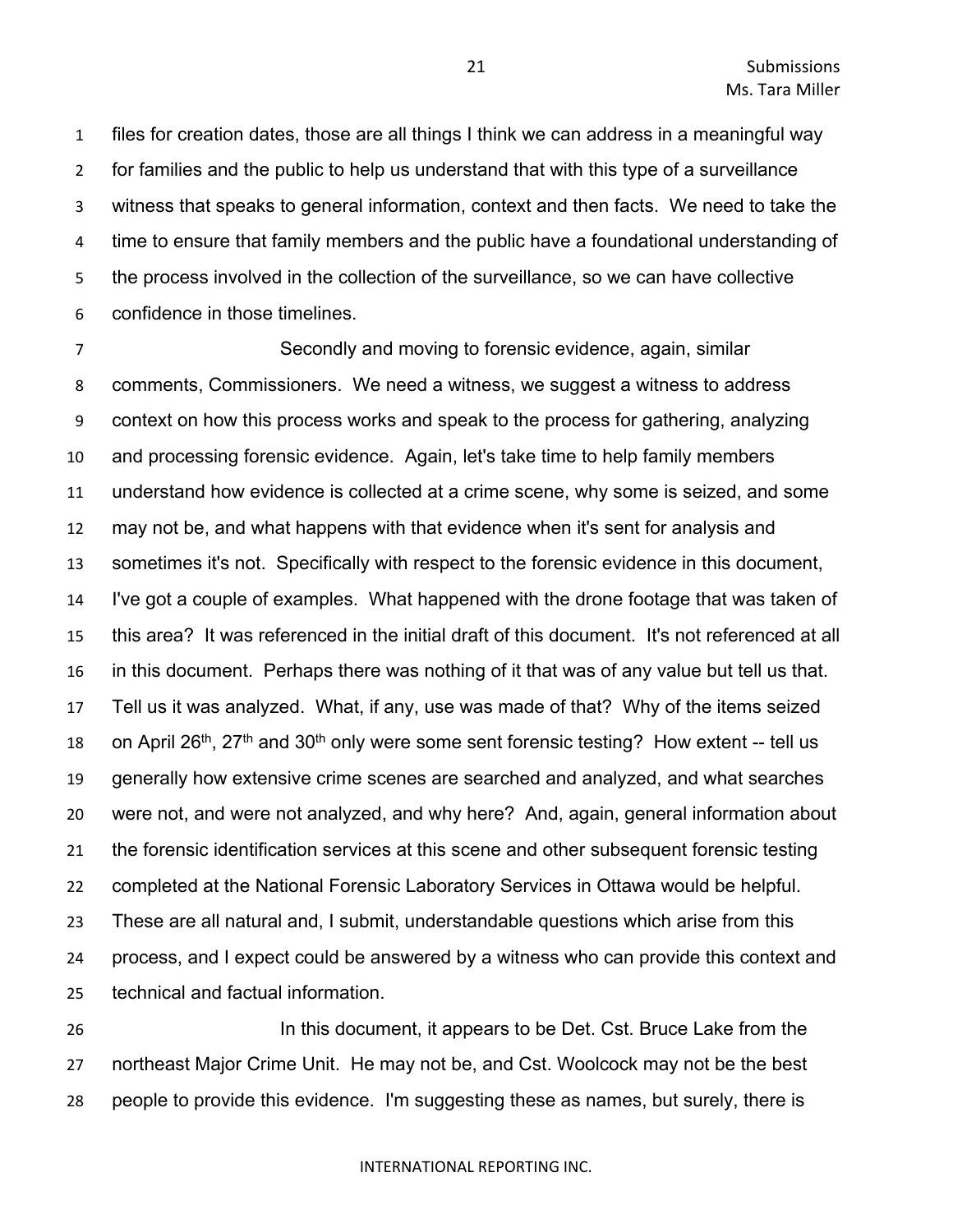| $\mathbf{1}$   | somebody who can speak to these core issues and provide the foundation for digesting         |
|----------------|----------------------------------------------------------------------------------------------|
| $\overline{2}$ | this information for family members and laypeople who do not have this technical             |
| 3              | expertise that exists within the Commission's investigation team.                            |
| 4              | Having witnesses who can speak to this type of information is not                            |
| 5              | without precedent. I reference the Desmond Inquiry where similar type of information         |
| 6              | was provided to ground the actual factual information. And I again urge the                  |
| $\overline{7}$ | Commission to call this evidence, suggesting it's incumbent to do this, because if we        |
| 8              | don't lay this important foundation now, there will be a critical missed opportunity to help |
| 9              | us all understand what happened, and to be thorough and fair to the families and the         |
| 10             | public.                                                                                      |
| 11             | Subject to any questions, Commissioner, those are my                                         |
| 12             | submissions.                                                                                 |
| 13             | <b>COMMISSIONER MacDONALD:</b> Thank you so much, Ms. Miller.                                |
| 14             | MR. JAMIE VanWART: We'll now hear from Ms. Hupman.                                           |
|                |                                                                                              |
| 15             | <u>--- SUBMISSIONS BY MS. LINDA HUPMAN:</u>                                                  |
| 16             | MS. LINDA HUPMAN: Thank you. Good morning,                                                   |
| 17             | Commissioners.                                                                               |
| 18             | <b>COMMISSIONER MacDONALD:</b> Good morning, Ms. Hupman.                                     |
| 19             | MS. LINDA HUPMAN: I will be brief. I certainly want to endorse                               |
| 20             | the comments of my colleague, Ms. Miller. Her issues that she raise are similar to ours,     |
| 21             | although she took it a step further, I would suggest. The concern we submitted               |
| 22             | yesterday and wanted to speak to today has to do with the information relating to the        |
| 23             | video surveillance and the timelines flowing from those or that are attempt -- that we're    |
| 24             | attempting to establish based on that video surveillance information. And we echo Ms.        |
| 25             | Miller's comments with respect to the critical importance of ensuring that there's           |
| 26             | confident in that timeline and the information on which it ultimately is based. And for      |
| 27             | that reason, we were focussing on it being important to fill what we see is a gap in the     |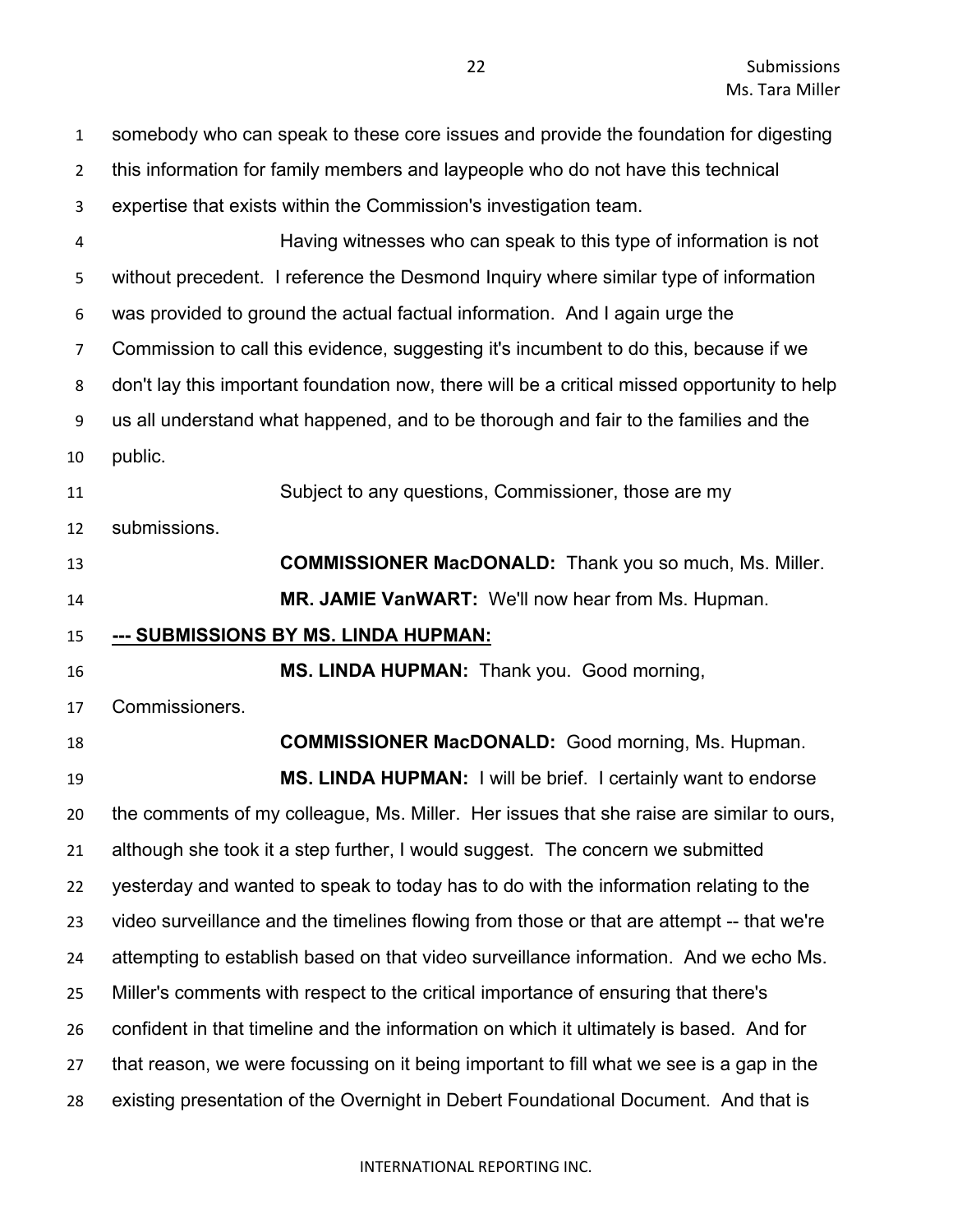the background, if you will, the support for the reading of those videos, the determinating (sic) of the time accuracy in those, and how that process happens, or what the process is for that, again, to ensure that families and the public who are following the Commission and the information that is being put forward understand the technical background, if you will, or the technical process for obtaining the videos, reviewing the videos, ensuring the accuracy of timestamps on videos that were timestamped. And we think that this is essential because many people have questions, our clients, the families, the public in general, and this important information respecting the movements of the perpetrator throughout the course of this event is very important for a lot of people and for a lot of reasons. And for that reason, we support that whether it is calling one of the officers who actually produced the video canvass reports for these particular video surveillance clips or a more general technical witness to speak to how that process is -- and how that evidence is handled and processed and conclusions drawn from it, either way, we think that some attention needs to be -- and time needs to be spent to ensure that that is -- that it is before the Commission and out there for the public to understand.

**In respect of this particular document and the video surveillance**  clips contained within it that we saw this morning, and which are critical to supporting the theories on his movements and the timelines, Cpl. Lane we note is referenced in the Wilson Gas Stop as having prepared the video canvass report in -- which is Com 9190. Cst. Deveau is referenced in the Angelina Pizza and Dave's Service Centre video canvass reports, Coms 10028 and 12478 respectively. And Csts. MacFarlane and Cst. Woolcock referenced in the Farmhouse Bakery and Global Construction video canvass reports, Coms 12415 and 12410 respectively. Any of those, we have no preference if it's the determination to call one or to speak specifically to determining -- obtaining the video and the time accuracy determinations. It may be that it's looked at in a more general, broader technical presentation and some other witness would be able to speak to those issues. The importance -- the important fact from our -- or issue from our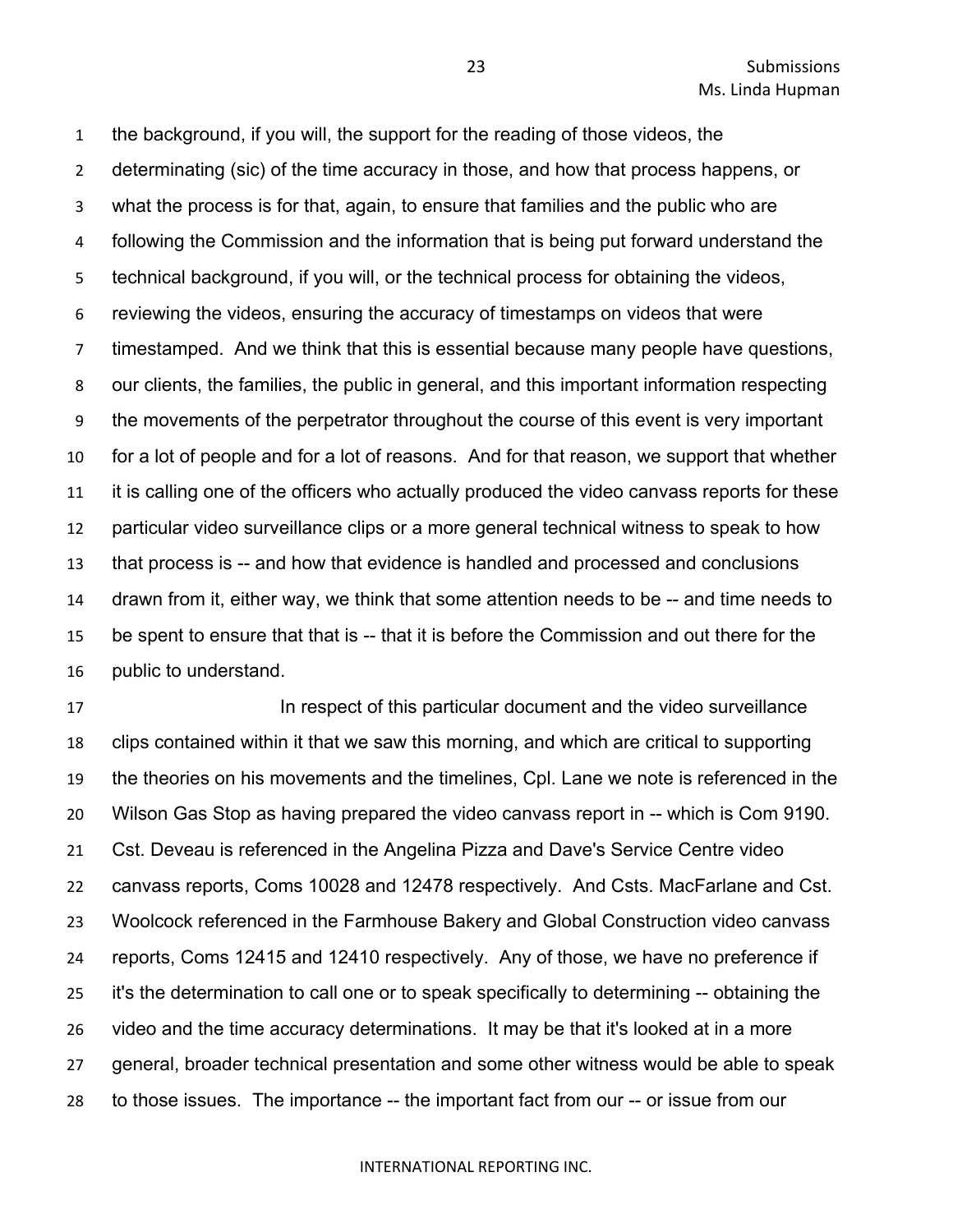| $\mathbf{1}$   | perspective is that somebody provide the background information for you as the              |
|----------------|---------------------------------------------------------------------------------------------|
| $\overline{2}$ | Commissioners and for the families and the public to understand the basis of that.          |
| $\overline{3}$ | I haven't referenced a specific rule on which we bring our request,                         |
| 4              | but certainly, I believe that this request addresses a gap in this and the other documents  |
| 5              | which deal with video surveillance, and we know there are many examples coming              |
| 6              | further down the road. And but certainly, Rule 28 in terms of providing and seeking a       |
| $\overline{7}$ | witness to explain gaps or supply supplemental information would suffice, I would           |
| 8              | suggest, and I really think that it's a very generic or -- and general request that goes to |
| 9              | the core of ensuring that there's confidence at the end of the day in whatever the          |
| 10             | conclusions are drawn, in terms of the information contained in these video surveillance    |
| 11             | clips that have been recovered and are being used to help establish the factual basis of    |
| 12             | what happened.                                                                              |
| 13             | And those are my comments.                                                                  |
| 14             | <b>COMMISSIONER MacDONALD:</b> Thank you so much, Ms.                                       |
| 15             | Hupman.                                                                                     |
| 16             | So, ladies and gentlemen, and Participants and Participants                                 |
| 17             | Counsel, we will now break. After the break, we will give our decision on the               |
| 18             | submissions that we heard last week. For the Registrar's purposes, we aren't going to       |
| 19             | put a time on the break; just we'll be back at the earliest opportunity, so thank you.      |
| 20             | REGISTRAR DARLENE SUTHERLAND: Thank you.                                                    |
| 21             | Lunch will be served at noon, and the proceedings are now on                                |
| 22             | break.                                                                                      |
| 23             | --- Upon breaking at 10:58 a.m.                                                             |
| 24             | --- Upon resuming at 12:23 p.m.                                                             |
| 25             | <b>REGISTRAR DARLENE SUTHERLAND: Welcome back.</b>                                          |
| 26             | The proceedings are again in session.                                                       |
| 27             | --- DECISION BY COMMISSIONER MacDONALD:                                                     |
| 28             | <b>COMMISSIONER MacDONALD:</b> Yeah, thank you so much,                                     |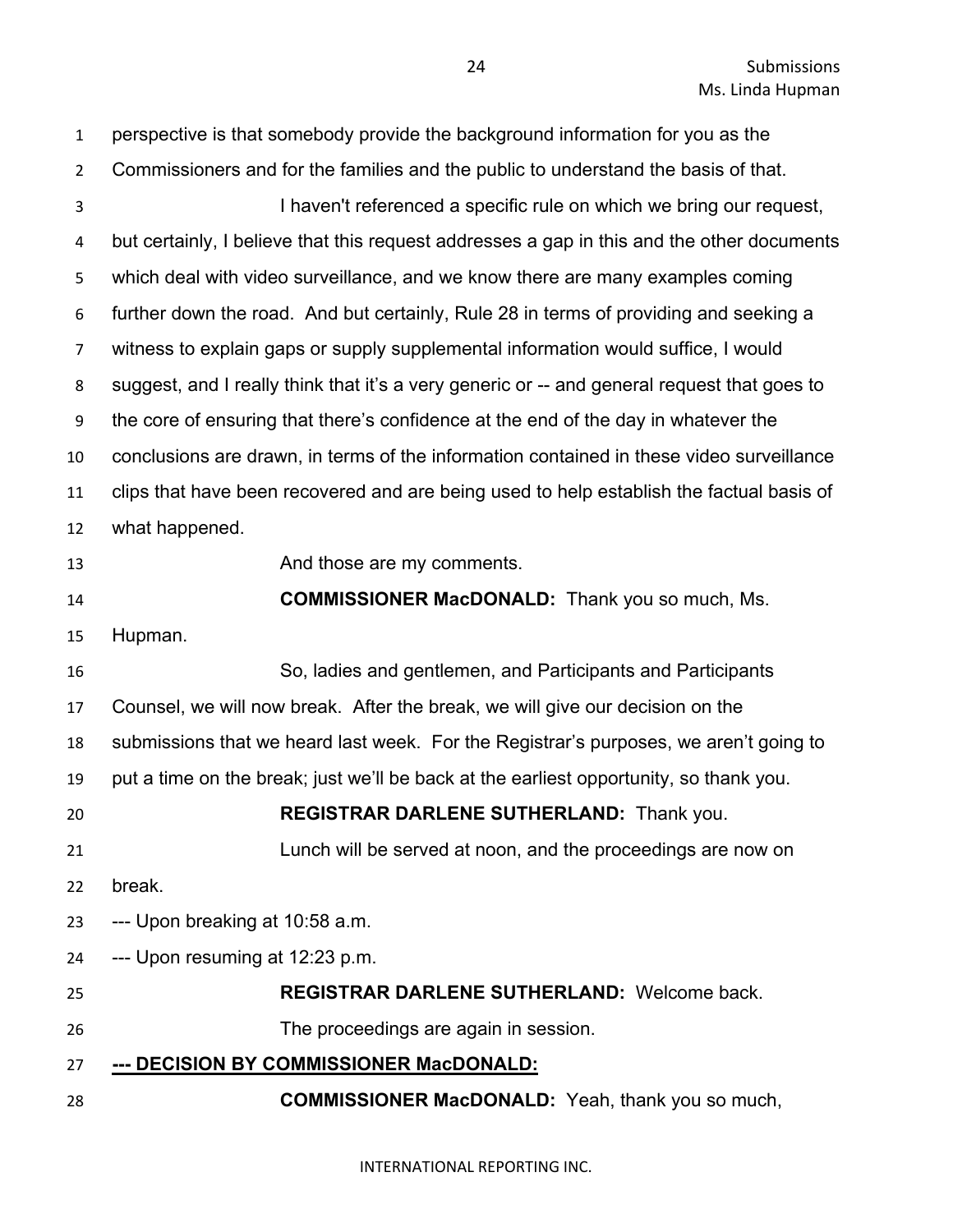Participants and Participants Counsel, and members of the public.

 When we broke, I couldn't give a time for when we would return, and I know everybody is anxious for this very important decision and it's important for us to get it right.

 We thought when we left on Monday, we really owe it to the Participants and the public to give our decision today, and we had to put some final touches on our decision during the break. And as many of us know, you have no control over how long that process is going to be, and so that's what we've been up to, just putting some final touches on the decision because, of course, it will be of significant public interest and, as I said, we wanted just to take whatever time is needed to get right, but wanted to get it to you today, and that's been the goal. So thank you for that.

 Before we share our decision on the first round of witness submissions, it's helpful to remember that the Participants include the families, first responders, government institutions, and various efficacy groups, all represented by their own legal counsel. They represent different perspectives and positions; this diversity helps makes the Commission's work as a public inquiry stronger.

 Going into public proceedings, the Commission has had witnesses we believe it important to hear from, including RCMP officers and the perpetrator's common-law spouse, Lisa Banfield. In making their submissions, the Participants are helping us identify material gaps and points of difference about what should go into the final factual determination.

 So I will, at this time, relay the decision of the Commissioners. Beginning with an overview; the Commission has used its subpoena power to compile, coordinate, and to present publicly what it has learned so far about the perpetrator's initial rampage in the community of Portapique. Having presented the first three Foundational Documents to the

public, in order to transparently build a shared understanding of the facts regarding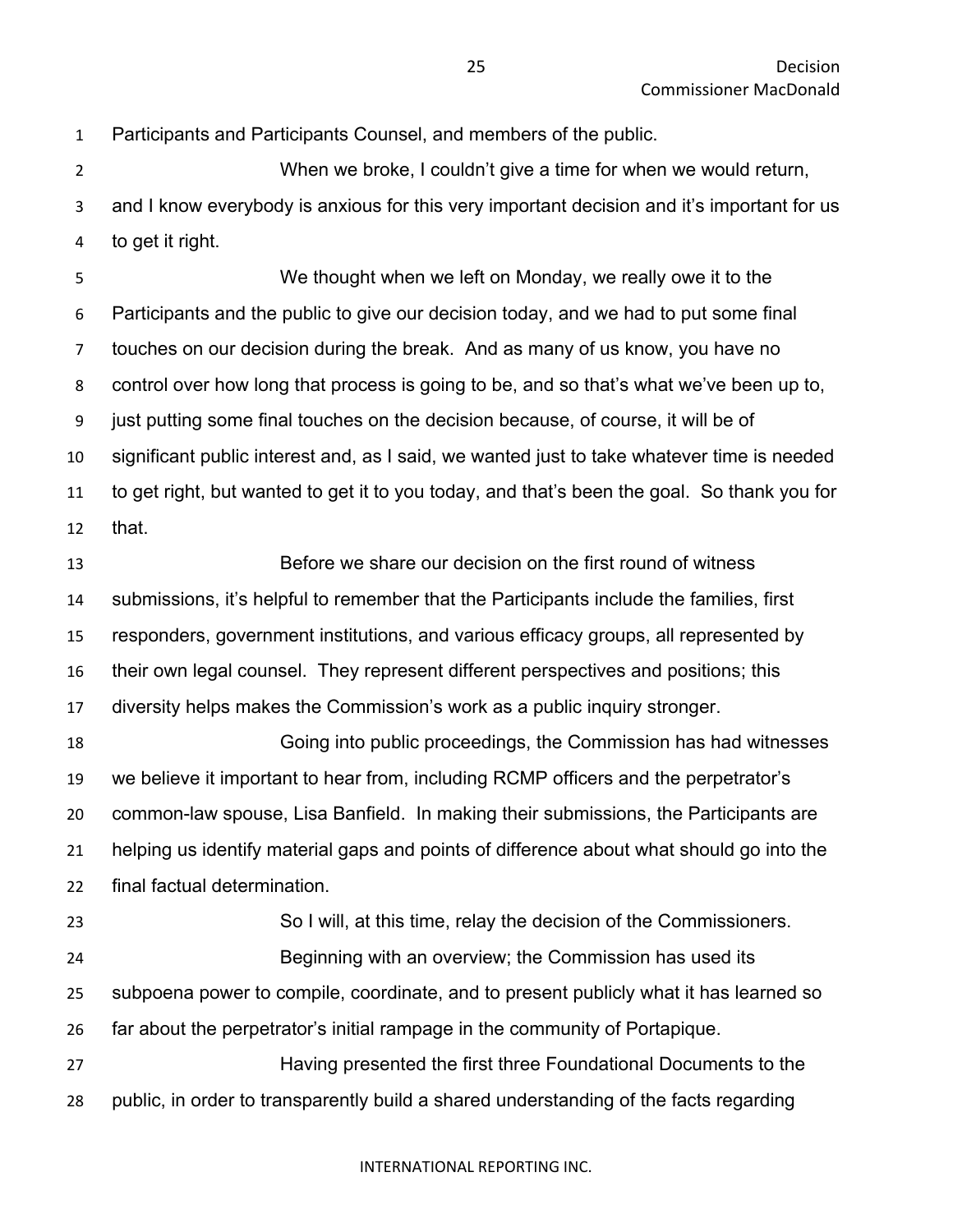1 Portapique on April 18<sup>th</sup> and 19<sup>th</sup>, 2020 from our independent investigation, we have asked Participants to identify further gaps, errors, or important context that can be best be addressed by oral evidence.

 Participants made submissions in the public proceedings in early March about 27 proposed witnesses from whom they suggest we should hear regarding these first three Foundational Documents. Today we are sharing our decision on what we heard. We address each of the proposed witnesses and where we agree that their testimony will be of assistance, we direct that they be subpoenaed to appear, either as individual witnesses or as a witness panel. This means that they will provide sworn testimony subject to questioning.

 For the reasons set out in the decision, we have determined the following: The Commission will hear from five witnesses by way of sworn testimony in relation to the three Portapique Foundational Documents. They are Cst. Stuart Beselt; Cst. Aaron Patton; and Cst. Adam Merchant. These officers will be called together in a witness panel in accordance with the Commission's rules. Additionally, subpoenas will be issued to Cst. Vicki Colford, and civilian witness Deborah Thibeault.

 The Commission will hear from five witnesses during the time set aside to present the information included in the Foundational Document about Command Post Operational Communication Centre and Command Decisions, which I will refer to as the Command Decisions Document throughout, and that's currently scheduled for the second half of May. They are S/Sgt. Steve Halliday; S/Sgt. Brian Rehill; S/Sgt. Addie MacCallum; Sgt. Andy O'Brien; and S/Sgt. Jeff West. The Commission expects to hear from four witnesses at a later date to be determined. They are Cst. Wayne Bent; Cst. Nathan Forrest; Cpl. Jarret MacDonald; and Lisa Banfield. Following the applications of Participant Counsel, two witnesses who have information to provide the Commission have scheduled interviews. The

transcript of the interviews will be shared with Participants, and the issue of whether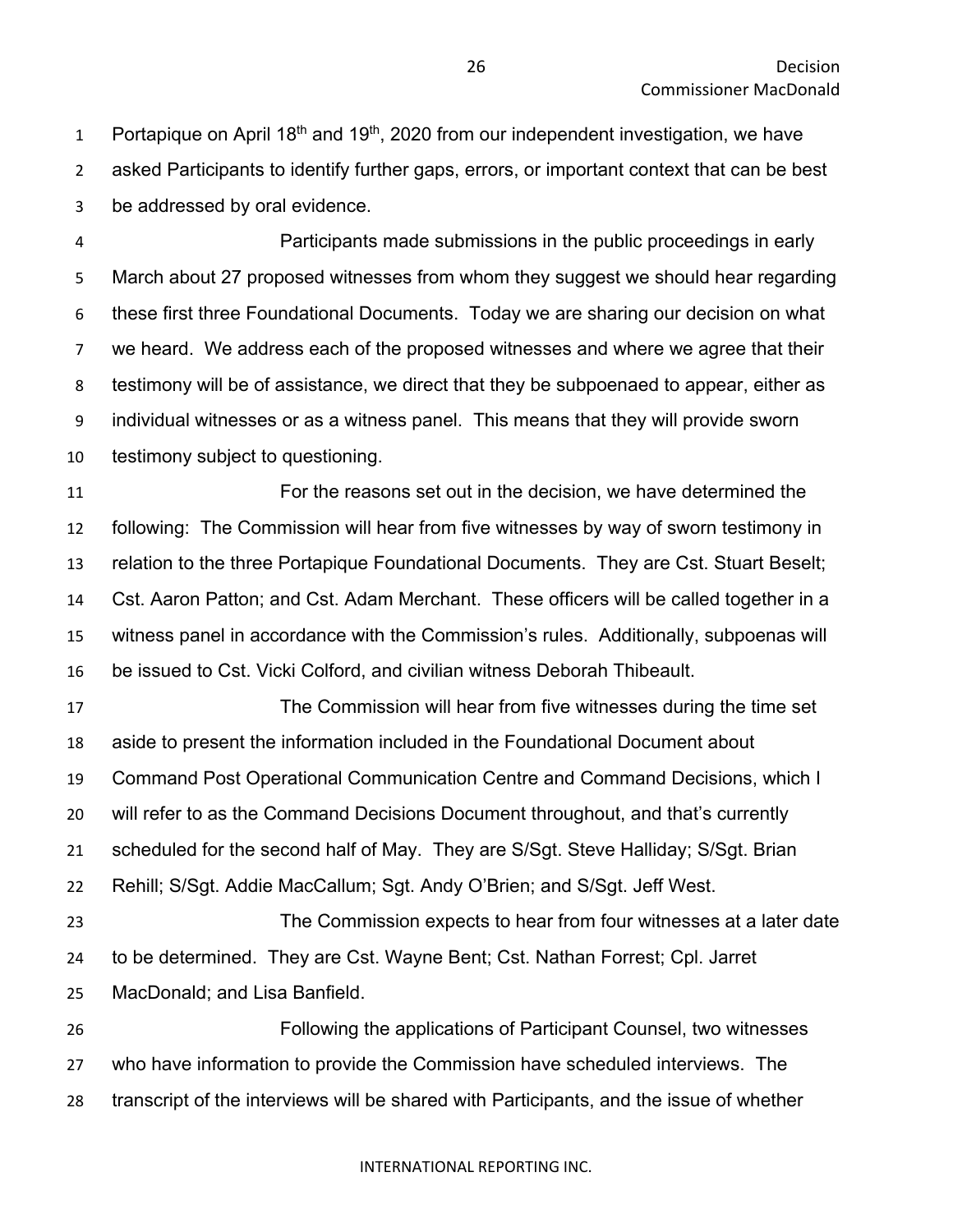they should provide oral evidence can be revisited after that process is complete.

 These witnesses are Peter Griffon and Bjorn Merzbach. There are two witnesses who may have specific additional information to provide the Commission, and we direct that this further information be requested from Cst. Chris Grund and Donnalee Williston. Applications were made to hear from two witnesses who cannot be subpoenaed because they reside outside of Canada. We direct our investigators to continue to attempt to collect information from Sean Conlogue and Angel Patterson. We have decided that there are two witnesses from whom at this time the Commission does not require further information. They are David Faulkner and Cst. Dave Lilly. The Commission has determined that the following witnesses need to be called to provide oral evidence with regard to the three Portapique Foundational Documents but the Commission will revisit the need for their evidence at a later date. They are Brenda Forbes; Cst. Jeff MacFarlane; Cpl. Tim mills; and Cpl. Dion Sutton. A telecommunication expert retained by the Commission is currently providing a sworn affidavit. Once that is complete, we will of course share it and assess whether further evidence is required in this regard. Additionally, while not the subject of applications from Participant Counsel, the Commission has determined it will hear from the following institutional witnesses later in its proceedings: Chief Superintendent Chris Leather; Superintendent Darren Campbell, Assistant Commissioner Lee Bergerman, and Commissioner Brenda Lucki. As we continue to share our understanding of the facts in further Foundational Documents and proceedings, we will also continue to provide opportunities for Participants to provide us with their input as to other witnesses from

whom we should hear.

For dealing with the proposed witnesses, we will begin with some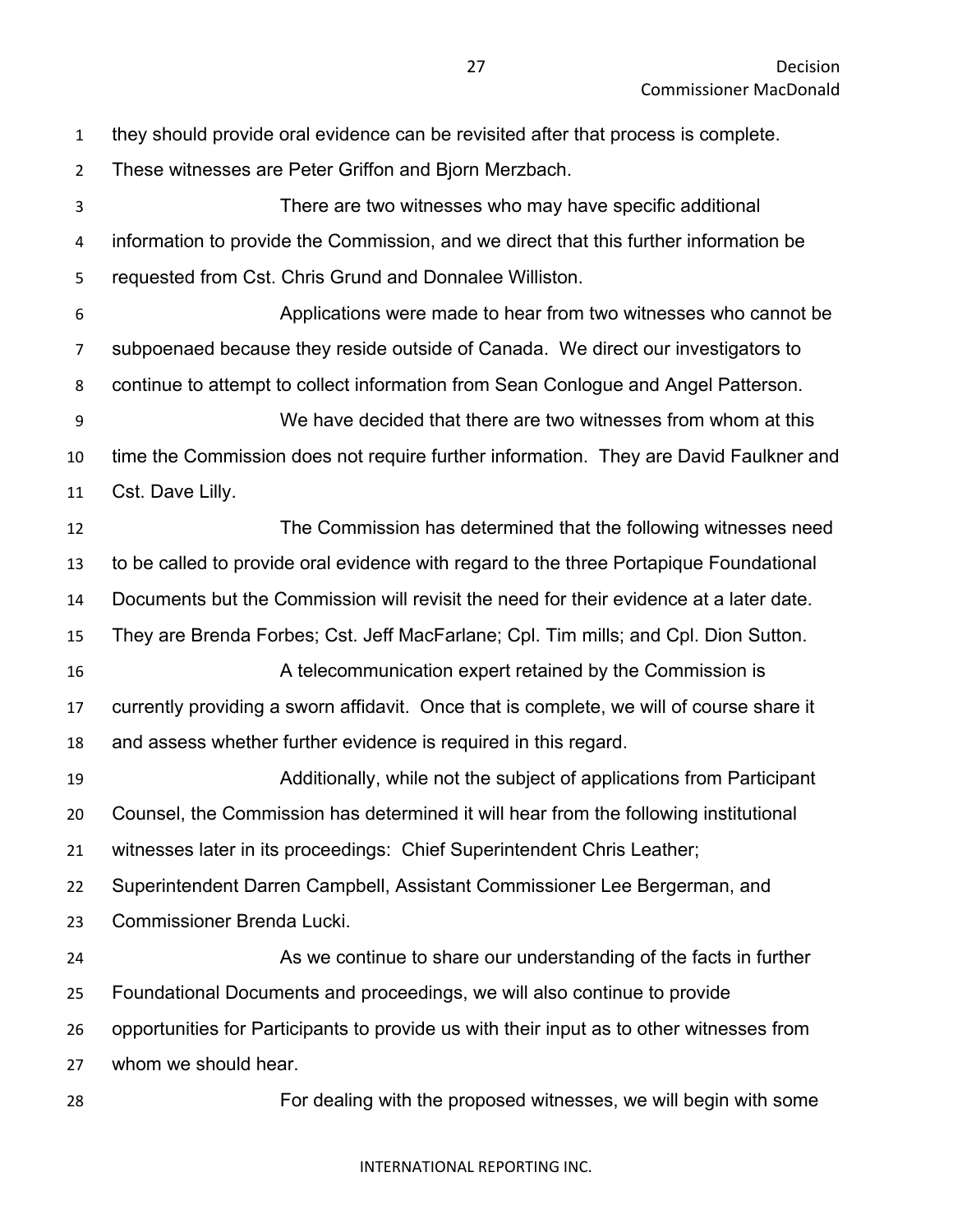general comments. We offer some general comments before turning to the reasons for our decision about the 27 witnesses currently proposed by various Participants as they relate to the first three Foundational Documents.

 A great deal of the factual record will be established through the use of Foundational Documents. In addition to the three already presented, there are at least 27 more Foundational Documents to be presented to the public in the coming weeks and months. The Commission wants to ensure that when witnesses are heard from there is a full and shared basis of information and evidence so that we can benefit from their testimony. Additionally, we intend to hear oral evidence when it will add to the factual record in a meaningful way. Sometimes the best evidence about an event is provided by recorded reliable resources, such as radio transmission transcripts and 9-1-1 calls.

 Recollections two years after the fact by people who were under extreme stress at the time, and may still be experiencing the effect of trauma that impact the ability to recall clearly or fully or testify at all, they may not be -- that may not be better evidence than the almost contemporaneous statements. However, creating space for hearing from people who were present, who have now had the opportunity to reflect on their experience, can provide important information on lessons we may all learn from their experience in order to form the basis of recommendations that are pragmatic and implementable to help prevent such things in the future. That is why we will hear more witnesses -- more witness testimony in later phases of the inquiry.

 For some of the subpoenaed witnesses, we may have to consider applications for accommodation under our Rule 43. If it becomes apparent that any of them are too unwell to appear, we will make every effort to offer accommodations and find a way to hear from them and have Participant and the Commissioners' questions answered.

**If there are gaps or conflicting areas in the Foundational** Documents, oral testimony may be of assistance. This decision, deals with the current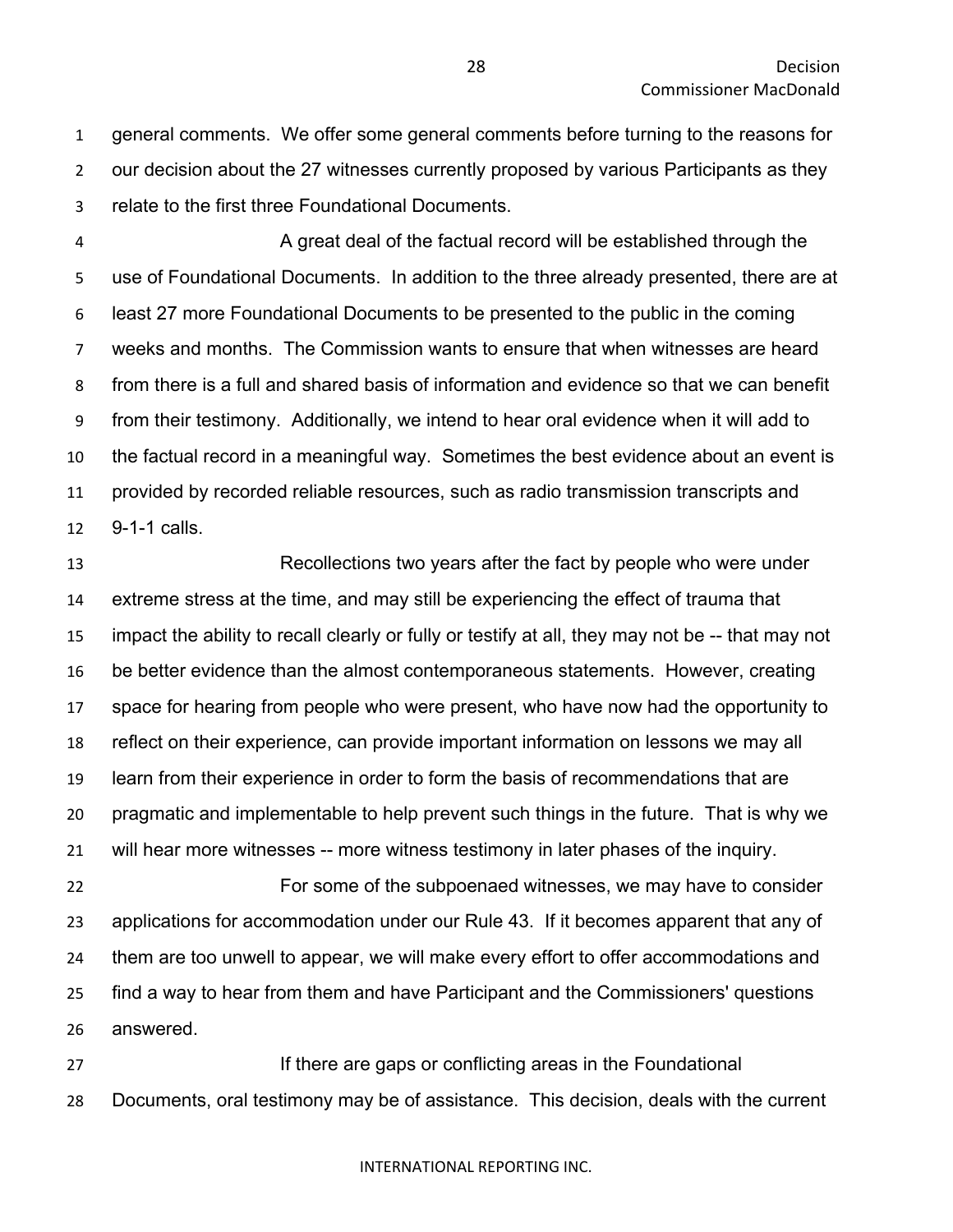list of 27 proposed witnesses, involves only the first three Foundational Documents with many more to come. This means there are additional witnesses from whom we may well want to hear, for example, in relation to the command decisions as well as public communications. Further, there may be questions that Participants want to ask some of the proposed witnesses that may arise from these additional Foundational Documents. However, in our process, we determine witnesses on a rolling basis. We do this by inviting feedback from Participants on draft Foundational Documents, and once we have incorporated their -- that feedback, identifying gaps, errors, or areas requiring important contextual information that oral evidence can address.

 Not all of the proposed witnesses are necessary to establish the facts about what happened in Portapique as the facts required by the Commission in pursuant and fulfillment of its mandate. The relevant Foundational Documents in minute-by-minute detail set out the facts as we know them to date. The Foundational Documents also provide links to source material that was relied on in the Foundational Documents and disclosed by the Commission.

 Many of the gaps, sorry, many of the gaps identified in the various submissions from Participants are either already addressed in the relevant source documents, capable of being addressed in other ways without the need of compelling the proposed witness to testify orally, or better heard from in concert with future Foundational Documents. This latter scenario does not preclude questions being put to them on previous Foundational Documents if gaps or errors remain in the factual record at that time.

 We can produce a full comprehensive and effective final report without the need to call every witness for oral testimony. As Participant Counsel has noted, the Commission is able to determine when and how to best hear from witnesses, and that subpoenas are not the only way to get evidence. We will hear from people for different purposes over the course of the inquiry in ways appropriate to that purpose.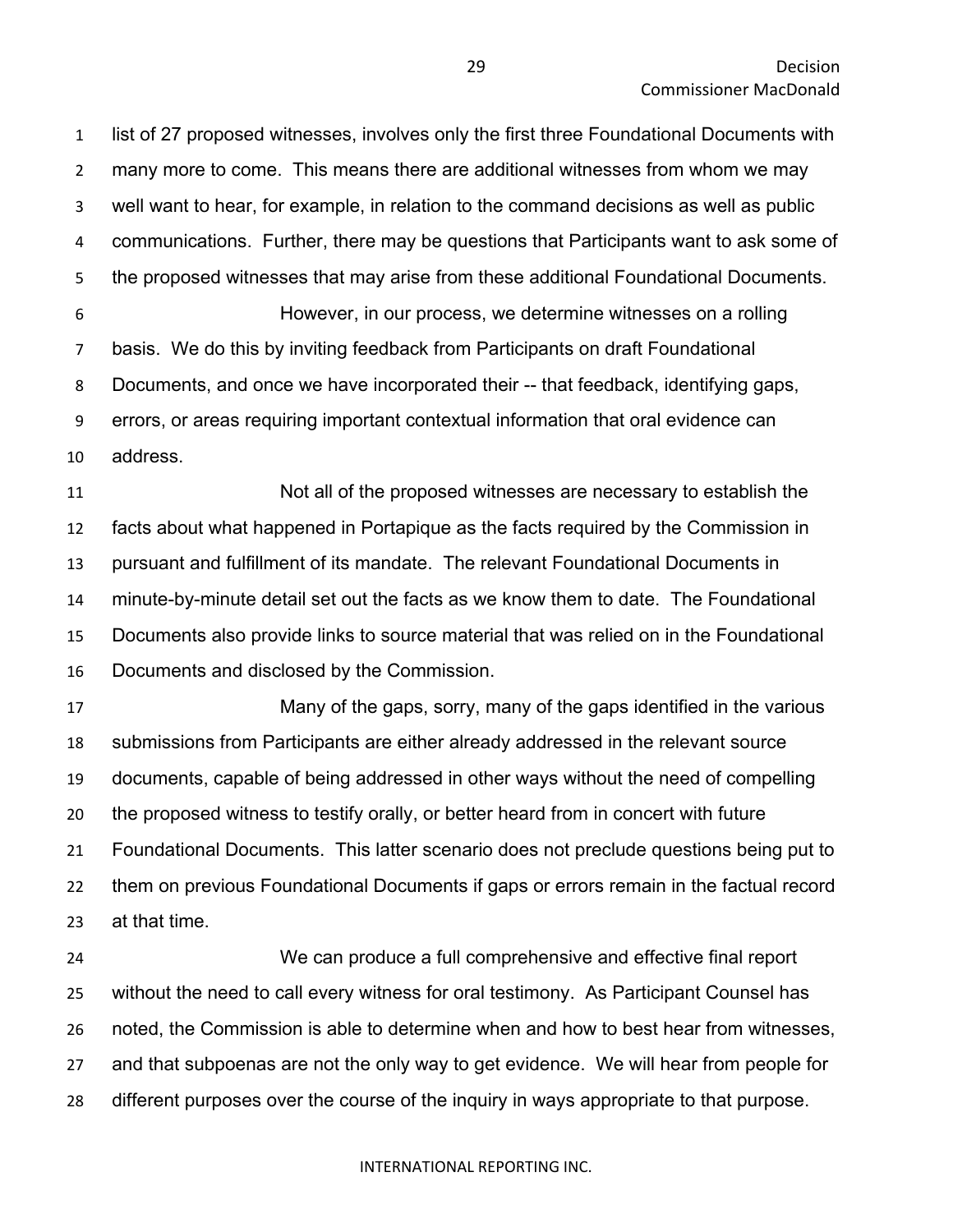So we now turn to the proposed witnesses for the first three Foundational Documents, which we will categorise first as civilian witnesses and then as first responder witnesses.

 Lisa Banfield. Lisa Banfield was the perpetrator's common-law spouse at the time of the mass casualty. Counsel for the Participant families did not have to convince us that Ms. Banfield has important evidence to give regarding the Portapique Foundational Documents. It has never been a matter of if the Commission wants to hear from Lisa Banfield, but rather, how and when we could best do so. She also has important evidence to give regarding the presentation of an upcoming Foundational Document dealing with the perpetrator's violence towards her and others. Ms. Banfield is facing criminal charges, and to date she has declined the Commission's requests for interviews because of the legal jeopardy she faces. This week, through her counsel, she has agreed to meet with the Commission immediately. Therefore, we understand that she will meet with the Commission for the first time, for the first of several interviews, later this afternoon. We anticipate that we will hear from her under subpoena, as well as other witnesses, to address remaining questions or to provide important context later in our process. As with any other witness being heard from later in the process, that does not foreclose the opportunity to ask questions still outstanding at that point, including questions from the first three Foundational Documents we have already presented.

 Sean Conlogue and Angel Patterson. Mr. Conlogue and Ms. Patterson live in the United States and are long time friends of the perpetrator. Ms. Banfield, in her three of her statements to the RCMP reported that she and the perpetrator had a virtual social engagement with Mr. Conlogue and Ms. Patterson on the evening of April 18th, 2020. Ms. Banfield left the call abruptly because she was upset by a comment made by Ms. Patterson. Shortly after this, the events of the mass casualty began to unfold.

Both the FBI and the Commission have interviewed only Sean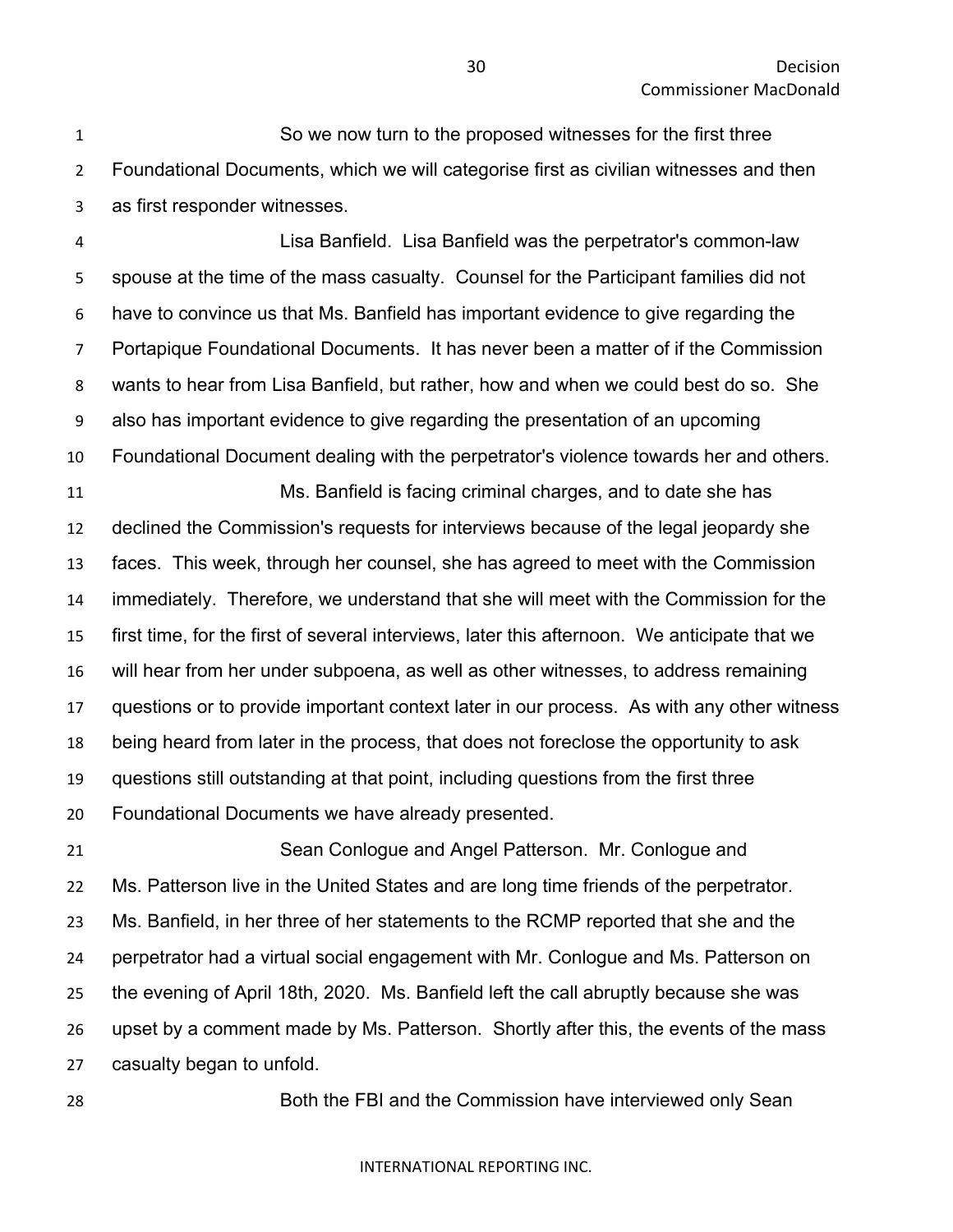Conlogue, and the statements have just been recently shared with the Participants. The Commission is continuing to make attempts to locate Ms. Patterson. We cannot compel them to testify before us because our ability to subpoena extends only to witnesses within Canada. That said, should they cooperate we would be pleased to collaborate with Participants in order to have any pertinent follow up questions answered. David Faulkner. Mr. Faulkner is a witness who drove out of Portapique on the night of April 18th, 2020. He has provided an interview to the Commission. At this time, we are not persuaded that it is necessary to hear from -- further from Mr. Faulkner in public proceedings. If additional information is required from him, we direct that it be sought through a further interview. Deborah Thibeault. Ms. Thibeault is a resident of Portapique and a Participant in these proceedings. She has offered to provide relevant information

 regarding the gate to "Blueberry Field Road" and the apparent discrepancy between her statement and that of S/Sgt. Carroll about the condition of the barrier at the exit of the road.

 We direct that a subpoena be issued. Commission Counsel and counsel for Ms. Thibeault should make arrangements for her to appear as an individual witness to provide sworn testimony to address her knowledge of this aspect of her statement when we resume proceedings in late March.

 Peter Griffin. Mr. Griffin had previously not accepted the Commission's invitation to be interviewed. He has recently been interviewed on March  $5<sup>th</sup>$ , 2022. Once the Commission has had the opportunity to review and share his statement with the Participants, we will seek their feedback on whether they have remaining questions and reassess the need to hear from him in oral proceedings. Brenda Forbes. Ms. Forbes has given interviews to the RCMP and to the Commission, which have been shared with Participants. Her information is relied on in two forthcoming Foundational Documents, one of which has been shared with the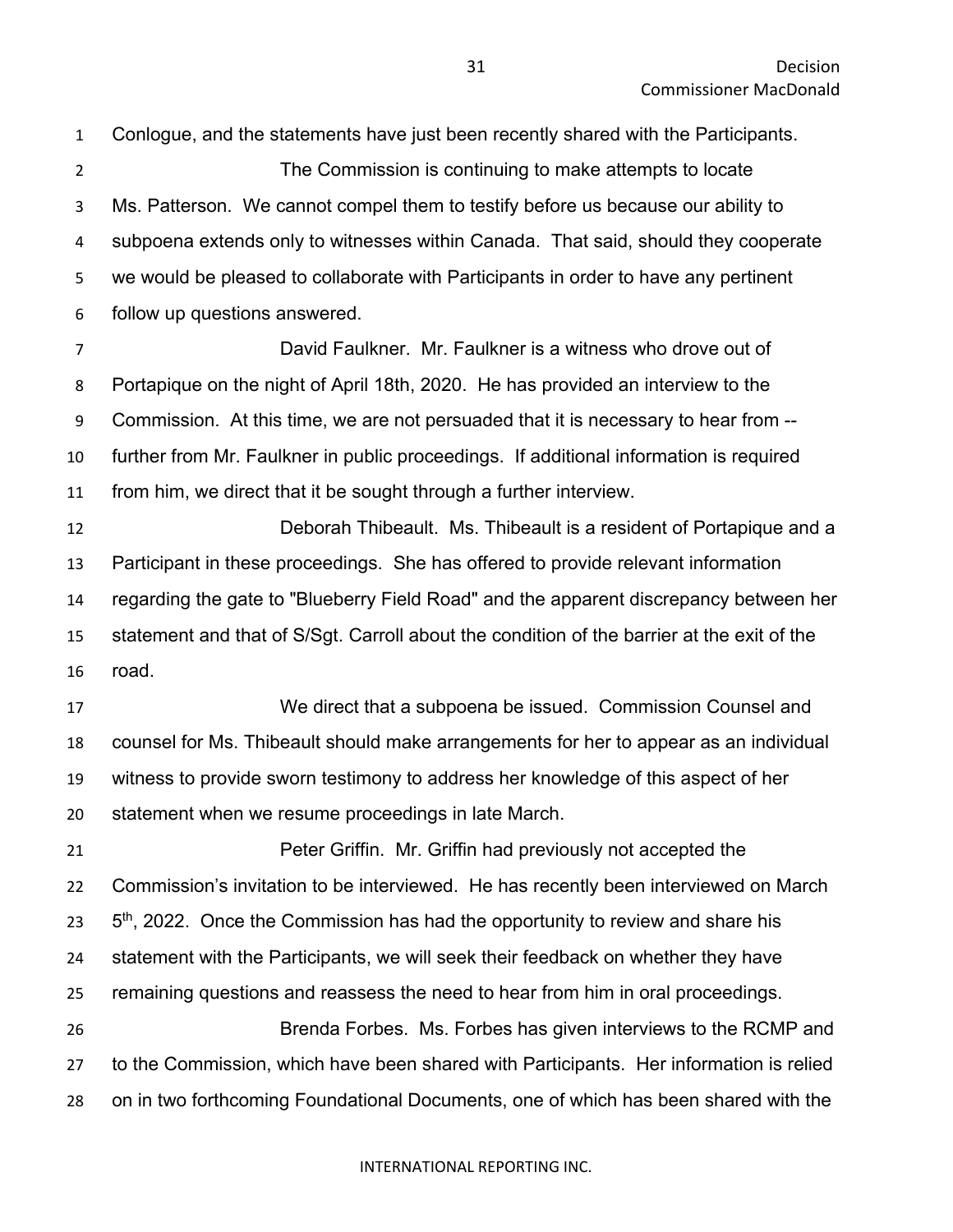Participants in draft from and another which will be shared soon. Once the Foundational Documents are revised based on the Participant feedback and questions, we will assess the need to hear from her in oral proceedings. In any event, any further evidence she could offer beyond the interview already provided to the Commission is inextricably linked to the information contained in the two Foundational Documents, "Perpetrator's Violence Towards Common-law Spouse" and "Perpetrator's Violence Toward Others". Therefore, any need for oral evidence from her will be assessed when those Foundational Documents are addressed, currently scheduled for July of this year. Bjorn Merzback. Mr. Merzback has not been interviewed by the Commission. However, an interview is currently being scheduled. Once the Commission has had the opportunity to review and share his statement with Participants, we will seek their feedback on whether they have remaining questions and reassess the need to hear from him in oral proceedings. Cell phone expert. The National Police Federation requested that the Commission obtain expert evidence to advise on the proper interpretation of GPS location data derived from Lisa McCully's cellular phone. The Commission is pursuing further information in this regard. The Commission previously retained a telecommunications engineer with experience on the workings of mobile cellular networks and cellphone location-based services. The expert is preparing an affidavit in relation to the location data available with Ms. McCully's cellphone. Upon its completion, the Commission will provide this affidavit to the Participants and assess whether additional information is required. The proposed first responder witnesses. Where we direct that a subpoena will be issued, we will expect that the testimony be directed towards clarifying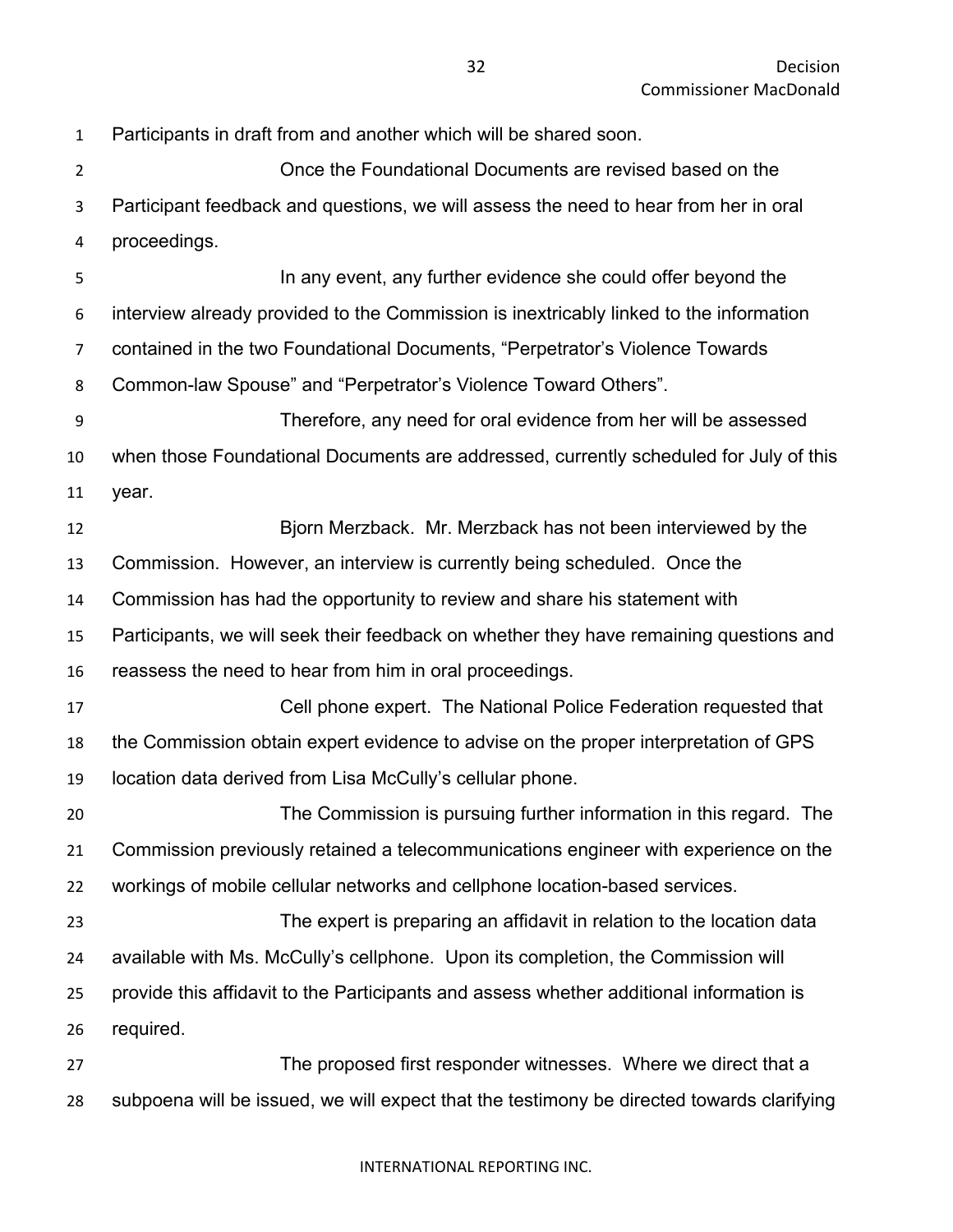a dispute in the evidence that will be material to the Commission's work in Phases 2 and 3 to filling a material gap in the evidence and to providing important context. All witnesses will be heard from as individual witnesses providing sworn testimony, except for one group of three who will provide their sworn testimony as a witness panel. And I'll describe that further below. As we explained in an earlier ruling, we do not need expert testimony to conclude that RCMP officers responding to this mass casualty may, to varying degrees, be suffering the effects of their experiences. Being trauma-informed does not mean not hearing from a person. It does mean thinking carefully about how we hear from a person. A trauma-informed approach does not automatically excuse someone from testifying, but rather, seeks to create conditions in which testifying will be less traumatic. This is accomplished by giving clear direction about what is being asked, a respectful environment, the possibility of taking breaks, et cetera. It may also mean seeking accommodations such as Participant counsel suggested, insofar as the person's testimony may be gathered in ways other than through subpoena, such as written questions, sworn affidavits, appearing by video, et cetera. This is done in order to create conditions in which it is more likely to get the best, most reliable evidence from individuals who are experiencing or who have experienced trauma. Cst. Stuart Beselt, Adam Merchant, and Aaron Patton. At the outset, we advised Participant counsel that we would hear from these three, first three 24 officers to arrive at Portapique on April  $18<sup>th</sup>$ , 2020. Before the public proceedings began, we informed Participants that while we viewed the facts to be sufficiently clear from the contemporaneous evidence assembled in the Foundational Documents, we anticipated hearing from these three officers with respect to important context they could provide to the facts as set out in the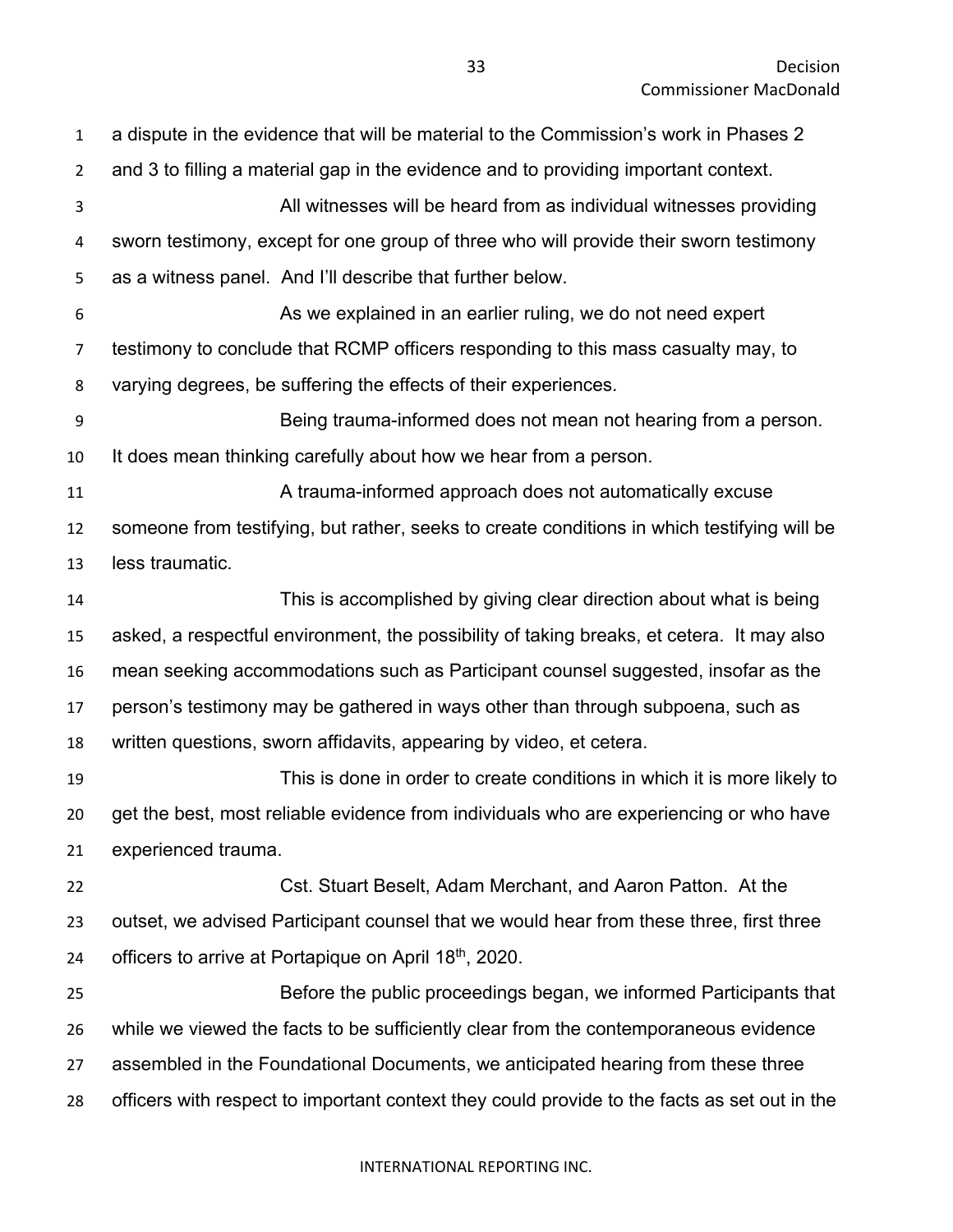Foundational Documents. Helping us understand their experience of first responders would assist us in making sense of the causes, context, and circumstances of the mass casualty, and especially in making implementable recommendations for first responders in future mass casualty situations in a rural setting.

 However, we have listened carefully to counsel for the family Participants and note that although many of their questions are indeed answered in the Foundational Documents, what they are really asking for is an understanding of why the first responders did what they did.

 We emphasize that the second half of May will be spent focused on 10 the command decisions that occurred on April  $18<sup>th</sup>$  and  $19<sup>th</sup>$ , 2020, and after that, and after. And that we will expect to hear from senior officers during that time to answer for the orders given, the orders not given, or the policy and other frameworks that governed first responders' actions that night.

 Nonetheless, given that these three officers were the first to arrive in Portapique that evening and because their roles were so central, we are persuaded that we should hear from them at the earliest opportunity.

 We will therefore issue subpoenas to them to appear on March  $28<sup>th</sup>$ , 2022, when we resume proceedings.

 We direct that they will testify under oath together at the same time on a witness panel.

 This is a practice often used in public inquiries. Witness panels are effective ways to draw out facts and experiences of a group of people who shared a common experience. It is also an effective approach since questions are organized by Commission Counsel in order to avoid multiple lawyers asking the same questions of witnesses in succession.

 Since these witnesses will be heard regarding a mixture of fact and experience, they will be questioned pursuant to the process set out in our Commission rules.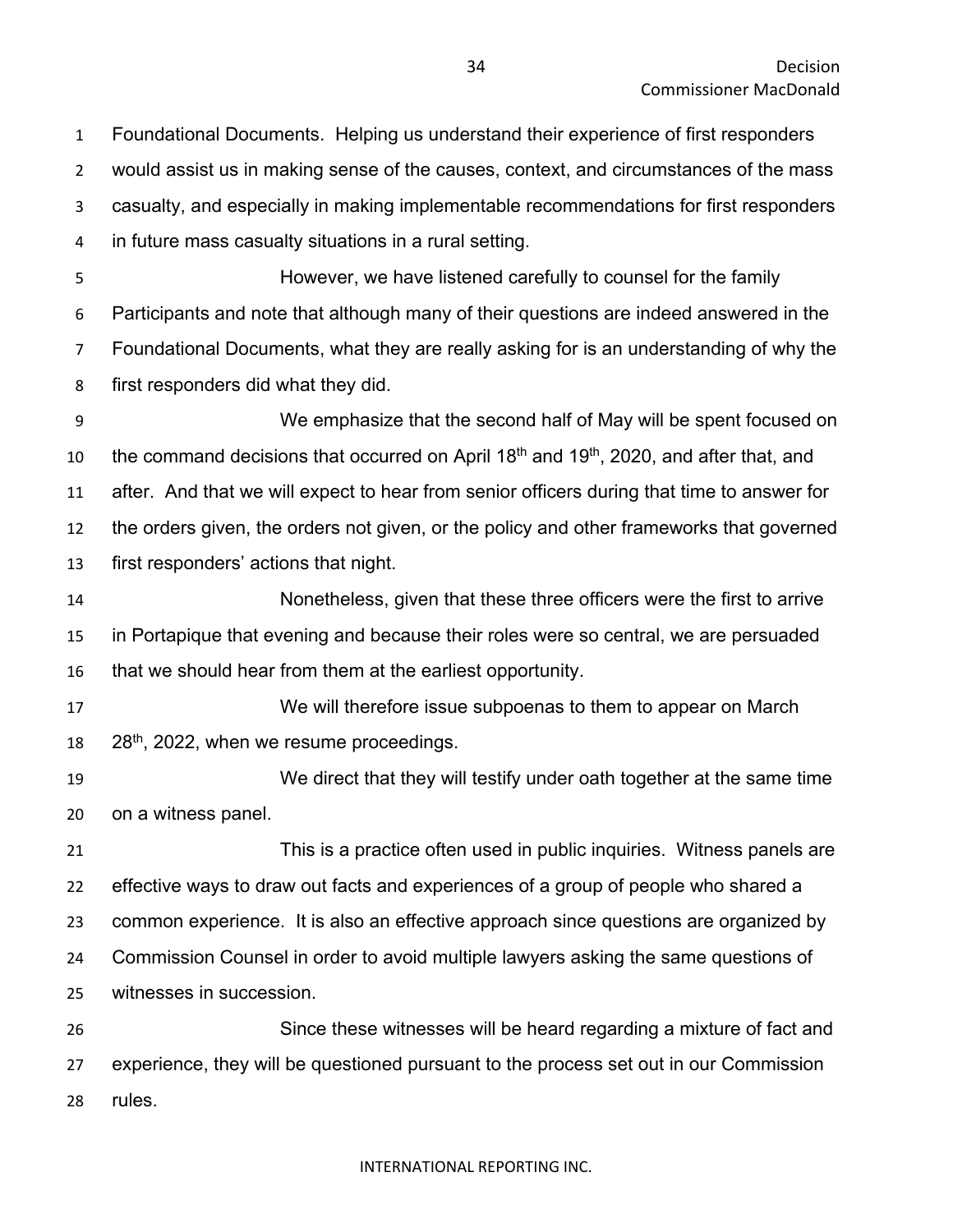| $\mathbf 1$    | Our rules provide for the first list of questions to be developed                                 |
|----------------|---------------------------------------------------------------------------------------------------|
| $\overline{2}$ | consultatively and collaboratively to the extent possible.                                        |
| 3              | Commission Counsel will canvas Participant counsel for their                                      |
| 4              | questions, in addition to those raised in their recent submissions.                               |
| 5              | Commission Counsel will compile all the questions, many of which                                  |
| 6              | will be the same.                                                                                 |
| $\overline{7}$ | Additionally, we direct Participant counsel to provide any further                                |
| 8              | questions they wish posed to these witnesses to the Commission Counsel by March                   |
| 9              | $16th$ , 2022.                                                                                    |
| 10             | Once Commission Counsel leads the witness through their                                           |
| 11             | questions, they will caucus with Participant counsel to see if there are any further              |
| 12             | remaining questions.                                                                              |
| 13             | As demonstrated by the example of the first technical witness on                                  |
| 14             | the 9-1-1 call centre operations on March 1 <sup>st</sup> , 2022, when Participant counsel have   |
| 15             | additional question to ask the Commissioners -- sorry, to ask that the Commission is to           |
| 16             | determine are germane to the Mandate, the Commissioners will direct how the                       |
| 17             | questions will be asked.                                                                          |
| 18             | The Commissioners appreciate that several counsel suggested on                                    |
| 19             | the record in their submissions in early March that they would be sensitive to the risks of       |
| 20             | re-traumatizing witnesses as they considered the questions for the witnesses.                     |
| 21             | We now address the remaining eight proposed officers following                                    |
| 22             | orders in Portapique. Cst. Vicki Colford. Cst. Colford was one of the first members to            |
| 23             | Portapique on the night of April 18 <sup>th</sup> , 2020. The Commission has already indicated an |
| 24             | interest in hearing from Cst. Colford, specifically regarding containment. We direct that         |
| 25             | a subpoena be issued. Commission Counsel will make arrangements for her to appear                 |
| 26             | as an individual witness to address her knowledge of this aspect of her involvement at            |
| 27             | Portapique when we resume proceedings in late March.                                              |
| 28             | Cst. Chris Grund. We are not persuaded at this stage that the                                     |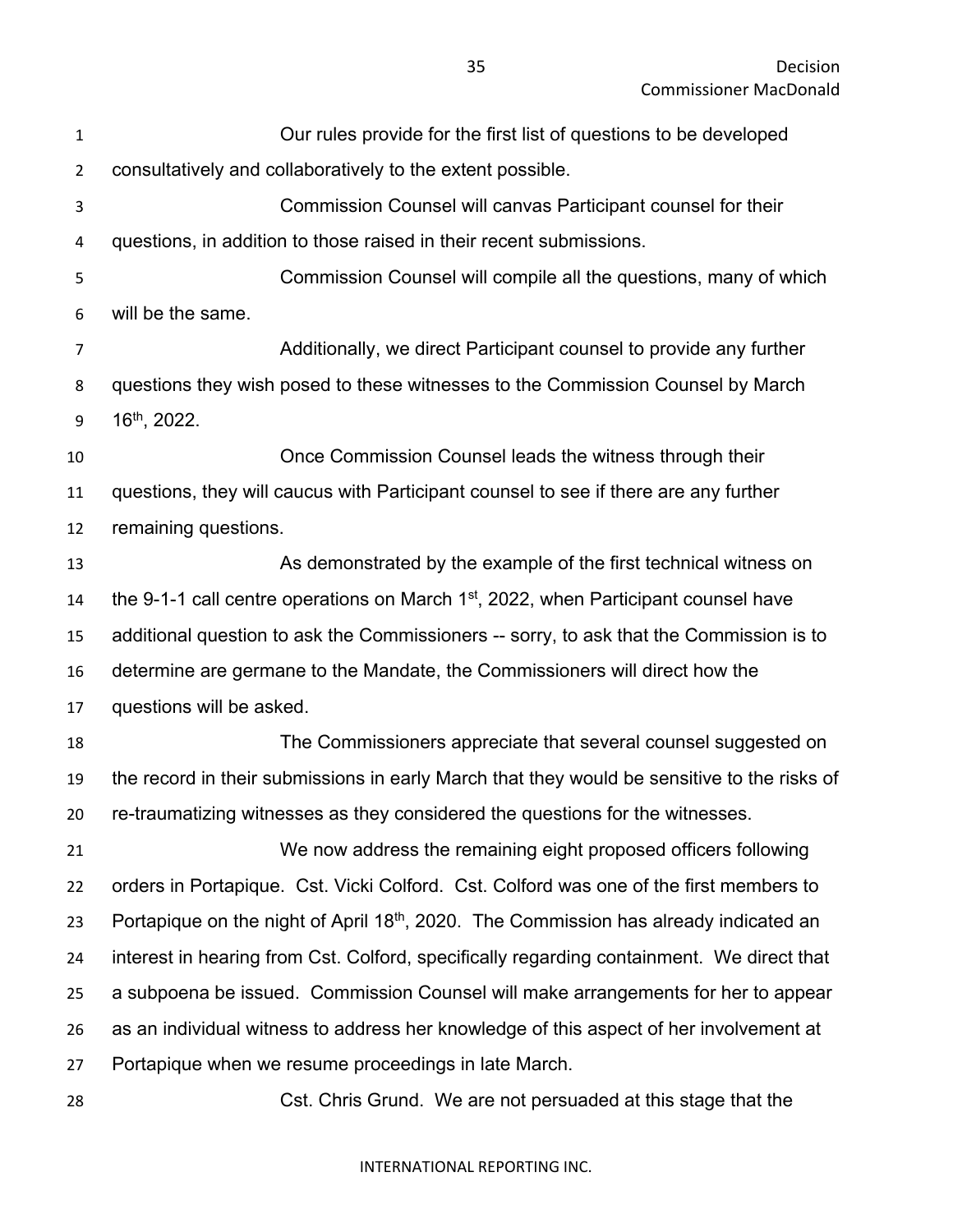questions asked by Participant Counsel merit Cst. Grund appearing in public proceedings. We do, however, have further questions with respect to his engagement 3 on the evening of April 18<sup>th</sup> and 19<sup>th</sup>. We direct Commission Counsel to gather the questions from Participants as well as our own and seek further information from Cst. Grund. We note that counsel for the Attorney General, Department of Justice Canada and the National Police Federation have offered that all first responders will make themselves available to answer further questions. Once the Commission has had an opportunity to review and share his further statement with Participants, we will seek their feedback on whether they have remaining questions and reassess the need to hear from him in oral proceedings. In addition, we anticipate that the orders made to Cst. Grund with regard to his extraction of the children will be the subject of proceedings related to the RCMP Command Decisions Foundational Document currently scheduled for the last two weeks of May.

 Sgt. David Lilly. We are not persuaded at this stage that there are any material gaps in the factual record that merit Sgt. Lilly appearing in public proceedings.

 Cpl. Dion Sutton. We are not persuaded at this stage that there are any material gaps in the factual record that merit Cpl. Sutton appearing in public proceedings. However, we know Participants Counsel submission that it would be of assistance to have further information on Cpl. Sutton's containment efforts given that he was carbine trained and had night vision technology. Any further evidence he could offer beyond the interview already provided to the Commission is inextricably linked to the information contained in the Emergency Response Team Foundational Document. Therefore, any need for oral testimony from him will be assessed when that 25 Foundational Document is addressed, currently scheduled for May  $16<sup>th</sup>$ , 2022. Csts. Wayne Bent, Nathan Forrest, and Cpl. Jarret MacDonald. We acknowledge that there is currently a lack of information in the Foundational Documents regarding the residence of Cobequid Court as addressed in the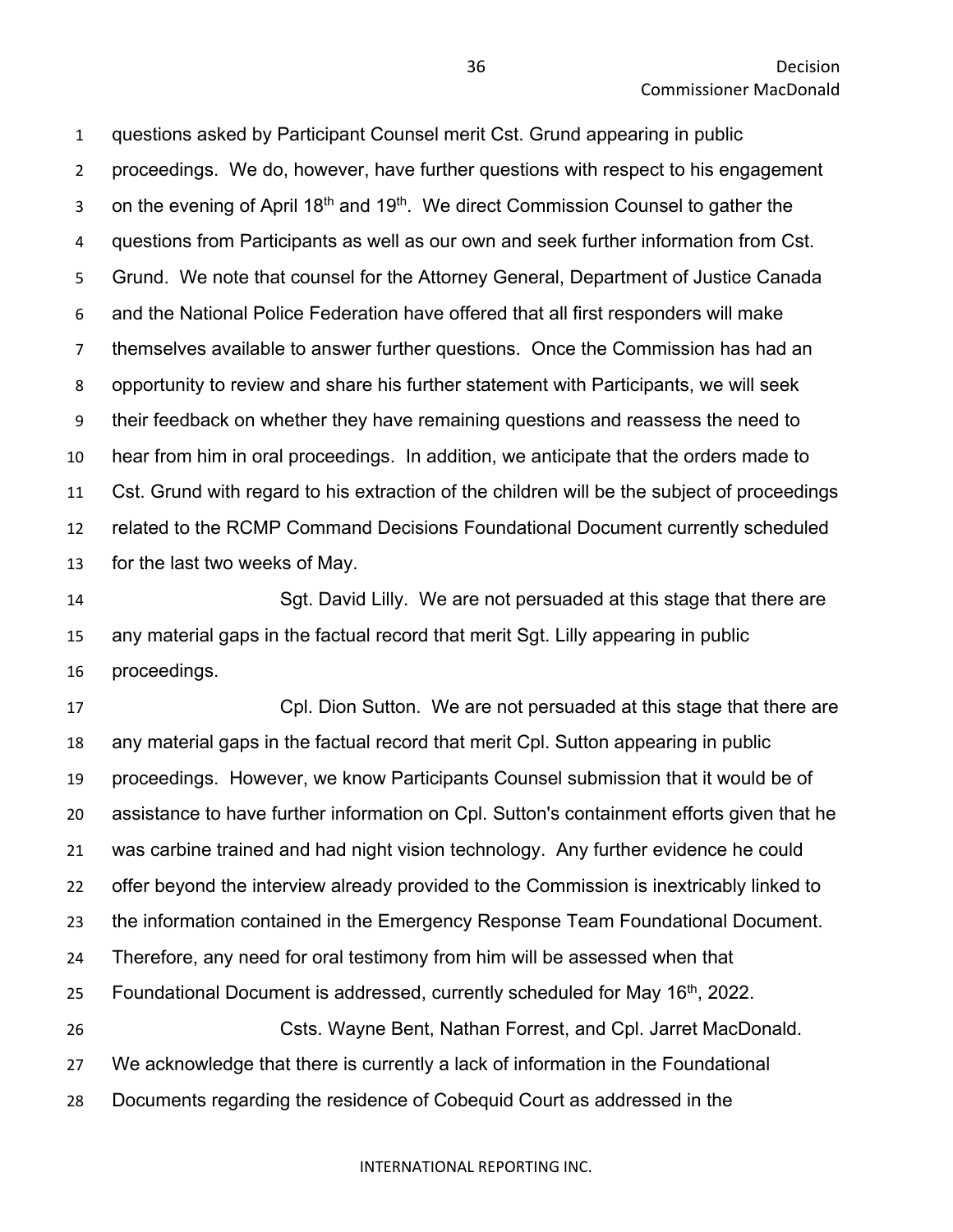submissions of Participant Counsel. Unlike other aspects of what happened in 2 Portapique on the night of April  $18<sup>th</sup>$ , we do not have contemporaneous records such as radio transmission and 9-1-1 calls that assist us with establishing the facts for the families of Cobequid Court. The next of kin notifications to Families Foundational Document includes some information about the troubling gaps in the evidence related to the Cobequid Court residence. After Participants Counsel have had the opportunity to review that draft Foundational Document, we expect that time should be scheduled in public proceedings to address the questions raised about the evacuation plan in Portapique and the delay in locating these victims. We anticipate that we will want to hear from these three officers by subpoena in relation to this aspect of the factual record.

 Cst. Jeff MacFarlane. We agree with Participant Counsel that would be of assistance to hear further from Cst. MacFarlane. We direct that an interview be sought and anticipate that the evidence he could offer to the Commission is inextricably linked to the information contained in the Foundational Document about the decommissioned replica cruiser RCMP vehicle. Therefore, any need for oral evidence from him will be assessed when that Foundational Document is addressed, currently 18 scheduled for April  $26<sup>th</sup>$ , 2022.

 Donnalee Williston. We note that Ms. Williston provided an interview to the Commission and the contemporaneous call log has been disclosed to Participants. We agree that there are specific questions about the information Ms. Williston received during the 9-1-1 call with Jamie Blair and what information was passed on to dispatch. We direct that Commission Counsel and Counsel for Ms. Williston arrange to have these additional questions addressed by sworn affidavit. S/Sgt. Steve Halliday, S/Sgt. Addie MacCallum, Sgt. Andy O'Brien, S/Sgt. Brian Rehill, S/Sgt. Jeff West. As noted during public proceedings, the Commission has determined it will hear oral evidence from these officers. These witnesses will have information related to all Foundational Documents that relate to the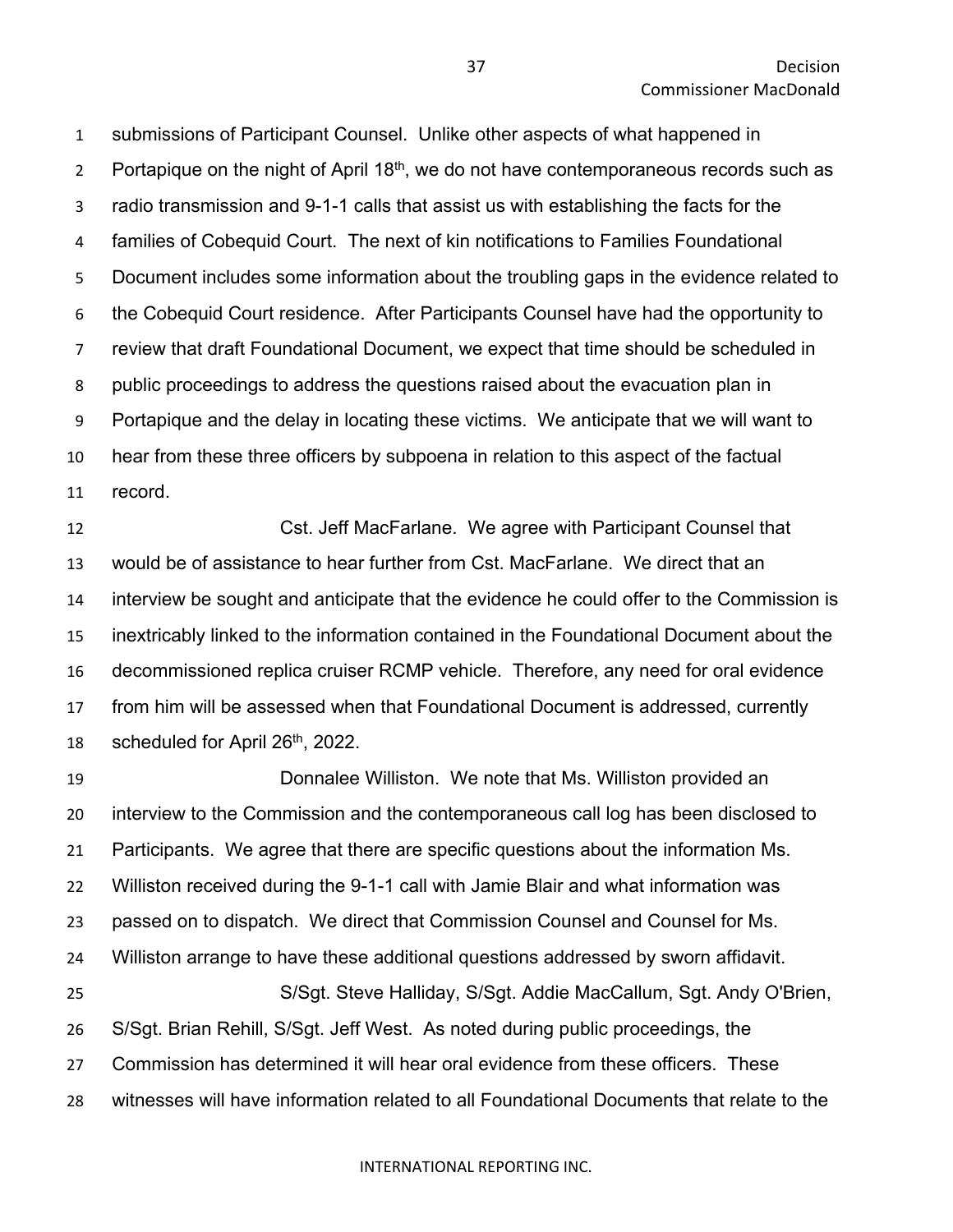1 timeline of April 18<sup>th</sup> and 19<sup>th</sup>. Therefore, we anticipate hearing from them in relation to the Command Decisions Foundational Document and potentially other Foundational Documents in the second half of May. They will be heard as individual witnesses. And as with other witnesses appearing under subpoena, the Commission's Rules with respect to questioning of witnesses will apply. Again, as with other witnesses being heard from later in the process, that does not foreclose the opportunity to ask questions still outstanding at that point.

 Cpl. Tim Mills. We agree with Participant Counsel that would be of assistance to have further information from Cpl. Mills. Any evidence he could offer is inextricably linked to the information contained in the Emergency Response Team Foundational Document. Therefore, any need for oral evidence from him will be assessed when that Foundational Document is addressed, currently scheduled for May  $16^{th}$ , 2022.

 Finally, although not the subject of Participants' applications, we advise that we expect certain senior officers to appear as institutional witnesses in order to answer publicly on behalf of the RCMP the significant questions arising from decisions made in relation to the mass casualty. However, we intend to share with the public our understanding of the facts before hearing from those witnesses in order to have the benefit of that factual foundation to ask all the relevant questions. In this category, we anticipate issuing subpoenas to Commissioner Brenda Lucki, Assistant Commissioner Lee Bergerman, Chief Superintendent Chris Leather, and Superintendent Darren Campbell. They will be called as individual witnesses once the Foundational Documents and supporting source material relevant to matters such as command decisions, public communications, emergency alerting, and oversight and accountability are in evidence.

 Going forward, we will provide Participant Counsel with the names of additional witnesses relevant to Phase 1 Foundational Documents and continue to invite Participant suggestions for witnesses from whom we should hear in Phase 1.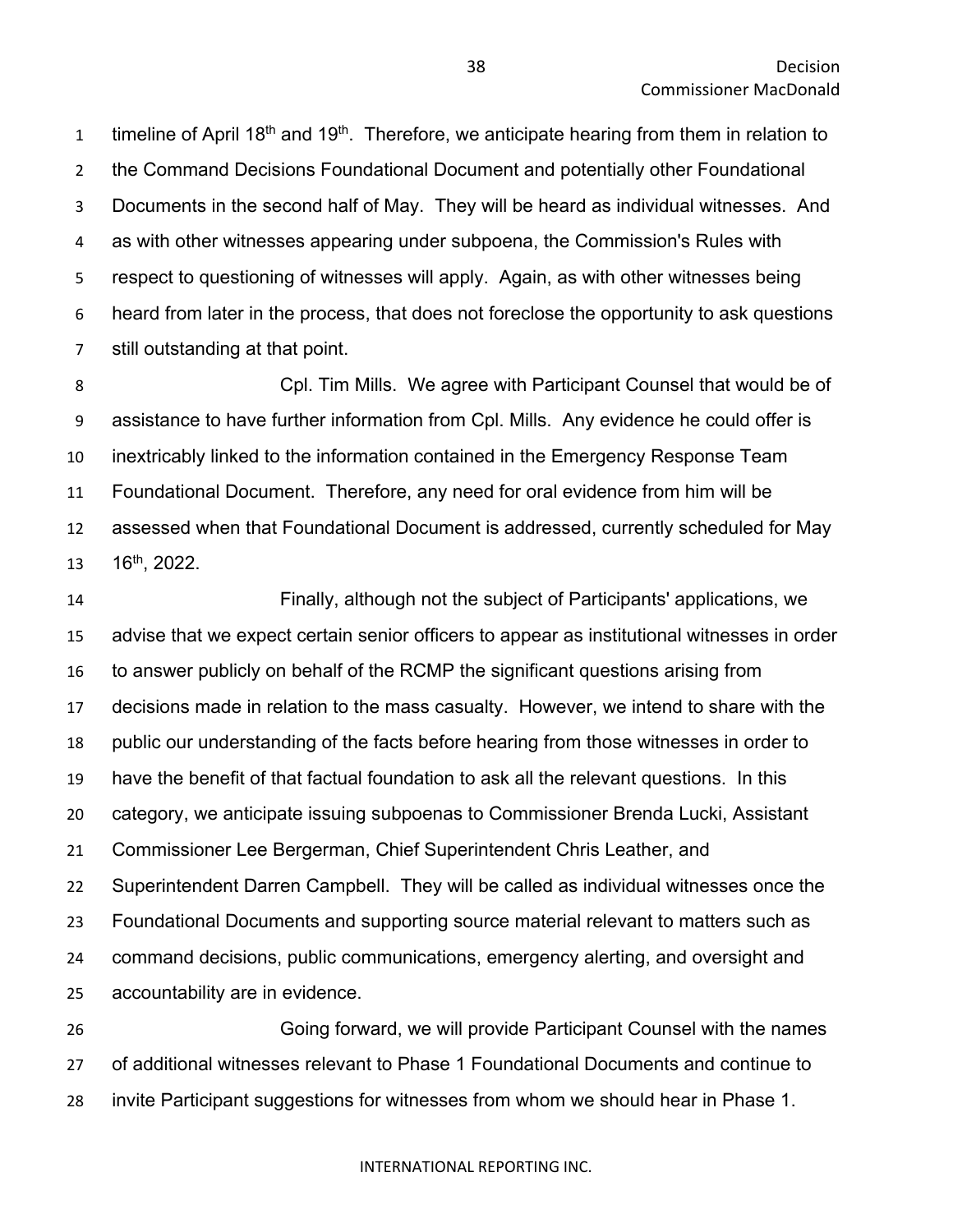| $\mathbf{1}$   | I want to thank you, Participants. I want to thank you, Participants                      |
|----------------|-------------------------------------------------------------------------------------------|
| $\overline{2}$ | Counsel. I want to thank everyone. Today, we continue to make important progress          |
| 3              | together, firming our plans to call and hear from witnesses, hearing yet another          |
| 4              | Foundational Document presented, another piece in the larger picture of what              |
| 5              | happened, and continuing to receive input from Participants.                              |
| 6              | As we have said, the Commission's schedule of proceedings will                            |
| 7              | move forward in the most efficient and timeliest way possible. We will always try to give |
| 8              | as much certainty as possible, but also need to be agile in response to new information,  |
| 9              | submissions and the availability of witnesses and others.                                 |
| 10             | And I thank you again, and unless the -- my fellow Commissioners                          |
| 11             | have anything further to add, we will adjourn the -- or break the -- adjourn the          |
| 12             | proceedings until the 28th of March at 9:30 a.m.                                          |
| 13             | And as I said I believe last Thursday, Participants' Counsel and the                      |
| 14             | Commissioners and the Commission team during this pause will be working to continue       |
| 15             | our efforts to complete Foundational Documents, consult with you and get the best         |
| 16             | possible factual record we can to create an important foundation so that we can move      |
| 17             | on to having -- building the -- and answering the questions of why what happened          |
| 18             | happened and what we can do to make sure that we do our best so that what                 |
| 19             | happened, something like that may never happen again in this country, and thereby, the    |
| 20             | lives of those who have been lost and those who have been injured and all their families  |
| 21             | and communities, all that suffering will not have been in vain. Thank you all very much.  |
| 22             | REGISTRAR DARLENE SUTHERLAND: Thank you. The                                              |
| 23             | proceedings are adjourned until March the 28th, 2022 at 9:30 in the morning.              |
| 24             | --- Upon adjourning at 1:03 p.m.                                                          |
| 25             |                                                                                           |
| 26             |                                                                                           |
| 27             |                                                                                           |
| 28             |                                                                                           |